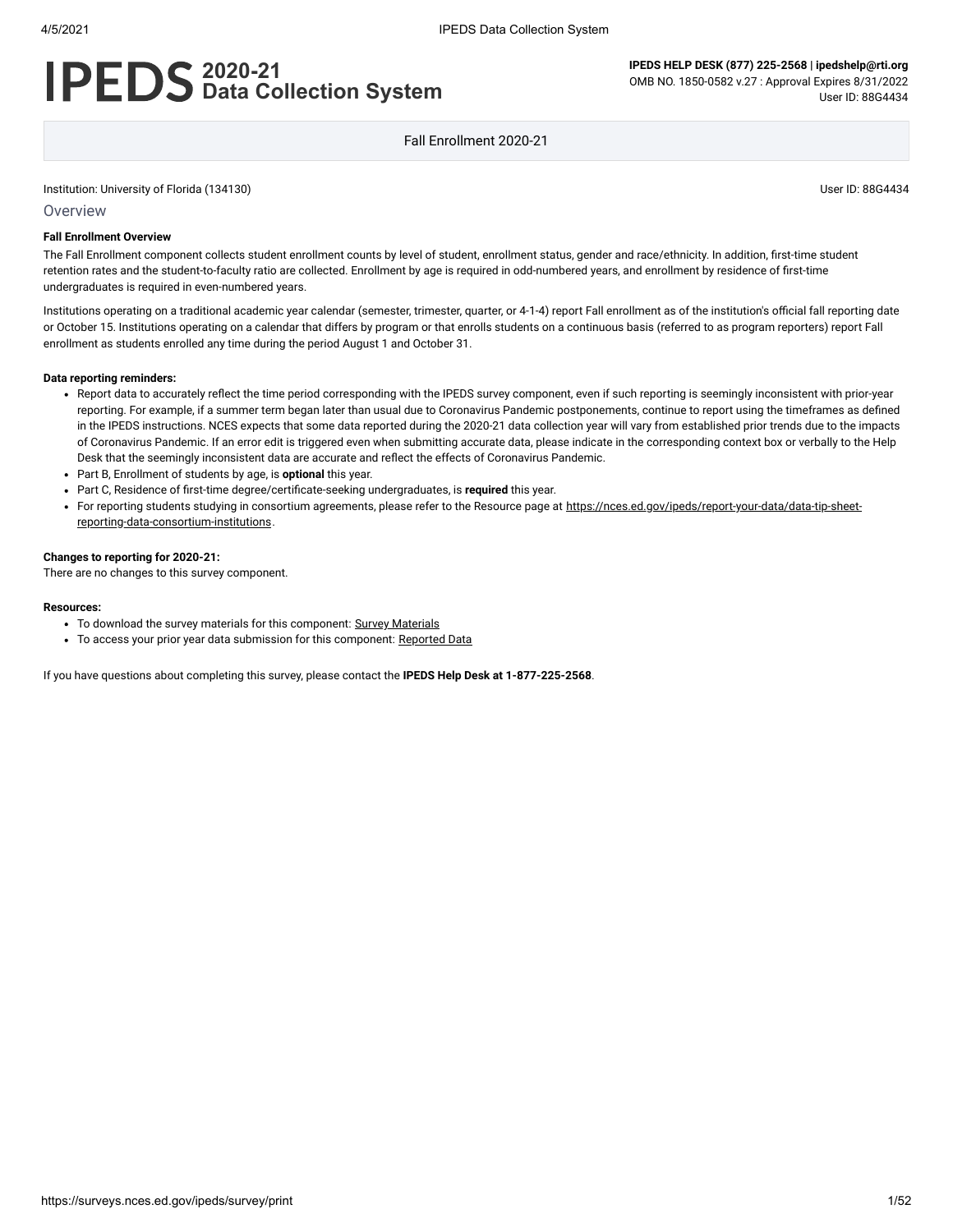### Part Selection

Completion of Part B (Enrollment of Students by Age) is optional this year.

#### **Do you wish to complete Part B this year?**

If you select 'Yes', you will be expected to complete the Part B screens. If you select 'No', you will skip Part B.

○ No, I will not complete Part B

Yes, I will complete Part B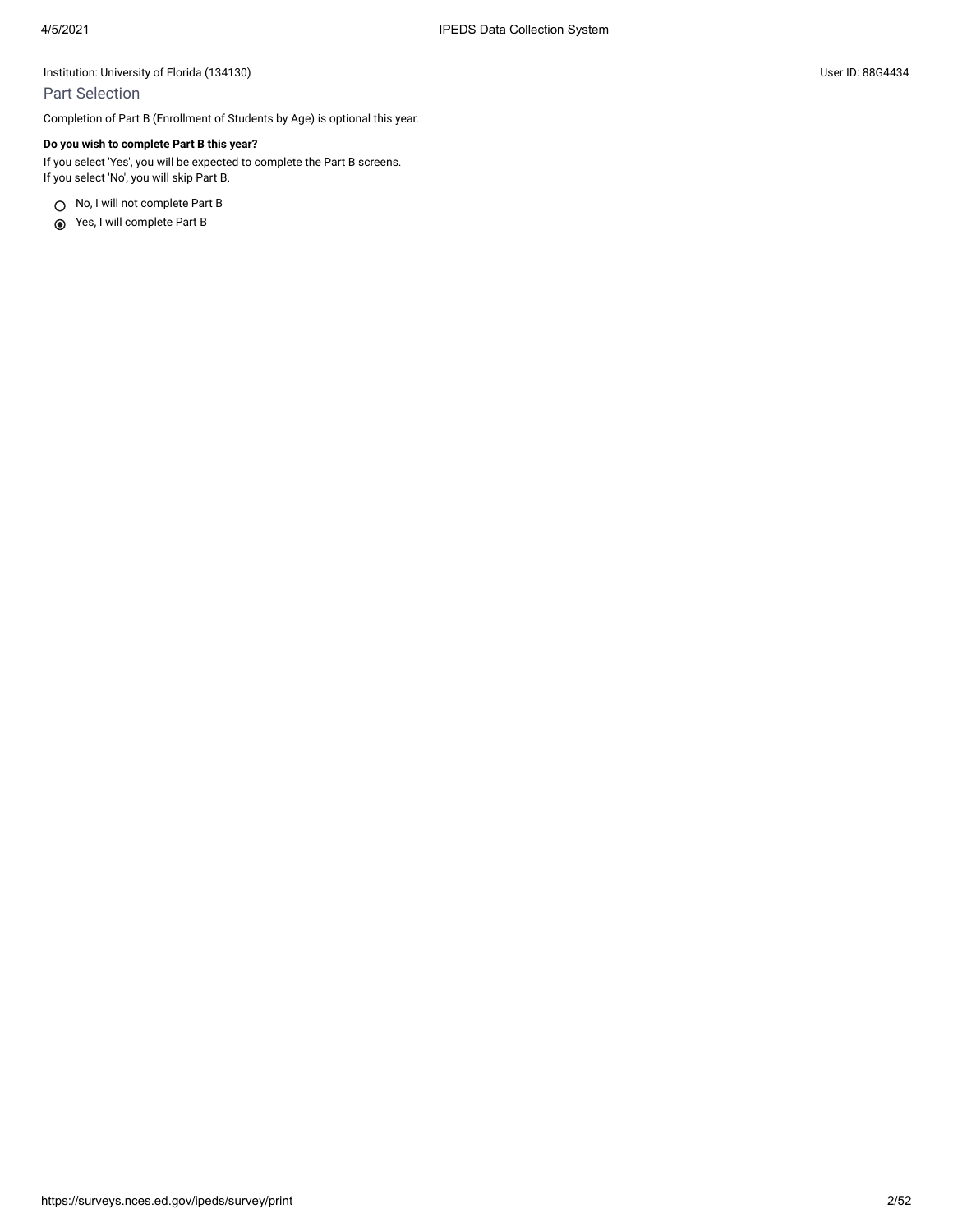#### Fall Enrollment - CIP CODE Selection

**Indicate which of the following fields of study are offered by your institution. In addition to reporting total undergraduate and graduate fall enrollments every year, in even-numbered years you are to report the subset of enrollments that fall within each of the CIP codes listed below.**

Fields for which enrollment was reported for Fall 2018 have already been checked; please make sure all listed fields that are offered by your institution are checked.

Note: CIP codes listed below may not reflect all fields of study offered by your institution, therefore the subset of enrollments by CIP codes selected may not sum to your institution's total fall enrollment.

|                             | UNDERGRADUATE AND GRADUATE FIELDS                                        |
|-----------------------------|--------------------------------------------------------------------------|
| $\triangledown$             | 13.0000 -- Education                                                     |
| $\triangledown$             | 14.0000 -- Engineering                                                   |
| $\triangledown$             | 26.0000 -- Biological and Biomedical Sciences                            |
| $\triangledown$             | 27.0000 -- Mathematics                                                   |
| $\triangledown$             | 40.0000 -- Physical Sciences                                             |
| $\triangledown$             | 52.0000 -- Business, Management, Marketing, and Related Support Services |
| <b>GRADUATE-ONLY FIELDS</b> |                                                                          |
| $\triangledown$             | 22.0101 -- Law (LL.B., J.D.)                                             |
| $\triangledown$             | 51.0401 -- Dentistry (D.D.S., D.M.D.)                                    |
| $\triangledown$             | <b>0</b> 51.1201 - Medicine (M.D.)                                       |
|                             |                                                                          |
| П                           | None of the above                                                        |
|                             |                                                                          |

 $\overline{\mathbf{M}}$ Yes, I confirm that I reviewed the fields of study are offered by my institution above.

You may use the box below to provide additional context for the data you have reported above. Context notes will be posted on the College Navigator website. Therefore, you should write all context notes using proper grammar (e.g., complete sentences with punctuation) and common language that can be easily understood by students and parents (e.g., spell out acronyms).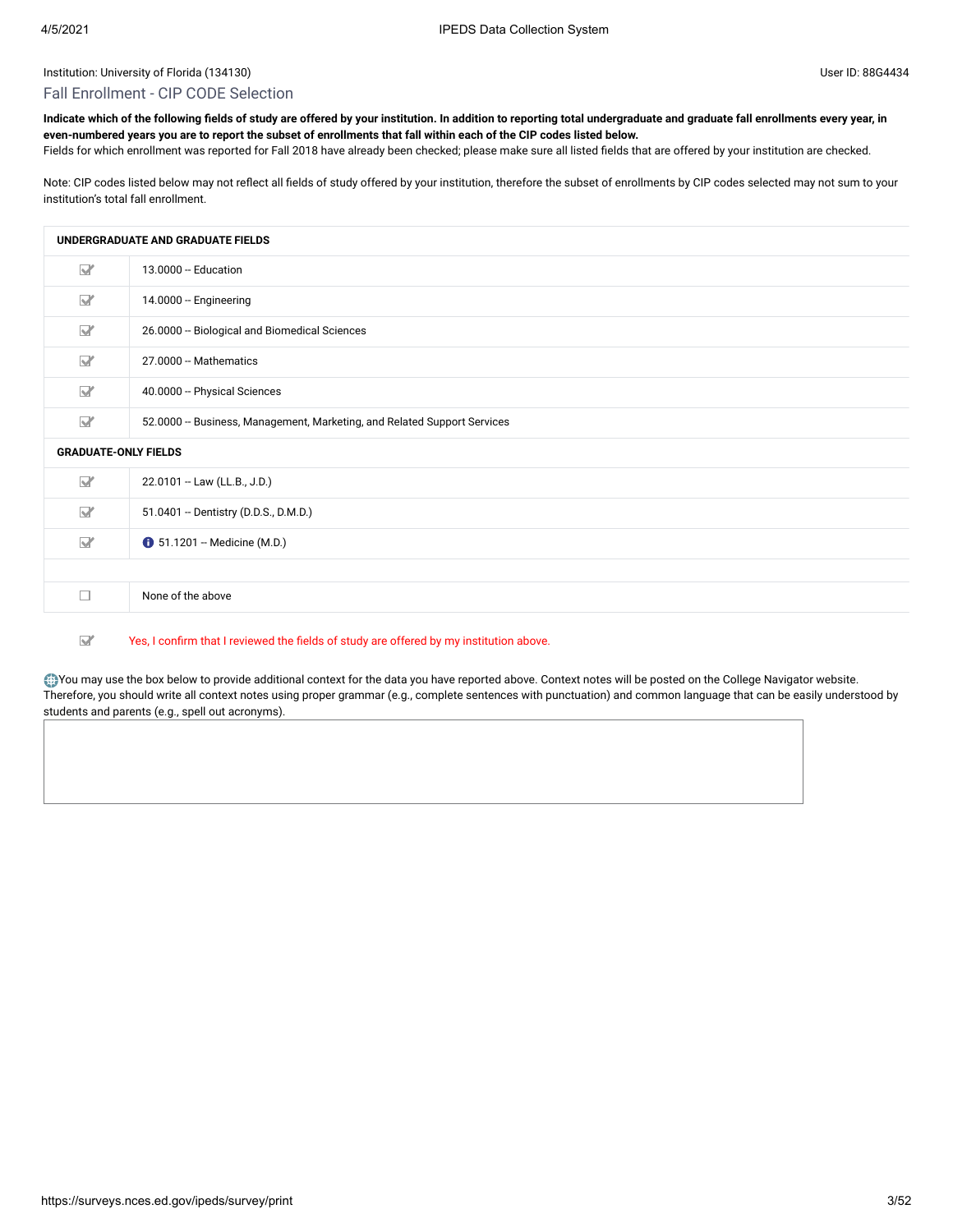## Part A - Fall Enrollment for Full-Time Undergraduate Students

### **Enrollment as of the institution's [official fall reporting date](javascript:openglossary(431)) or as of October 15, 2020**

#### [Full-time](javascript:openglossary(259)) [Undergraduate](javascript:openglossary(677)) Students

Reporting Reminders:

- Report Hispanic/Latino individuals of any race as Hispanic/Latino
- Report race for non-Hispanic/Latino individuals only
- Even though Teacher Preparation certificate programs may require a bachelor's degree for admission, they are considered subbaccalaureate undergraduate programs, and students in these programs are undergraduate students.

#### **Men**

|                                              |                | Degree/certificate-seeking                  | Non-degree/              | Total,                               |                             |                                        |
|----------------------------------------------|----------------|---------------------------------------------|--------------------------|--------------------------------------|-----------------------------|----------------------------------------|
| Enrolled for credit                          | First-time     | Transfer-in<br>(non-first-time<br>entering) | Continuing/<br>Returning | Total degree/certificate-<br>seeking | non-certificate-<br>seeking | Full-time<br>undergraduate<br>students |
| Nonresident alien                            | 50             | 26                                          | 321                      | 397                                  | $\overline{7}$              | 404                                    |
| Hispanic/Latino                              | 549            | 223                                         | 2,217                    | 2,989                                | 19                          | 3,008                                  |
| American Indian or Alaska Native             | $\overline{2}$ |                                             | 16                       | 18                                   |                             | 18                                     |
| Asian                                        | 346            | 35                                          | 961                      | 1,342                                | $\overline{2}$              | 1,344                                  |
| <b>Black or African American</b>             | 93             | 37                                          | 491                      | 621                                  | 3                           | 624                                    |
| Native Hawaiian or Other Pacific<br>Islander |                |                                             | $\overline{7}$           | 8                                    |                             | 8                                      |
| White                                        | 1,377          | 340                                         | 5,209                    | 6,926                                | 43                          | 6,969                                  |
| Two or more races                            | 129            | 37                                          | 379                      | 545                                  | 5                           | 550                                    |
| Race and ethnicity unknown                   | 54             | 16                                          | 311                      | 381                                  | $\overline{2}$              | 383                                    |
| <b>Total men</b>                             | 2,600          | 715                                         | 9,912                    | 13,227                               | 81                          | 13,308                                 |
| Total men prior year                         | 2,666          | 760                                         | 10,164                   | 13,590                               | 167                         | 13,757                                 |

|                                              |              |                                             | Degree/certificate-seeking |                                      | Non-degree/                 | Total,                                 |
|----------------------------------------------|--------------|---------------------------------------------|----------------------------|--------------------------------------|-----------------------------|----------------------------------------|
| Enrolled for credit                          | First-time   | Transfer-in<br>(non-first-time<br>entering) | Continuing/<br>Returning   | Total degree/certificate-<br>seeking | non-certificate-<br>seeking | Full-time<br>undergraduate<br>students |
| Nonresident alien                            | 48           | 23                                          | 301                        | 372                                  | 11                          | 383                                    |
| Hispanic/Latino                              | 840          | 250                                         | 3,163                      | 4,253                                | 47                          | 4,300                                  |
| American Indian or Alaska Native             | $\mathbf{1}$ | $\mathbf{1}$                                | 20                         | 22                                   |                             | 22                                     |
| Asian                                        | 429          | 48                                          | 1,227                      | 1,704                                | 12                          | 1,716                                  |
| <b>Black or African American</b>             | 253          | 38                                          | 856                        | 1,147                                | 16                          | 1,163                                  |
| Native Hawaiian or Other Pacific<br>Islander |              | $\overline{2}$                              | 18                         | 20                                   |                             | 20                                     |
| White                                        | 1,884        | 441                                         | 6,869                      | 9,194                                | 84                          | 9,278                                  |
| Two or more races                            | 178          | 28                                          | 608                        | 814                                  | 4                           | 818                                    |
| Race and ethnicity unknown                   | 68           | 9                                           | 389                        | 466                                  | $\overline{2}$              | 468                                    |
| <b>Total women</b>                           | 3,701        | 840                                         | 13,451                     | 17,992                               | 176                         | 18,168                                 |
| Total women prior year                       | 3,841        | 932                                         | 13,362                     | 18,135                               | 265                         | 18,400                                 |
|                                              |              |                                             |                            |                                      |                             |                                        |
| Grand total (men+women)                      | 6,301        | 1,555                                       | 23,363                     | 31,219                               | 257                         | 31,476                                 |
| Grand total (men+women) prior<br>year        | 6,507        | 1,692                                       | 23,526                     | 31,725                               | 432                         | 32,157                                 |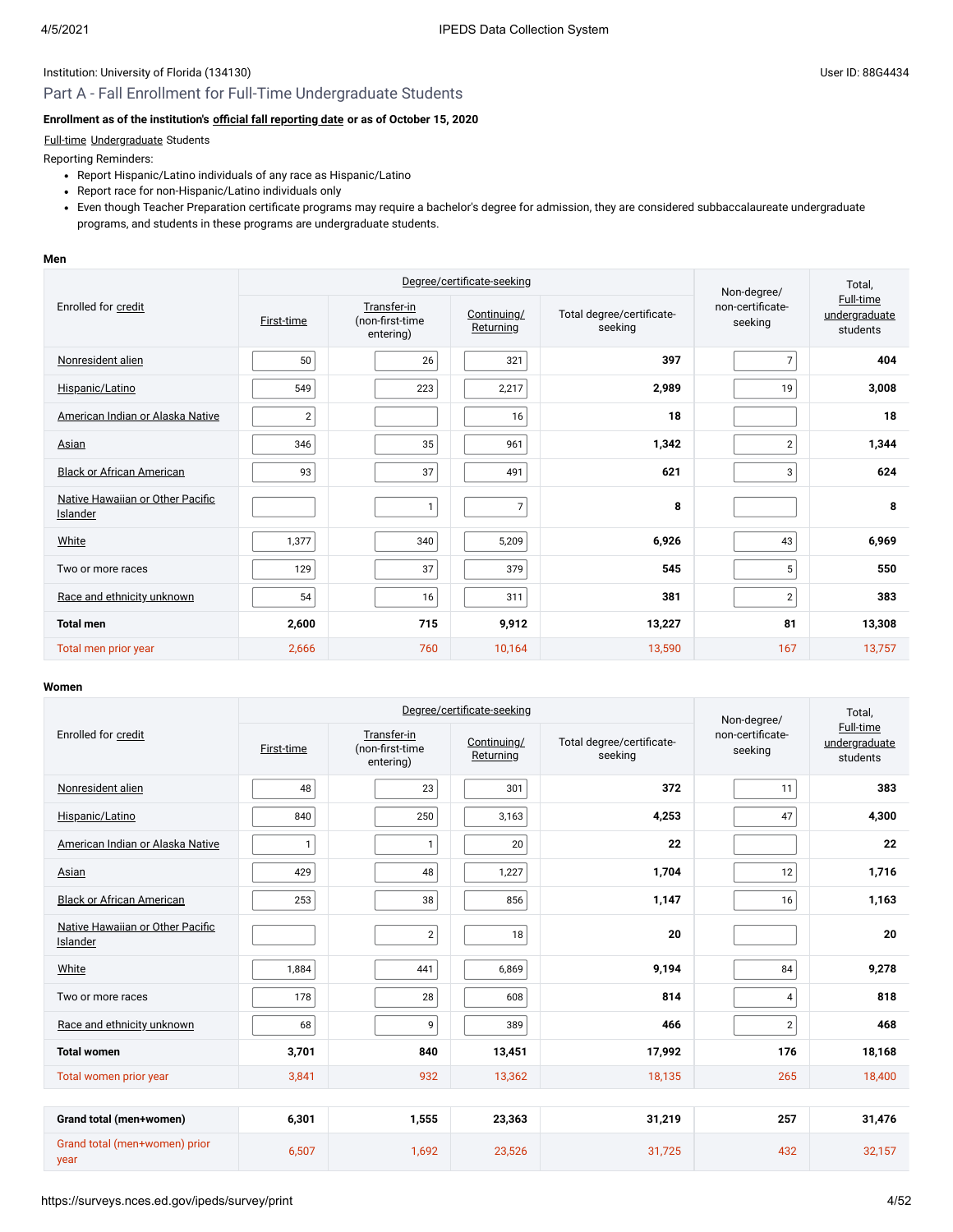## Part A - Fall Enrollment by race/ethnicity and gender

### **Enrollment as of the institution's [official fall reporting date](javascript:openglossary(431)) or as of October 15, 2020**

CIP CODE: 13.0000 -- Education

#### [Full-time](javascript:openglossary(259)) [undergraduate](javascript:openglossary(677)) students

- Report Hispanic/Latino individuals of any race as Hispanic/Latino
- Report race for non-Hispanic/Latino individuals only

#### **Men**

|                                           |                   | Degree/certificate-seeking               | Non-degree/              | Total,<br>full-time |                         |                           |
|-------------------------------------------|-------------------|------------------------------------------|--------------------------|---------------------|-------------------------|---------------------------|
| Students enrolled for credit              | <b>First-time</b> | Transfer-in<br>(non-first-time entering) | Continuing/<br>Returning | Total               | non-certificate-seeking | undergraduate<br>students |
| Nonresident alien                         |                   | $\overline{2}$                           | $\overline{2}$           | 4                   |                         | 5                         |
| Hispanic/Latino                           |                   | $\overline{7}$                           | 9                        | 16                  |                         | 17                        |
| American Indian or Alaska Native          |                   |                                          |                          | 0                   |                         | 0                         |
| <b>Asian</b>                              |                   |                                          |                          | 0                   |                         | 0                         |
| <b>Black or African American</b>          |                   | 3                                        | 21                       | 24                  |                         | 24                        |
| Native Hawaiian or Other Pacific Islander |                   |                                          |                          | 0                   |                         | 0                         |
| White                                     | 2                 | 8                                        | 44                       | 54                  |                         | 54                        |
| Two or more races                         |                   | 1                                        | 4                        | 5                   |                         | 5                         |
| Race and ethnicity unknown                |                   | 1                                        | $\mathbf{1}$             | $\mathbf{2}$        |                         | $\mathbf{2}$              |
| <b>Total men</b>                          | 2                 | 22                                       | 81                       | 105                 | $\overline{2}$          | 107                       |

|                                           |                | Degree/certificate-seeking               | Non-degree/              | Total,<br>full-time |                         |                           |
|-------------------------------------------|----------------|------------------------------------------|--------------------------|---------------------|-------------------------|---------------------------|
| Students enrolled for credit              | First-time     | Transfer-in<br>(non-first-time entering) | Continuing/<br>Returning | Total               | non-certificate-seeking | undergraduate<br>students |
| Nonresident alien                         |                |                                          | $\overline{7}$           | $\overline{7}$      | 3                       | 10                        |
| Hispanic/Latino                           | 4              | 3                                        | 52                       | 59                  | $\mathbf{1}$            | 60                        |
| American Indian or Alaska Native          |                |                                          | $\sqrt{2}$               | $\mathbf{2}$        |                         | $\mathbf{2}$              |
| Asian                                     |                | $\mathbf{1}$                             | 4                        | 5                   |                         | 5                         |
| <b>Black or African American</b>          | $\overline{2}$ | 3                                        | 17                       | 22                  |                         | 22                        |
| Native Hawaiian or Other Pacific Islander |                |                                          |                          | 0                   |                         | 0                         |
| White                                     | 16             | 40                                       | 179                      | 235                 | $\mathbf{1}$            | 236                       |
| Two or more races                         | $\mathbf{1}$   | $\sqrt{2}$                               | 10                       | 13                  |                         | 13                        |
| Race and ethnicity unknown                |                |                                          | 5                        | 5                   |                         | 5                         |
| <b>Total women</b>                        | 23             | 49                                       | 276                      | 348                 | 5                       | 353                       |
|                                           |                |                                          |                          |                     |                         |                           |
| Grand total (men+women)                   | 25             | 71                                       | 357                      | 453                 | $\overline{7}$          | 460                       |
| Grand total (men+women) 2018-19           | 34             | 78                                       | 373                      | 485                 |                         | 485                       |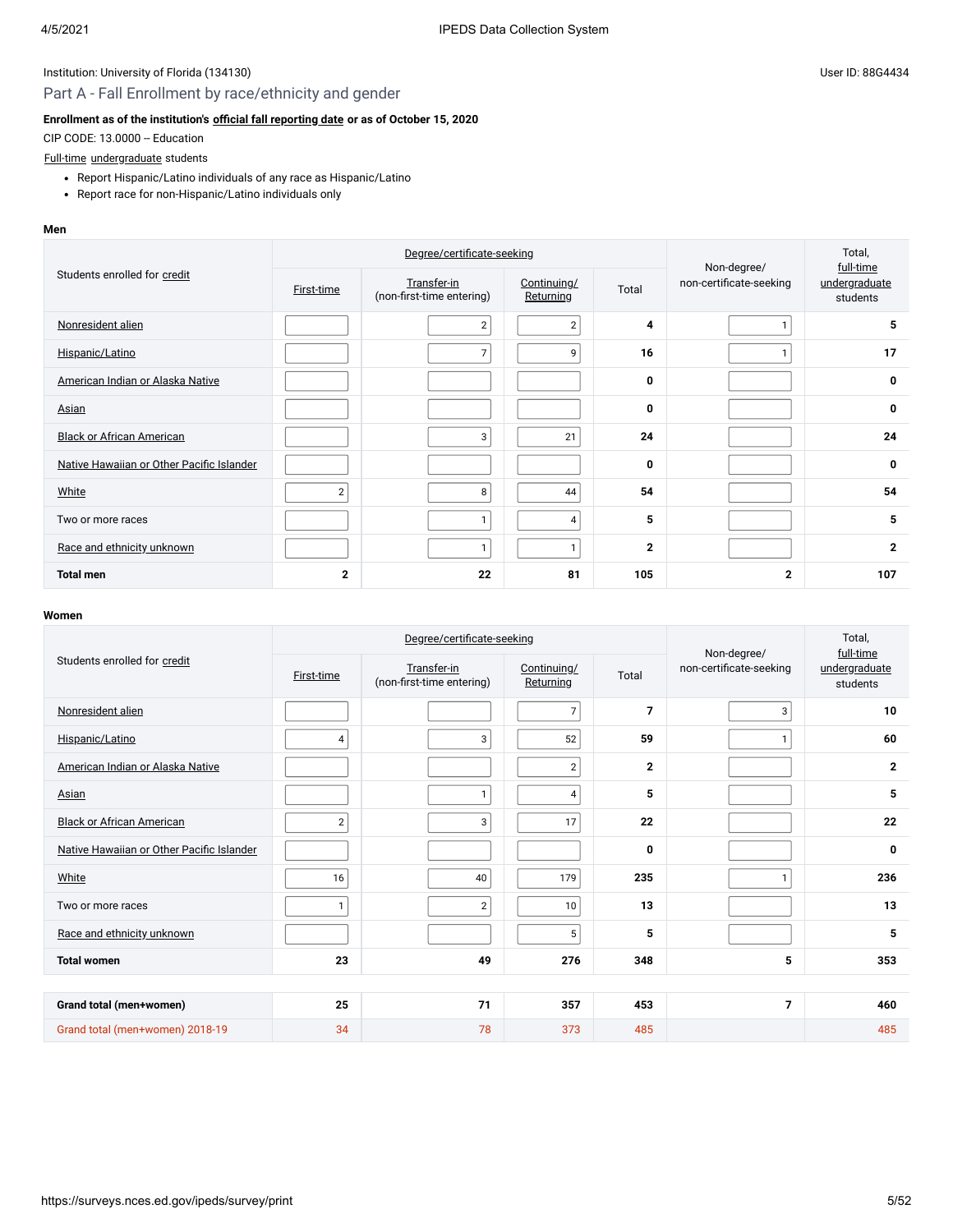## Part A - Fall Enrollment by race/ethnicity and gender

## **Enrollment as of the institution's [official fall reporting date](javascript:openglossary(431)) or as of October 15, 2020**

CIP CODE: 14.0000 -- Engineering

### [Full-time](javascript:openglossary(259)) [undergraduate](javascript:openglossary(677)) students

- Report Hispanic/Latino individuals of any race as Hispanic/Latino
- Report race for non-Hispanic/Latino individuals only

#### **Men**

| Students enrolled for credit              |            | Degree/certificate-seeking               | Non-degree/              | Total,<br>full-time |                         |                           |
|-------------------------------------------|------------|------------------------------------------|--------------------------|---------------------|-------------------------|---------------------------|
|                                           | First-time | Transfer-in<br>(non-first-time entering) | Continuing/<br>Returning | Total               | non-certificate-seeking | undergraduate<br>students |
| Nonresident alien                         | 14         | 9                                        | 76                       | 99                  | 3                       | 102                       |
| Hispanic/Latino                           | 172        | 29                                       | 625                      | 826                 |                         | 827                       |
| American Indian or Alaska Native          |            |                                          | 4                        | 4                   |                         | 4                         |
| <b>Asian</b>                              | 99         | 5                                        | 236                      | 340                 |                         | 341                       |
| <b>Black or African American</b>          | 19         | 3                                        | 68                       | 90                  |                         | 90                        |
| Native Hawaiian or Other Pacific Islander |            | $\mathbf{1}$                             | 1                        | $\mathbf{2}$        |                         | $\mathbf{2}$              |
| White                                     | 424        | 36                                       | 1,337                    | 1,797               |                         | 1,798                     |
| Two or more races                         | 38         | 6 <sup>1</sup>                           | 109                      | 153                 |                         | 154                       |
| Race and ethnicity unknown                | 18         | $\mathbf{1}$                             | 81                       | 100                 |                         | 100                       |
| <b>Total men</b>                          | 784        | 90                                       | 2,537                    | 3,411               | 7                       | 3,418                     |

|                                           |                   | Degree/certificate-seeking               | Non-degree/              | Total,<br>full-time |                         |                           |
|-------------------------------------------|-------------------|------------------------------------------|--------------------------|---------------------|-------------------------|---------------------------|
| Students enrolled for credit              | <b>First-time</b> | Transfer-in<br>(non-first-time entering) | Continuing/<br>Returning | Total               | non-certificate-seeking | undergraduate<br>students |
| Nonresident alien                         | 6                 | $\mathbf{1}$                             | 30                       | 37                  | $\mathbf{1}$            | 38                        |
| Hispanic/Latino                           | 97                | 8                                        | 296                      | 401                 |                         | 401                       |
| American Indian or Alaska Native          |                   |                                          | 1 <sub>1</sub>           | 1                   |                         | 1                         |
| Asian                                     | 51                | $\mathbf{1}$                             | 121                      | 173                 |                         | 173                       |
| <b>Black or African American</b>          | 16                | $\mathbf{1}$                             | 44                       | 61                  |                         | 61                        |
| Native Hawaiian or Other Pacific Islander |                   |                                          |                          | 0                   |                         | 0                         |
| White                                     | 219               | 5                                        | 628                      | 852                 |                         | 852                       |
| Two or more races                         | 28                | $\mathbf{1}$                             | 57                       | 86                  |                         | 86                        |
| Race and ethnicity unknown                | 8                 | $\mathbf{1}$                             | 38                       | 47                  |                         | 47                        |
| <b>Total women</b>                        | 425               | 18                                       | 1,215                    | 1,658               | 1                       | 1,659                     |
|                                           |                   |                                          |                          |                     |                         |                           |
| Grand total (men+women)                   | 1,209             | 108                                      | 3,752                    | 5,069               | 8                       | 5,077                     |
| Grand total (men+women) 2018-19           | 1,153             | 158                                      | 3,878                    | 5,189               |                         | 5,189                     |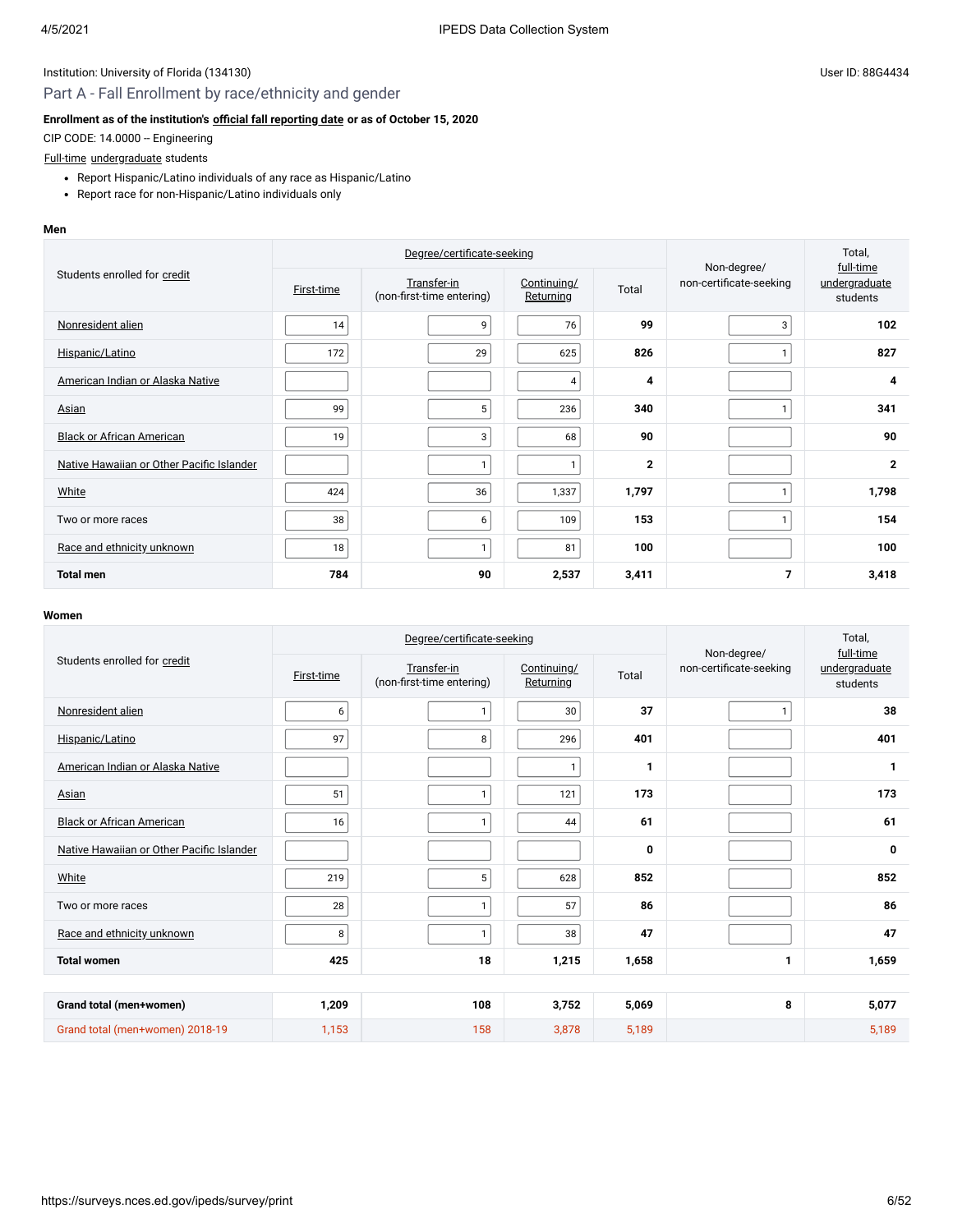## Part A - Fall Enrollment by race/ethnicity and gender

### **Enrollment as of the institution's [official fall reporting date](javascript:openglossary(431)) or as of October 15, 2020**

CIP CODE: 26.0000 -- Biological and Biomedical Sciences

## [Full-time](javascript:openglossary(259)) [undergraduate](javascript:openglossary(677)) students

- Report Hispanic/Latino individuals of any race as Hispanic/Latino
- Report race for non-Hispanic/Latino individuals only

#### **Men**

| Students enrolled for credit              |            | Degree/certificate-seeking               | Non-degree/              | Total,<br>full-time |                         |                           |
|-------------------------------------------|------------|------------------------------------------|--------------------------|---------------------|-------------------------|---------------------------|
|                                           | First-time | Transfer-in<br>(non-first-time entering) | Continuing/<br>Returning | Total               | non-certificate-seeking | undergraduate<br>students |
| Nonresident alien                         | 3          | $\mathbf{1}$                             | 16                       | 20                  |                         | 20                        |
| Hispanic/Latino                           | 53         | 27                                       | 202                      | 282                 |                         | 282                       |
| American Indian or Alaska Native          |            |                                          | 1                        | $\mathbf{2}$        |                         | $\mathbf{2}$              |
| <b>Asian</b>                              | 54         | 11                                       | 165                      | 230                 |                         | 230                       |
| <b>Black or African American</b>          | 13         | $\overline{7}$                           | 49                       | 69                  |                         | 69                        |
| Native Hawaiian or Other Pacific Islander |            |                                          | $\overline{2}$           | $\mathbf{2}$        |                         | $\mathbf{2}$              |
| White                                     | 132        | 30 <sup>°</sup>                          | 412                      | 574                 | 1                       | 575                       |
| Two or more races                         | 14         | 5 <sup>1</sup>                           | 39                       | 58                  |                         | 58                        |
| Race and ethnicity unknown                | 6          | $\mathbf{1}$                             | 22                       | 29                  |                         | 29                        |
| <b>Total men</b>                          | 276        | 82                                       | 908                      | 1,266               | 1                       | 1,267                     |

|                                           |                   | Degree/certificate-seeking               | Non-degree/              | Total,<br>full-time |                         |                           |
|-------------------------------------------|-------------------|------------------------------------------|--------------------------|---------------------|-------------------------|---------------------------|
| Students enrolled for credit              | <b>First-time</b> | Transfer-in<br>(non-first-time entering) | Continuing/<br>Returning | Total               | non-certificate-seeking | undergraduate<br>students |
| Nonresident alien                         | 5                 | $\overline{2}$                           | 21                       | 28                  |                         | 28                        |
| Hispanic/Latino                           | 166               | 32                                       | 416                      | 614                 |                         | 614                       |
| American Indian or Alaska Native          | $\mathbf{1}$      |                                          | $\overline{4}$           | 5                   |                         | 5                         |
| Asian                                     | 92                | 14                                       | 264                      | 370                 |                         | 370                       |
| <b>Black or African American</b>          | 56                | 8                                        | 91                       | 155                 |                         | 155                       |
| Native Hawaiian or Other Pacific Islander |                   |                                          | $\overline{2}$           | $\mathbf{2}$        |                         | $\mathbf{2}$              |
| White                                     | 359               | 42                                       | 864                      | 1,265               |                         | 1,265                     |
| Two or more races                         | 32                | $\overline{2}$                           | 91                       | 125                 |                         | 125                       |
| Race and ethnicity unknown                | 12                |                                          | 52                       | 64                  |                         | 64                        |
| <b>Total women</b>                        | 723               | 100                                      | 1,805                    | 2,628               | 0                       | 2,628                     |
|                                           |                   |                                          |                          |                     |                         |                           |
| Grand total (men+women)                   | 999               | 182                                      | 2,713                    | 3,894               | 1                       | 3,895                     |
| Grand total (men+women) 2018-19           | 984               | 211                                      | 2,815                    | 4,010               | 1                       | 4,011                     |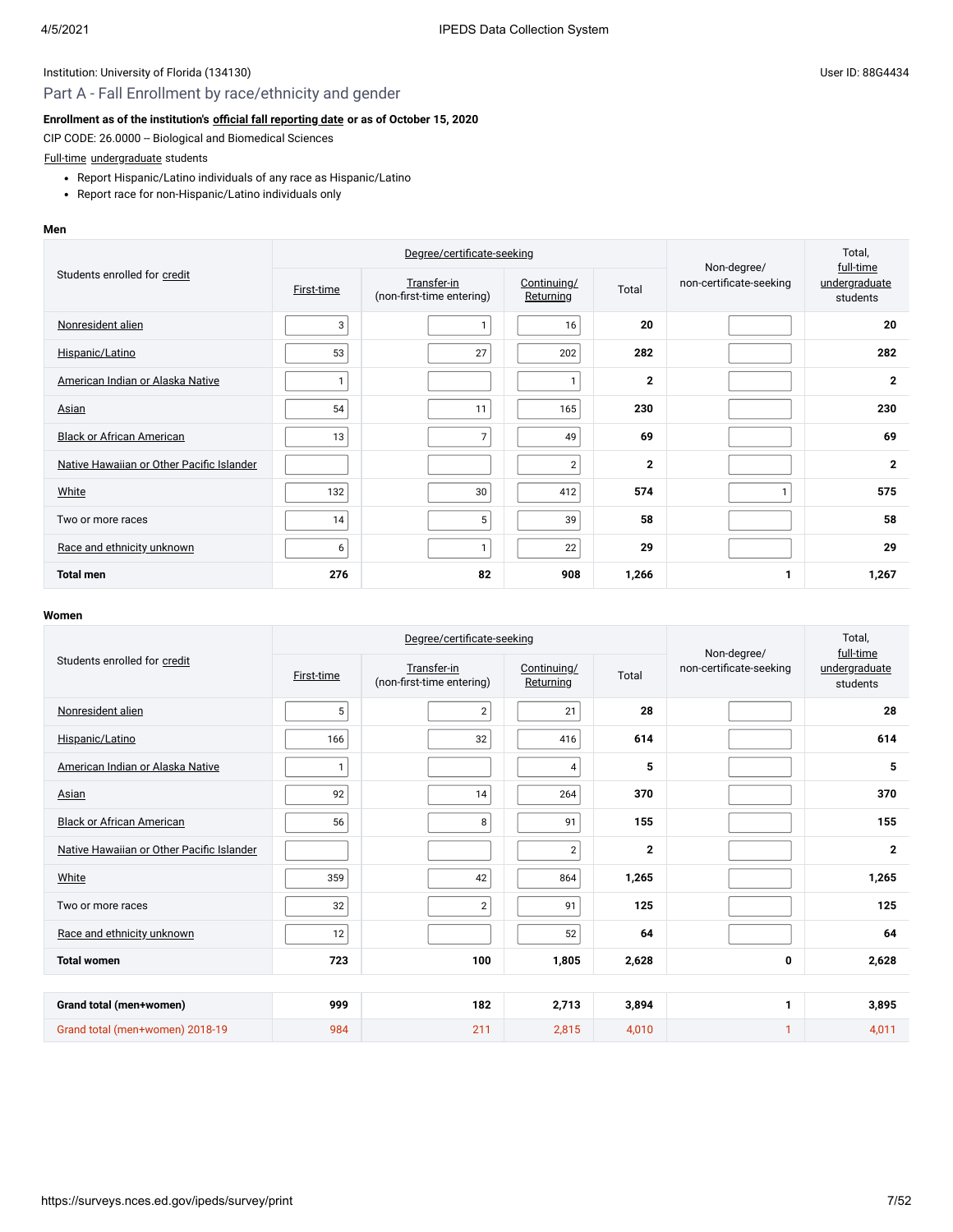## Part A - Fall Enrollment by race/ethnicity and gender

### **Enrollment as of the institution's [official fall reporting date](javascript:openglossary(431)) or as of October 15, 2020**

CIP CODE: 27.0000 -- Mathematics and Statistics

### [Full-time](javascript:openglossary(259)) [undergraduate](javascript:openglossary(677)) students

- Report Hispanic/Latino individuals of any race as Hispanic/Latino
- Report race for non-Hispanic/Latino individuals only

#### **Men**

| Students enrolled for credit              |                   | Degree/certificate-seeking               | Non-degree/              | Total,<br>full-time |                         |                           |
|-------------------------------------------|-------------------|------------------------------------------|--------------------------|---------------------|-------------------------|---------------------------|
|                                           | <b>First-time</b> | Transfer-in<br>(non-first-time entering) | Continuing/<br>Returning | Total               | non-certificate-seeking | undergraduate<br>students |
| Nonresident alien                         |                   | $\overline{2}$                           | 19                       | 22                  |                         | 22                        |
| Hispanic/Latino                           | 7                 | 4                                        | 39                       | 50                  |                         | 50                        |
| American Indian or Alaska Native          |                   |                                          |                          | 0                   |                         | 0                         |
| <b>Asian</b>                              | 9                 |                                          | 31                       | 40                  |                         | 40                        |
| <b>Black or African American</b>          |                   |                                          | $\overline{4}$           | 5                   |                         | 5                         |
| Native Hawaiian or Other Pacific Islander |                   |                                          |                          | 0                   |                         | 0                         |
| White                                     | 31                | 6                                        | 114                      | 151                 |                         | 151                       |
| Two or more races                         | 3                 | 1                                        | 10                       | 14                  |                         | 14                        |
| Race/ethnicity unknown                    |                   |                                          | $\overline{2}$           | $\mathbf{2}$        |                         | $\mathbf{2}$              |
| <b>Total men</b>                          | 52                | 13                                       | 219                      | 284                 | 0                       | 284                       |

|                                           |                   | Degree/certificate-seeking               | Non-degree/              | Total,<br>full-time |                         |                           |
|-------------------------------------------|-------------------|------------------------------------------|--------------------------|---------------------|-------------------------|---------------------------|
| Students enrolled for credit              | <b>First-time</b> | Transfer-in<br>(non-first-time entering) | Continuing/<br>Returning | Total               | non-certificate-seeking | undergraduate<br>students |
| Nonresident alien                         |                   | $\mathbf{1}$                             | 18                       | 19                  |                         | 19                        |
| Hispanic/Latino                           | $\overline{2}$    | 3                                        | 26                       | 31                  |                         | 31                        |
| American Indian or Alaska Native          |                   |                                          |                          | 0                   |                         | 0                         |
| Asian                                     | 10                | $\mathbf{1}$                             | 19                       | 30                  |                         | 30                        |
| <b>Black or African American</b>          |                   |                                          | 4                        | 4                   |                         | 4                         |
| Native Hawaiian or Other Pacific Islander |                   |                                          |                          | 0                   |                         | 0                         |
| White                                     | 21                | $\overline{4}$                           | 78                       | 103                 |                         | 103                       |
| Two or more races                         | 3                 |                                          | 6                        | 9                   |                         | 9                         |
| Race/ethnicity unknown                    |                   |                                          | 5                        | 5                   |                         | 5                         |
| <b>Total women</b>                        | 36                | 9                                        | 156                      | 201                 | 0                       | 201                       |
|                                           |                   |                                          |                          |                     |                         |                           |
| Grand total (men+women)                   | 88                | 22                                       | 375                      | 485                 | 0                       | 485                       |
| Grand total (men+women) 2018-19           | 93                | 21                                       | 296                      | 410                 |                         | 410                       |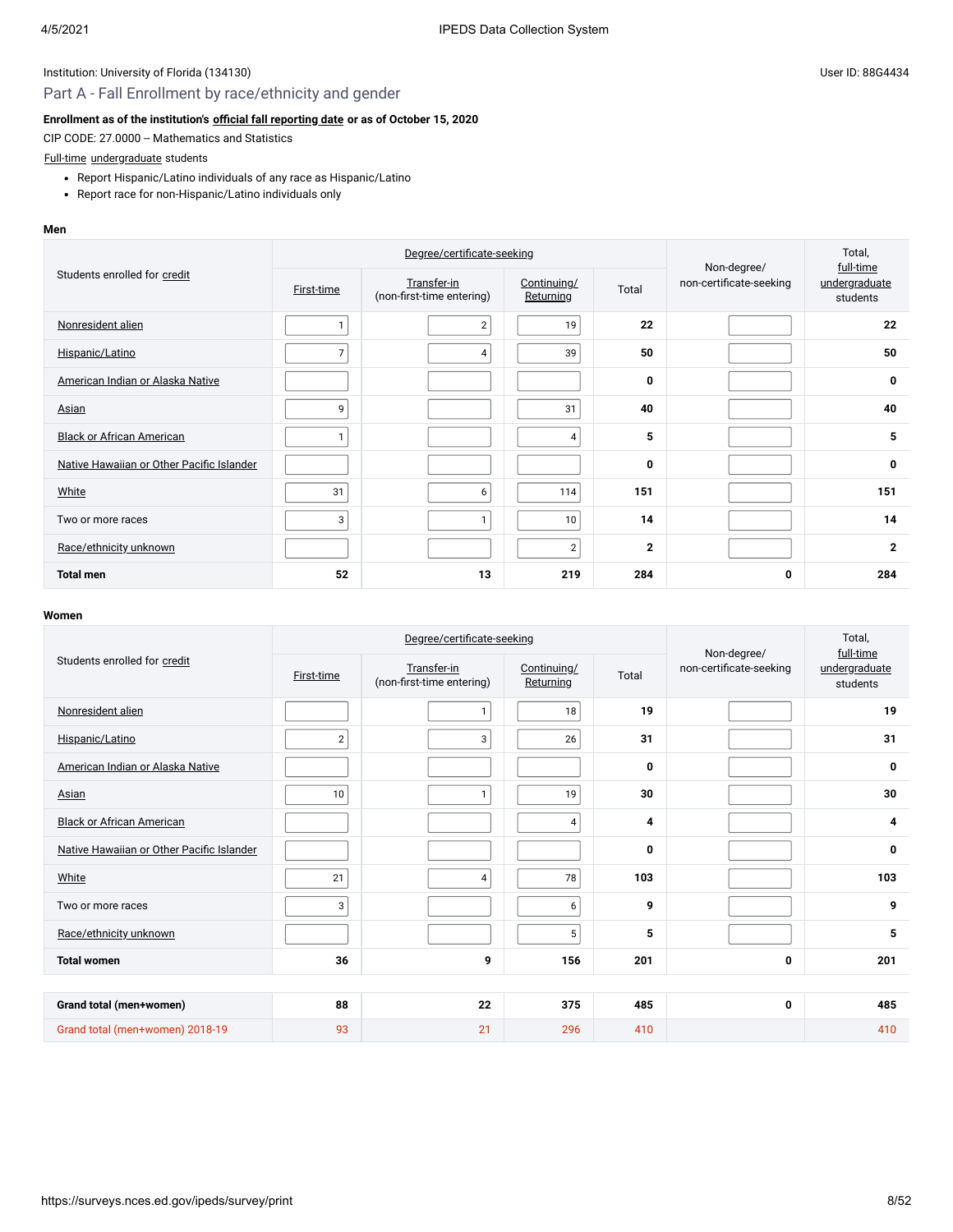## Part A - Fall Enrollment by race/ethnicity and gender

### **Enrollment as of the institution's [official fall reporting date](javascript:openglossary(431)) or as of October 15, 2020**

CIP CODE: 40.0000 -- Physical Sciences

## [Full-time](javascript:openglossary(259)) [undergraduate](javascript:openglossary(677)) students

- Report Hispanic/Latino individuals of any race as Hispanic/Latino
- Report race for non-Hispanic/Latino individuals only

#### **Men**

|                                           |                | Degree/certificate-seeking               | Non-degree/              | Total,<br>full-time |                         |                           |
|-------------------------------------------|----------------|------------------------------------------|--------------------------|---------------------|-------------------------|---------------------------|
| Students enrolled for credit              | First-time     | Transfer-in<br>(non-first-time entering) | Continuing/<br>Returning | Total               | non-certificate-seeking | undergraduate<br>students |
| Nonresident alien                         | $\overline{2}$ | $\mathbf{1}$                             | 11                       | 14                  |                         | 14                        |
| Hispanic/Latino                           | 37             | 9                                        | 76                       | 122                 |                         | 122                       |
| American Indian or Alaska Native          |                |                                          |                          | $\mathbf 0$         |                         | 0                         |
| <b>Asian</b>                              | 27             | 3                                        | 50                       | 80                  |                         | 80                        |
| <b>Black or African American</b>          | 3              | $\overline{2}$                           | 11                       | 16                  |                         | 16                        |
| Native Hawaiian or Other Pacific Islander |                |                                          |                          | $\mathbf 0$         |                         | 0                         |
| White                                     | 63             | 11                                       | 160                      | 234                 |                         | 234                       |
| Two or more races                         | 9              |                                          | 20                       | 29                  | 1                       | 30                        |
| Race/ethnicity unknown                    | 3              |                                          | 10 <sup>°</sup>          | 13                  |                         | 13                        |
| <b>Total men</b>                          | 144            | 26                                       | 338                      | 508                 | 1                       | 509                       |

|                                           |                   | Degree/certificate-seeking               | Non-degree/              | Total,<br>full-time |                         |                           |
|-------------------------------------------|-------------------|------------------------------------------|--------------------------|---------------------|-------------------------|---------------------------|
| Students enrolled for credit              | <b>First-time</b> | Transfer-in<br>(non-first-time entering) | Continuing/<br>Returning | Total               | non-certificate-seeking | undergraduate<br>students |
| Nonresident alien                         | $\overline{2}$    |                                          | 7                        | 9                   |                         | 9                         |
| Hispanic/Latino                           | 38                | 6                                        | 75                       | 119                 |                         | 119                       |
| American Indian or Alaska Native          |                   |                                          | $\mathbf{1}$             | 1                   |                         | 1                         |
| Asian                                     | 30                | $\mathbf{1}$                             | 43                       | 74                  |                         | 74                        |
| <b>Black or African American</b>          | 8                 | $\mathbf{1}$                             | 10                       | 19                  |                         | 19                        |
| Native Hawaiian or Other Pacific Islander |                   |                                          |                          | 0                   |                         | 0                         |
| White                                     | 81                | 8                                        | 128                      | 217                 | $\mathbf{1}$            | 218                       |
| Two or more races                         | 12                |                                          | 11                       | 23                  |                         | 23                        |
| Race/ethnicity unknown                    | 4                 | $\mathbf{1}$                             | 8                        | 13                  |                         | 13                        |
| <b>Total women</b>                        | 175               | 17                                       | 283                      | 475                 | 1                       | 476                       |
|                                           |                   |                                          |                          |                     |                         |                           |
| Grand total (men+women)                   | 319               | 43                                       | 621                      | 983                 | $\overline{2}$          | 985                       |
| Grand total (men+women) 2018-19           | 325               | 55                                       | 579                      | 959                 |                         | 959                       |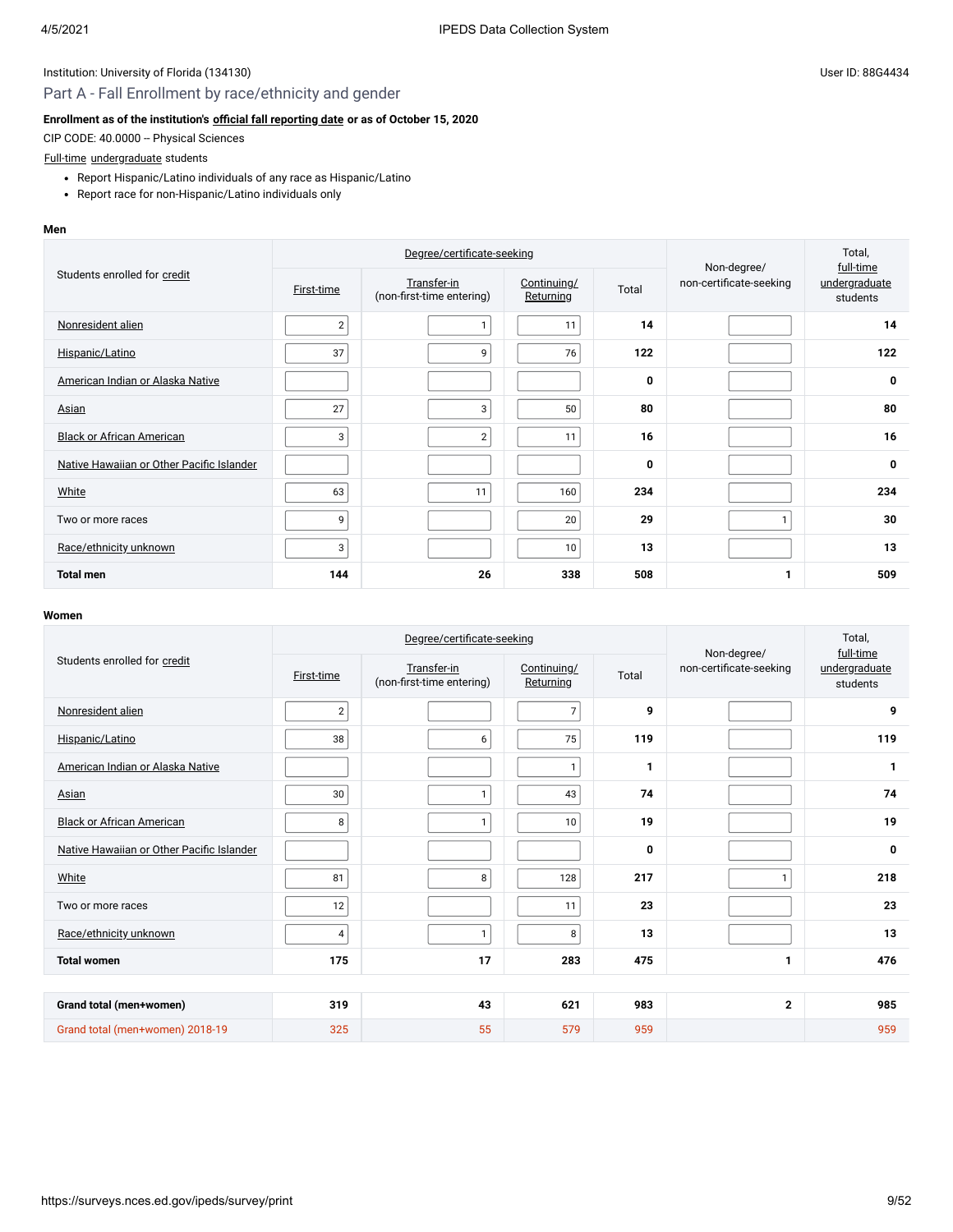## Part A - Fall Enrollment by race/ethnicity and gender

#### **Enrollment as of the institution's [official fall reporting date](javascript:openglossary(431)) or as of October 15, 2020**

CIP CODE: 52.0000 -- Business, Management, Marketing and Related Support Services

[Full-time](javascript:openglossary(259)) [undergraduate](javascript:openglossary(677)) students

- Report Hispanic/Latino individuals of any race as Hispanic/Latino
- Report race for non-Hispanic/Latino individuals only

#### **Men**

|                                           |                   | Degree/certificate-seeking               |                          | Non-degree/ | Total,<br>full-time     |                           |
|-------------------------------------------|-------------------|------------------------------------------|--------------------------|-------------|-------------------------|---------------------------|
| Students enrolled for credit              | <b>First-time</b> | Transfer-in<br>(non-first-time entering) | Continuing/<br>Returning | Total       | non-certificate-seeking | undergraduate<br>students |
| Nonresident alien                         | 11                |                                          | 65                       | 76          | п                       | 77                        |
| Hispanic/Latino                           | 78                | 31                                       | 286                      | 395         | 8                       | 403                       |
| American Indian or Alaska Native          |                   |                                          | 1                        | 1           |                         | 1                         |
| <b>Asian</b>                              | 30                | $\overline{2}$                           | 97                       | 129         |                         | 129                       |
| <b>Black or African American</b>          | 10                | $\overline{2}$                           | 43                       | 55          |                         | 56                        |
| Native Hawaiian or Other Pacific Islander |                   |                                          |                          | 0           |                         | 0                         |
| White                                     | 245               | 26                                       | 911                      | 1,182       | 8                       | 1,190                     |
| Two or more races                         | 12                | 5 <sup>5</sup>                           | 59                       | 76          |                         | 76                        |
| Race/ethnicity unknown                    | 11                | 2 <sup>1</sup>                           | 58                       | 71          |                         | 71                        |
| <b>Total men</b>                          | 397               | 68                                       | 1,520                    | 1,985       | 18                      | 2,003                     |

|                                           |                   | Degree/certificate-seeking               | Non-degree/              | Total,<br>full-time |                         |                           |  |  |
|-------------------------------------------|-------------------|------------------------------------------|--------------------------|---------------------|-------------------------|---------------------------|--|--|
| Students enrolled for credit              | <b>First-time</b> | Transfer-in<br>(non-first-time entering) | Continuing/<br>Returning | Total               | non-certificate-seeking | undergraduate<br>students |  |  |
| Nonresident alien                         | 8                 | $\overline{4}$                           | 63                       | 75                  | $\mathbf{1}$            | 76                        |  |  |
| Hispanic/Latino                           | 92                | 14                                       | 286                      | 392                 | $\overline{7}$          | 399                       |  |  |
| American Indian or Alaska Native          |                   |                                          | $\sqrt{2}$               | $\overline{2}$      |                         | $\mathbf{2}$              |  |  |
| Asian                                     | 41                | 5                                        | 143                      | 189                 |                         | 189                       |  |  |
| <b>Black or African American</b>          | 19                |                                          | 45                       | 64                  | $\mathbf{1}$            | 65                        |  |  |
| Native Hawaiian or Other Pacific Islander |                   |                                          |                          | 0                   |                         | 0                         |  |  |
| White                                     | 224               | 21                                       | 744                      | 989                 | 8                       | 997                       |  |  |
| Two or more races                         | 17                | $\mathbf{1}$                             | 63                       | 81                  |                         | 81                        |  |  |
| Race/ethnicity unknown                    | 5                 | $\mathbf{1}$                             | 50                       | 56                  |                         | 56                        |  |  |
| <b>Total women</b>                        | 406               | 46                                       | 1,396                    | 1,848               | 17                      | 1,865                     |  |  |
|                                           |                   |                                          |                          |                     |                         |                           |  |  |
| Grand total (men+women)                   | 803               | 114                                      | 2,916                    | 3,833               | 35                      | 3,868                     |  |  |
| Grand total (men+women) 2018-19           | 868               | 132                                      | 2,866                    | 3,866               |                         | 3,866                     |  |  |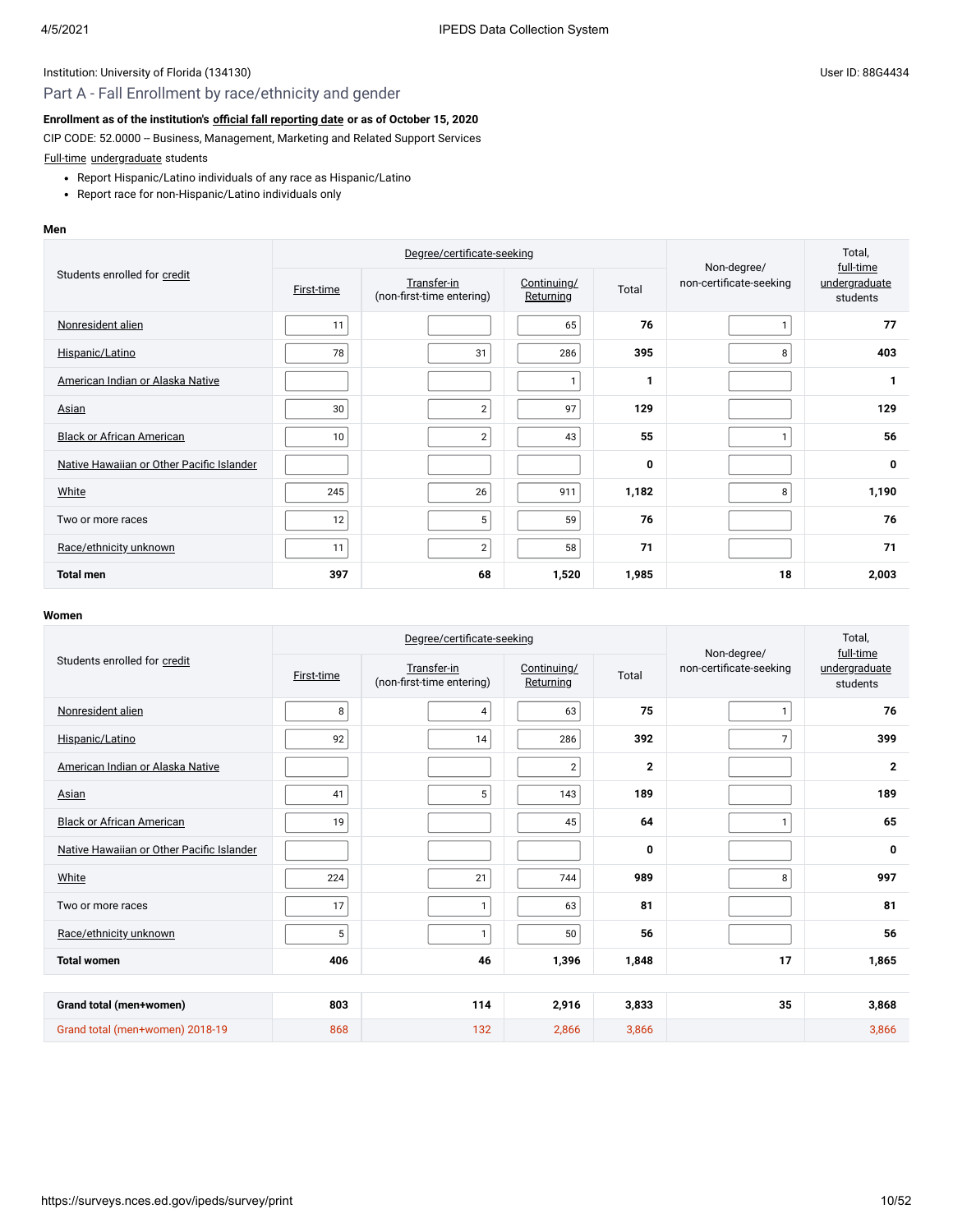## Part A - Fall Enrollment for Part-time Undergraduate Students

### **Enrollment as of the institution's [official fall reporting date](javascript:openglossary(431)) or as of October 15, 2020**

#### [Part-time](javascript:openglossary(469)) [Undergraduate](javascript:openglossary(677)) Students

Reporting Reminders:

- Report Hispanic/Latino individuals of any race as Hispanic/Latino
- Report race for non-Hispanic/Latino individuals only
- Even though Teacher Preparation certificate programs may require a bachelor's degree for admission, they are considered subbaccalaureate undergraduate programs, and students in these programs are undergraduate students.

#### **Men**

|                                              |                | Degree/certificate-seeking                  |                          | Non-degree/                          | Total,                      |                                        |
|----------------------------------------------|----------------|---------------------------------------------|--------------------------|--------------------------------------|-----------------------------|----------------------------------------|
| Enrolled for credit                          | First-time     | Transfer-in<br>(non-first-time<br>entering) | Continuing/<br>Returning | Total degree/certificate-<br>seeking | non-certificate-<br>seeking | part-time<br>undergraduate<br>students |
| Nonresident alien                            | $\mathbf{1}$   |                                             | 26                       | 28                                   | 6                           | 34                                     |
| Hispanic/Latino                              | $\overline{2}$ | 31                                          | 352                      | 385                                  | 40                          | 425                                    |
| American Indian or Alaska Native             |                |                                             | 5                        | 5                                    | $\sqrt{2}$                  | $\overline{7}$                         |
| Asian                                        | $\overline{2}$ | 8                                           | 145                      | 155                                  | 25                          | 180                                    |
| <b>Black or African American</b>             | 3              | 3                                           | 80                       | 86                                   | 12                          | 98                                     |
| Native Hawaiian or Other Pacific<br>Islander |                |                                             | 3                        | 3                                    |                             | 3                                      |
| White                                        | 6              | 43                                          | 784                      | 833                                  | 132                         | 965                                    |
| Two or more races                            | $\mathbf{1}$   | 5                                           | 48                       | 54                                   | 8                           | 62                                     |
| Race and ethnicity unknown                   | $\mathbf{1}$   | 5                                           | 69                       | 75                                   | 9                           | 84                                     |
| <b>Total men</b>                             | 16             | 96                                          | 1,512                    | 1,624                                | 234                         | 1,858                                  |
| Total men prior year                         | 8              | 55                                          | 1,429                    | 1,492                                | 216                         | 1,708                                  |

|                                              |              |                                             | Degree/certificate-seeking |                                      | Non-degree/                 | Total,                                 |  |  |
|----------------------------------------------|--------------|---------------------------------------------|----------------------------|--------------------------------------|-----------------------------|----------------------------------------|--|--|
| Enrolled for credit                          | First-time   | Transfer-in<br>(non-first-time<br>entering) | Continuing/<br>Returning   | Total degree/certificate-<br>seeking | non-certificate-<br>seeking | part-time<br>undergraduate<br>students |  |  |
| Nonresident alien                            | 1            | $\mathbf{1}$                                | 17                         | 19                                   | 6                           | 25                                     |  |  |
| Hispanic/Latino                              | 1            | 48                                          | 321                        | 370                                  | 33                          | 403                                    |  |  |
| American Indian or Alaska Native             |              |                                             | $\overline{2}$             | $\overline{2}$                       |                             | $\mathbf{2}$                           |  |  |
| Asian                                        | 3            | $\overline{2}$                              | 118                        | 123                                  | 14                          | 137                                    |  |  |
| <b>Black or African American</b>             | $\mathbf{1}$ | 5                                           | 102                        | 108                                  | 13                          | 121                                    |  |  |
| Native Hawaiian or Other Pacific<br>Islander |              |                                             | $\overline{4}$             | 4                                    |                             | 4                                      |  |  |
| White                                        | 10           | 36                                          | 618                        | 664                                  | 116                         | 780                                    |  |  |
| Two or more races                            |              | $5\phantom{.0}$                             | 58                         | 63                                   | 11                          | 74                                     |  |  |
| Race and ethnicity unknown                   |              | $\mathbf{1}$                                | 40                         | 41                                   | 10                          | 51                                     |  |  |
| <b>Total women</b>                           | 16           | 98                                          | 1,280                      | 1,394                                | 203                         | 1,597                                  |  |  |
| Total women prior year                       | 11           | 63                                          | 1,232                      | 1,306                                | 234                         | 1,540                                  |  |  |
|                                              |              |                                             |                            |                                      |                             |                                        |  |  |
| Grand total (men+women)                      | 32           | 194                                         | 2,792                      | 3,018                                | 437                         | 3,455                                  |  |  |
| Grand total (men+women) prior<br>year        | 19           | 118                                         | 2,661                      | 2,798                                | 450                         | 3,248                                  |  |  |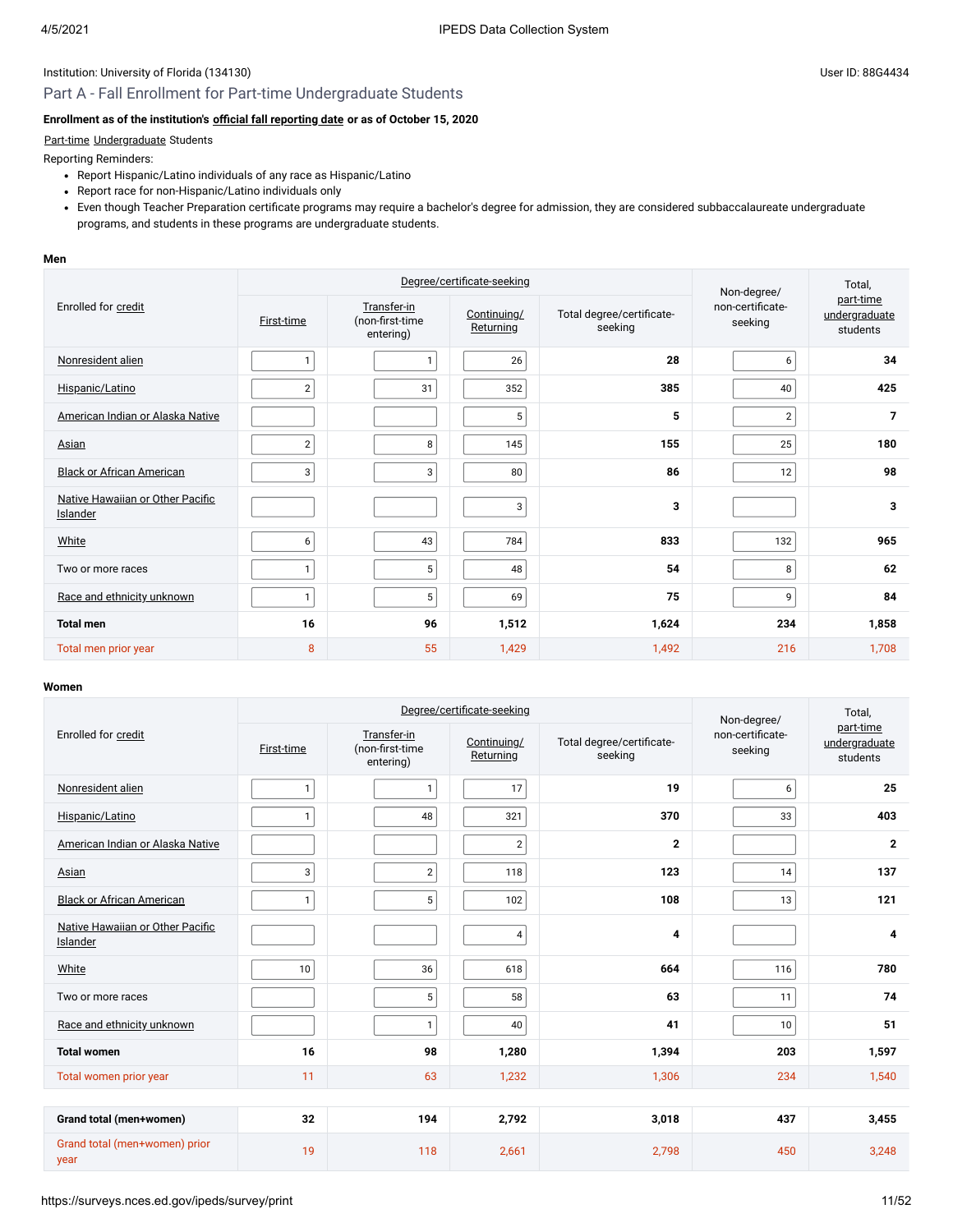## Part A - Fall Enrollment by race/ethnicity and gender

### **Enrollment as of the institution's [official fall reporting date](javascript:openglossary(431)) or as of October 15, 2020**

CIP CODE: 13.0000 -- Education

#### [Part-time](javascript:openglossary(469)) [undergraduate](javascript:openglossary(677)) students

- Report Hispanic/Latino individuals of any race as Hispanic/Latino
- Report race for non-Hispanic/Latino individuals only

#### **Men**

|                                           |            | Degree/certificate-seeking               | Non-degree/              | Total,<br>part-time |                         |                           |
|-------------------------------------------|------------|------------------------------------------|--------------------------|---------------------|-------------------------|---------------------------|
| Students enrolled for credit              | First-time | Transfer-in<br>(non-first-time entering) | Continuing/<br>Returning | Total               | non-certificate-seeking | undergraduate<br>students |
| Nonresident alien                         |            |                                          |                          | 0                   |                         | 0                         |
| Hispanic/Latino                           |            |                                          |                          | 0                   |                         | 1                         |
| American Indian or Alaska Native          |            |                                          |                          | 0                   |                         | 0                         |
| Asian                                     |            |                                          |                          | 0                   |                         | 0                         |
| <b>Black or African American</b>          |            |                                          | $\overline{2}$           | $\overline{2}$      |                         | $\mathbf{2}$              |
| Native Hawaiian or Other Pacific Islander |            |                                          |                          | 0                   |                         | 0                         |
| White                                     |            |                                          | 3                        | 3                   |                         | 4                         |
| Two or more races                         |            |                                          |                          | 0                   |                         | 0                         |
| Race/ethnicity unknown                    |            |                                          |                          | 0                   |                         | 0                         |
| <b>Total men</b>                          | 0          | 0                                        | 5                        | 5                   | $\overline{2}$          | $\overline{7}$            |

|                                           |            | Degree/certificate-seeking               | Non-degree/              | Total,<br>part-time |                         |                           |
|-------------------------------------------|------------|------------------------------------------|--------------------------|---------------------|-------------------------|---------------------------|
| Students enrolled for credit              | First-time | Transfer-in<br>(non-first-time entering) | Continuing/<br>Returning | Total               | non-certificate-seeking | undergraduate<br>students |
| Nonresident alien                         |            |                                          |                          | $\mathbf{0}$        |                         | 0                         |
| Hispanic/Latino                           |            |                                          | 6                        | 6                   |                         | 6                         |
| American Indian or Alaska Native          |            |                                          |                          | 0                   |                         | 0                         |
| Asian                                     |            |                                          | $\mathbf{1}$             | 1                   |                         | 1                         |
| <b>Black or African American</b>          |            |                                          | $\mathbf{1}$             | 1                   |                         | 1                         |
| Native Hawaiian or Other Pacific Islander |            |                                          |                          | 0                   |                         | 0                         |
| White                                     |            | 1                                        | 21                       | 22                  | $\mathbf{1}$            | 23                        |
| Two or more races                         |            |                                          |                          | 0                   |                         | 0                         |
| Race/ethnicity unknown                    |            |                                          | $\mathbf{1}$             | 1                   |                         | $\mathbf{1}$              |
| <b>Total women</b>                        | 0          | 1                                        | 30                       | 31                  | 1                       | 32                        |
|                                           |            |                                          |                          |                     |                         |                           |
| Grand total (men+women)                   | 0          | 1                                        | 35                       | 36                  | 3                       | 39                        |
| Grand total (men+women) 2018-19           |            | 1                                        | 25                       | 26                  |                         | 26                        |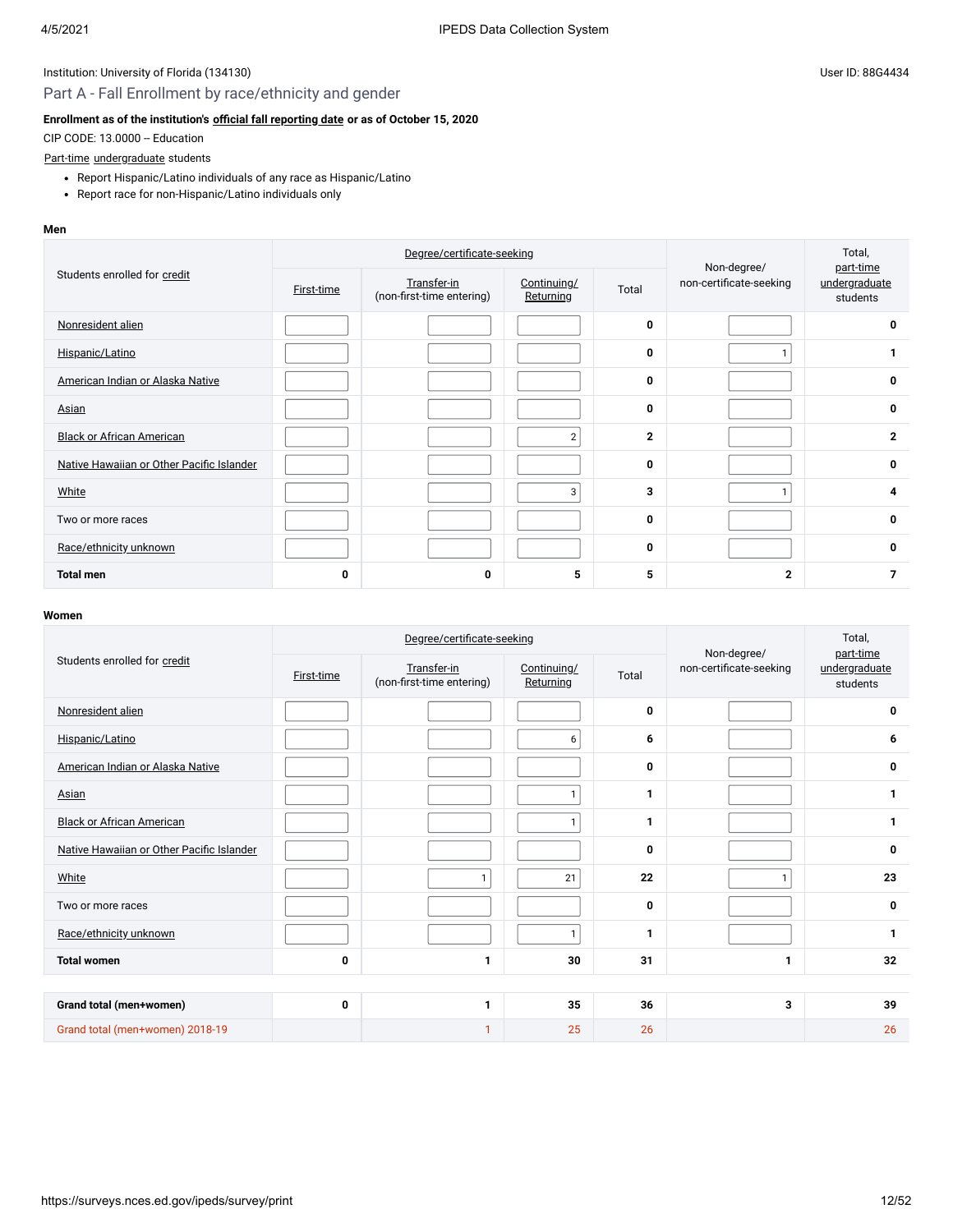## Part A - Fall Enrollment by race/ethnicity and gender

### **Enrollment as of the institution's [official fall reporting date](javascript:openglossary(431)) or as of October 15, 2020**

CIP CODE: 14.0000 -- Engineering

#### [Part-time](javascript:openglossary(469)) [undergraduate](javascript:openglossary(677)) students

- Report Hispanic/Latino individuals of any race as Hispanic/Latino
- Report race for non-Hispanic/Latino individuals only

#### **Men**

|                                           |            | Degree/certificate-seeking               | Non-degree/              | Total,<br>part-time |                         |                           |
|-------------------------------------------|------------|------------------------------------------|--------------------------|---------------------|-------------------------|---------------------------|
| Students enrolled for credit              | First-time | Transfer-in<br>(non-first-time entering) | Continuing/<br>Returning | Total               | non-certificate-seeking | undergraduate<br>students |
| Nonresident alien                         |            |                                          | 3                        | 3                   |                         | 3                         |
| Hispanic/Latino                           |            | 3                                        | 98                       | 101                 | 3                       | 104                       |
| American Indian or Alaska Native          |            |                                          | 2 <sub>1</sub>           | $\mathbf{2}$        |                         | $\overline{2}$            |
| <b>Asian</b>                              |            | 1                                        | 46                       | 47                  | 3                       | 50                        |
| <b>Black or African American</b>          |            | $\mathbf{1}$                             | 19                       | 21                  | $\overline{2}$          | 23                        |
| Native Hawaiian or Other Pacific Islander |            |                                          | 1                        | 1                   |                         | $\mathbf{1}$              |
| White                                     |            | 10                                       | 212                      | 223                 | 8                       | 231                       |
| Two or more races                         |            |                                          | 14 <sub>1</sub>          | 14                  | $\overline{2}$          | 16                        |
| Race and ethnicity unknown                |            | 2 <sub>1</sub>                           | 16                       | 18                  |                         | 18                        |
| <b>Total men</b>                          | 2          | 17                                       | 411                      | 430                 | 18                      | 448                       |

|                                           |            | Degree/certificate-seeking               | Non-degree/              | Total,<br>part-time |                         |                           |  |  |
|-------------------------------------------|------------|------------------------------------------|--------------------------|---------------------|-------------------------|---------------------------|--|--|
| Students enrolled for credit              | First-time | Transfer-in<br>(non-first-time entering) | Continuing/<br>Returning | Total               | non-certificate-seeking | undergraduate<br>students |  |  |
| Nonresident alien                         |            |                                          | $\mathbf{1}$             | 1                   |                         | 1                         |  |  |
| Hispanic/Latino                           |            | 3                                        | 38                       | 41                  | $\sqrt{2}$              | 43                        |  |  |
| American Indian or Alaska Native          |            |                                          | 1.                       | 1                   |                         | $\mathbf{1}$              |  |  |
| Asian                                     | 1          |                                          | 16                       | 17                  | $\mathbf{1}$            | 18                        |  |  |
| <b>Black or African American</b>          |            | $\mathbf{1}$                             | $\overline{4}$           | 5                   |                         | 5                         |  |  |
| Native Hawaiian or Other Pacific Islander |            |                                          |                          | 0                   |                         | 0                         |  |  |
| White                                     |            | $\sqrt{2}$                               | 76                       | 78                  | $\overline{2}$          | 80                        |  |  |
| Two or more races                         |            | $\mathbf{1}$                             | 3                        | 4                   |                         | 4                         |  |  |
| Race and ethnicity unknown                |            |                                          | 3                        | 3                   | $\mathbf{1}$            | 4                         |  |  |
| <b>Total women</b>                        | 1          | $\overline{7}$                           | 142                      | 150                 | 6                       | 156                       |  |  |
|                                           |            |                                          |                          |                     |                         |                           |  |  |
| Grand total (men+women)                   | 3          | 24                                       | 553                      | 580                 | 24                      | 604                       |  |  |
| Grand total (men+women) 2018-19           | 3          | 18                                       | 508                      | 529                 | 10                      | 539                       |  |  |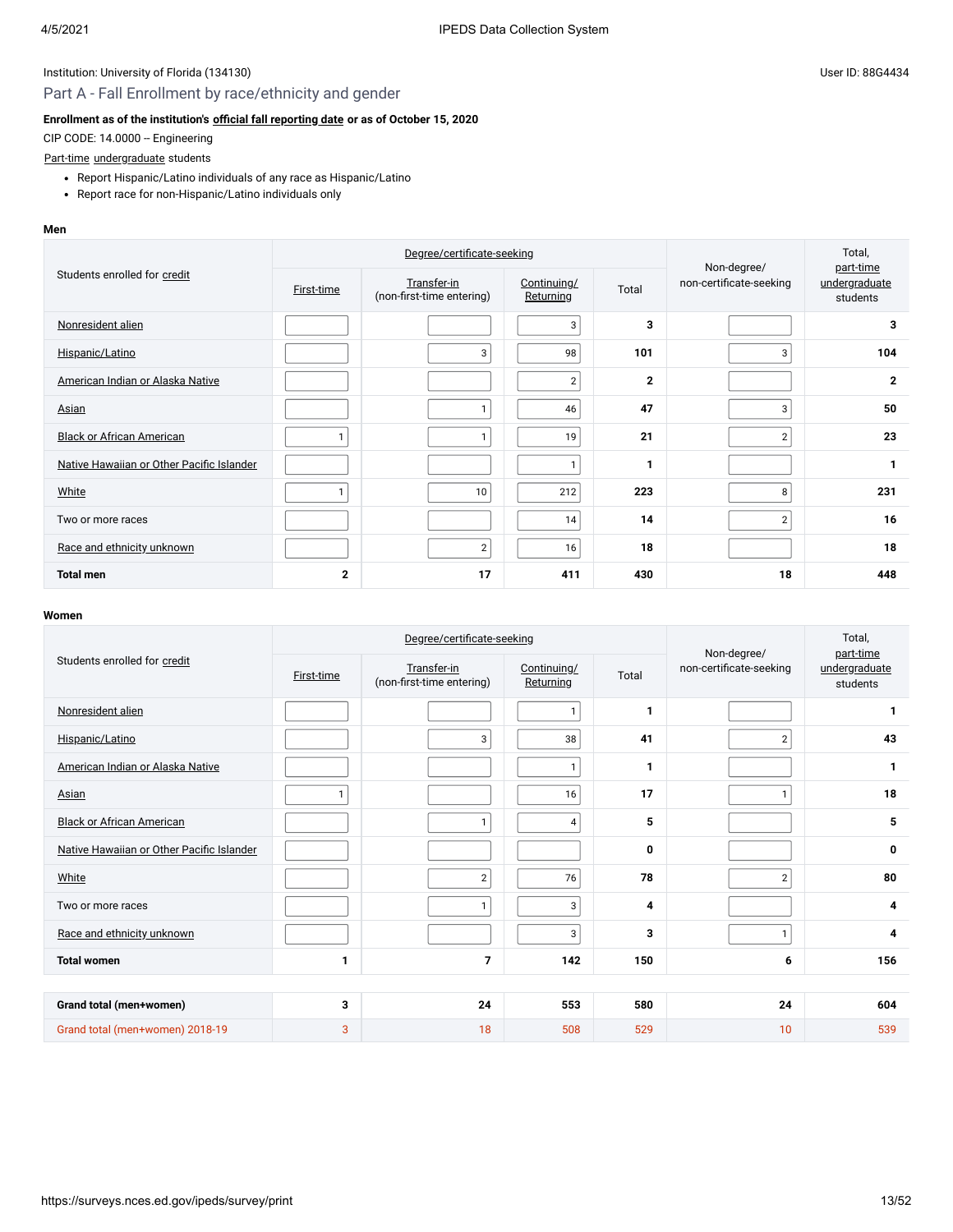## Part A - Fall Enrollment by race/ethnicity and gender

### **Enrollment as of the institution's [official fall reporting date](javascript:openglossary(431)) or as of October 15, 2020**

CIP CODE: 26.0000 -- Biological and Biomedical Sciences

### [Part-time](javascript:openglossary(469)) [undergraduate](javascript:openglossary(677)) students

- Report Hispanic/Latino individuals of any race as Hispanic/Latino
- Report race for non-Hispanic/Latino individuals only

#### **Men**

|                                           |                   | Degree/certificate-seeking               |                          | Non-degree/ | Total,<br>part-time     |                           |
|-------------------------------------------|-------------------|------------------------------------------|--------------------------|-------------|-------------------------|---------------------------|
| Students enrolled for credit              | <b>First-time</b> | Transfer-in<br>(non-first-time entering) | Continuing/<br>Returning | Total       | non-certificate-seeking | undergraduate<br>students |
| Nonresident alien                         |                   |                                          | 3                        | 3           |                         | 3                         |
| Hispanic/Latino                           |                   | $\overline{2}$                           | 36                       | 38          |                         | 38                        |
| American Indian or Alaska Native          |                   |                                          |                          | 0           |                         | 0                         |
| <b>Asian</b>                              |                   | $\overline{2}$                           | 11                       | 13          |                         | 13                        |
| <b>Black or African American</b>          |                   | $\mathbf{1}$                             | 6                        | 7           |                         | $\overline{7}$            |
| Native Hawaiian or Other Pacific Islander |                   |                                          |                          | 0           |                         | 0                         |
| White                                     |                   | 3                                        | 44                       | 47          | 3                       | 50                        |
| Two or more races                         |                   | 1                                        | 2 <sub>1</sub>           | 3           |                         | 3                         |
| Race and ethnicity unknown                |                   |                                          | 6                        | 6           | $\overline{2}$          | 8                         |
| <b>Total men</b>                          | 0                 | 9                                        | 108                      | 117         | 5                       | 122                       |

|                                           |                | Degree/certificate-seeking               | Non-degree/              | Total,<br>part-time |                         |                           |
|-------------------------------------------|----------------|------------------------------------------|--------------------------|---------------------|-------------------------|---------------------------|
| Students enrolled for credit              | First-time     | Transfer-in<br>(non-first-time entering) | Continuing/<br>Returning | Total               | non-certificate-seeking | undergraduate<br>students |
| Nonresident alien                         | $\mathbf{1}$   |                                          | $\overline{2}$           | 3                   |                         | 3                         |
| Hispanic/Latino                           |                | $\sqrt{2}$                               | 41                       | 43                  |                         | 43                        |
| American Indian or Alaska Native          |                |                                          | $\mathbf{1}$             | 1                   |                         | $\mathbf{1}$              |
| Asian                                     |                | $\mathbf{1}$                             | 17                       | 18                  |                         | 18                        |
| <b>Black or African American</b>          |                | $\mathbf{1}$                             | 15                       | 16                  |                         | 16                        |
| Native Hawaiian or Other Pacific Islander |                |                                          | $\mathbf{1}$             | 1                   |                         | $\mathbf{1}$              |
| White                                     | 4              | $\overline{2}$                           | 79                       | 85                  | $\overline{2}$          | 87                        |
| Two or more races                         |                |                                          | 6                        | 6                   |                         | 6                         |
| Race and ethnicity unknown                |                |                                          | 3                        | 3                   |                         | 3                         |
| <b>Total women</b>                        | 5              | 6                                        | 165                      | 176                 | $\overline{2}$          | 178                       |
|                                           |                |                                          |                          |                     |                         |                           |
| Grand total (men+women)                   | 5              | 15                                       | 273                      | 293                 | $\overline{7}$          | 300                       |
| Grand total (men+women) 2018-19           | $\overline{4}$ | 13                                       | 209                      | 226                 | 10                      | 236                       |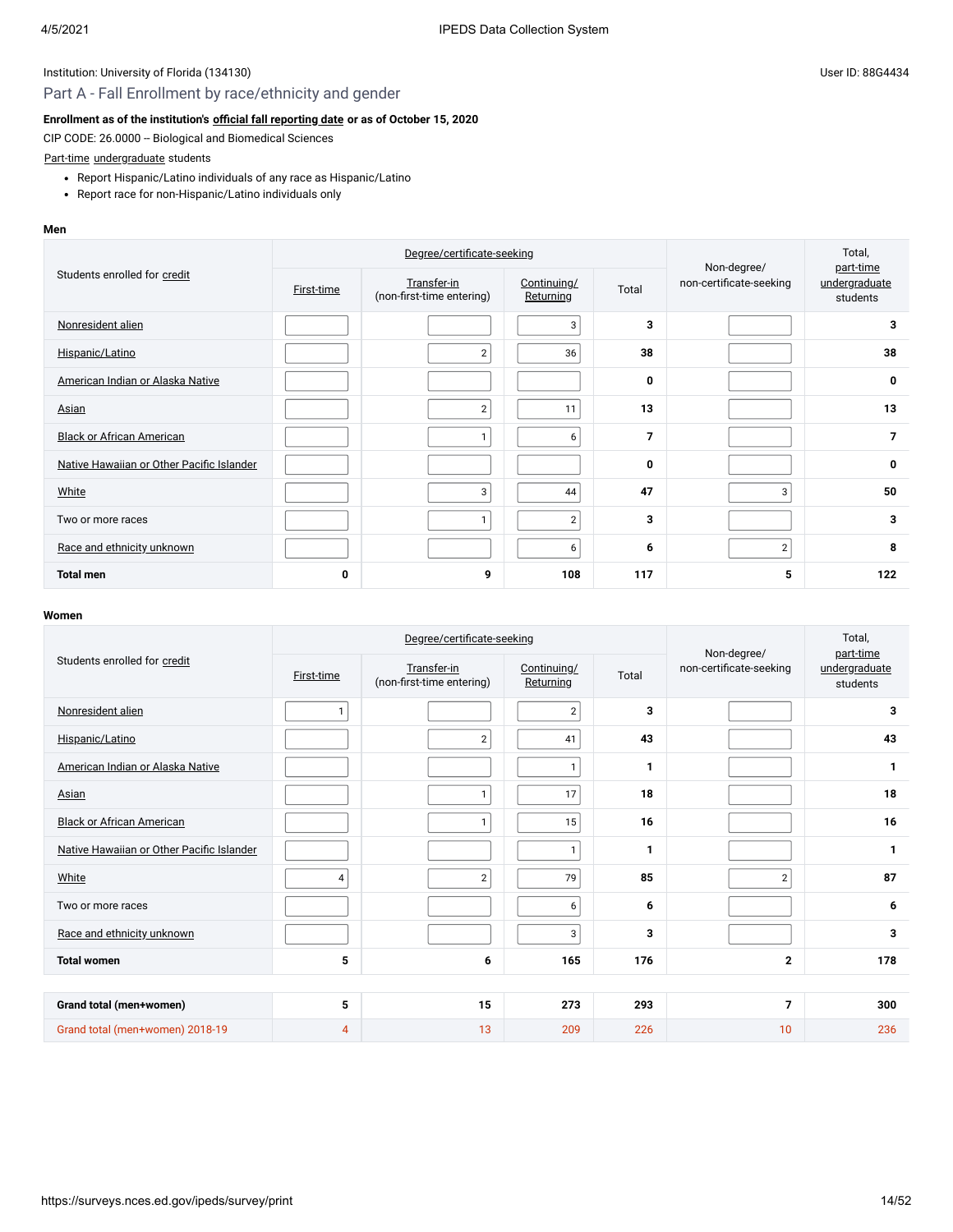## Part A - Fall Enrollment by race/ethnicity and gender

#### **Enrollment as of the institution's [official fall reporting date](javascript:openglossary(431)) or as of October 15, 2020**

CIP CODE: 27.0000 -- Mathematics and Statistics

#### [Part-time](javascript:openglossary(469)) [undergraduate](javascript:openglossary(677)) students

- Report Hispanic/Latino individuals of any race as Hispanic/Latino
- Report race for non-Hispanic/Latino individuals only

#### **Men**

|                                           |            | Degree/certificate-seeking               | Non-degree/              | Total,<br>part-time |                         |                           |
|-------------------------------------------|------------|------------------------------------------|--------------------------|---------------------|-------------------------|---------------------------|
| Students enrolled for credit              | First-time | Transfer-in<br>(non-first-time entering) | Continuing/<br>Returning | Total               | non-certificate-seeking | undergraduate<br>students |
| Nonresident alien                         |            |                                          | 1.                       | 1                   |                         |                           |
| Hispanic/Latino                           |            |                                          | 3                        | 3                   |                         | 3                         |
| American Indian or Alaska Native          |            |                                          |                          | 0                   |                         | 0                         |
| Asian                                     |            |                                          | $\overline{2}$           | $\mathbf{2}$        |                         | $\mathbf{2}$              |
| <b>Black or African American</b>          |            |                                          |                          | 0                   |                         | 0                         |
| Native Hawaiian or Other Pacific Islander |            |                                          |                          | 0                   |                         | 0                         |
| White                                     |            |                                          | 8                        | 8                   |                         | 8                         |
| Two or more races                         |            |                                          | $\mathbf{1}$             | 1                   |                         | 1                         |
| Race/ethnicity unknown                    |            |                                          | $\overline{2}$           | $\mathbf{2}$        |                         | $\mathbf{2}$              |
| <b>Total men</b>                          | 0          | 0                                        | 17                       | 17                  | 0                       | 17                        |

|                                           | Degree/certificate-seeking |                                          |                          |              | Non-degree/             | Total,<br>part-time       |  |  |
|-------------------------------------------|----------------------------|------------------------------------------|--------------------------|--------------|-------------------------|---------------------------|--|--|
| Students enrolled for credit              | First-time                 | Transfer-in<br>(non-first-time entering) | Continuing/<br>Returning | Total        | non-certificate-seeking | undergraduate<br>students |  |  |
| Nonresident alien                         |                            |                                          |                          | $\mathbf{0}$ |                         | 0                         |  |  |
| Hispanic/Latino                           |                            |                                          | 5                        | 5            |                         | 5                         |  |  |
| American Indian or Alaska Native          |                            |                                          |                          | 0            |                         | 0                         |  |  |
| Asian                                     |                            |                                          | $\mathbf{1}$             | 1            |                         | 1                         |  |  |
| <b>Black or African American</b>          |                            |                                          | $\mathbf{1}$             | 1            |                         | 1                         |  |  |
| Native Hawaiian or Other Pacific Islander |                            |                                          |                          | 0            |                         | 0                         |  |  |
| White                                     |                            |                                          | 6                        | 6            |                         | 6                         |  |  |
| Two or more races                         |                            |                                          | $\mathbf{1}$             | 1            |                         | 1                         |  |  |
| Race/ethnicity unknown                    |                            |                                          | $\mathbf{1}$             | 1            |                         | $\mathbf{1}$              |  |  |
| <b>Total women</b>                        | 0                          | 0                                        | 15                       | 15           | 0                       | 15                        |  |  |
|                                           |                            |                                          |                          |              |                         |                           |  |  |
| Grand total (men+women)                   | 0                          | 0                                        | 32                       | 32           | 0                       | 32                        |  |  |
| Grand total (men+women) 2018-19           |                            | $\overline{2}$                           | 37                       | 39           |                         | 39                        |  |  |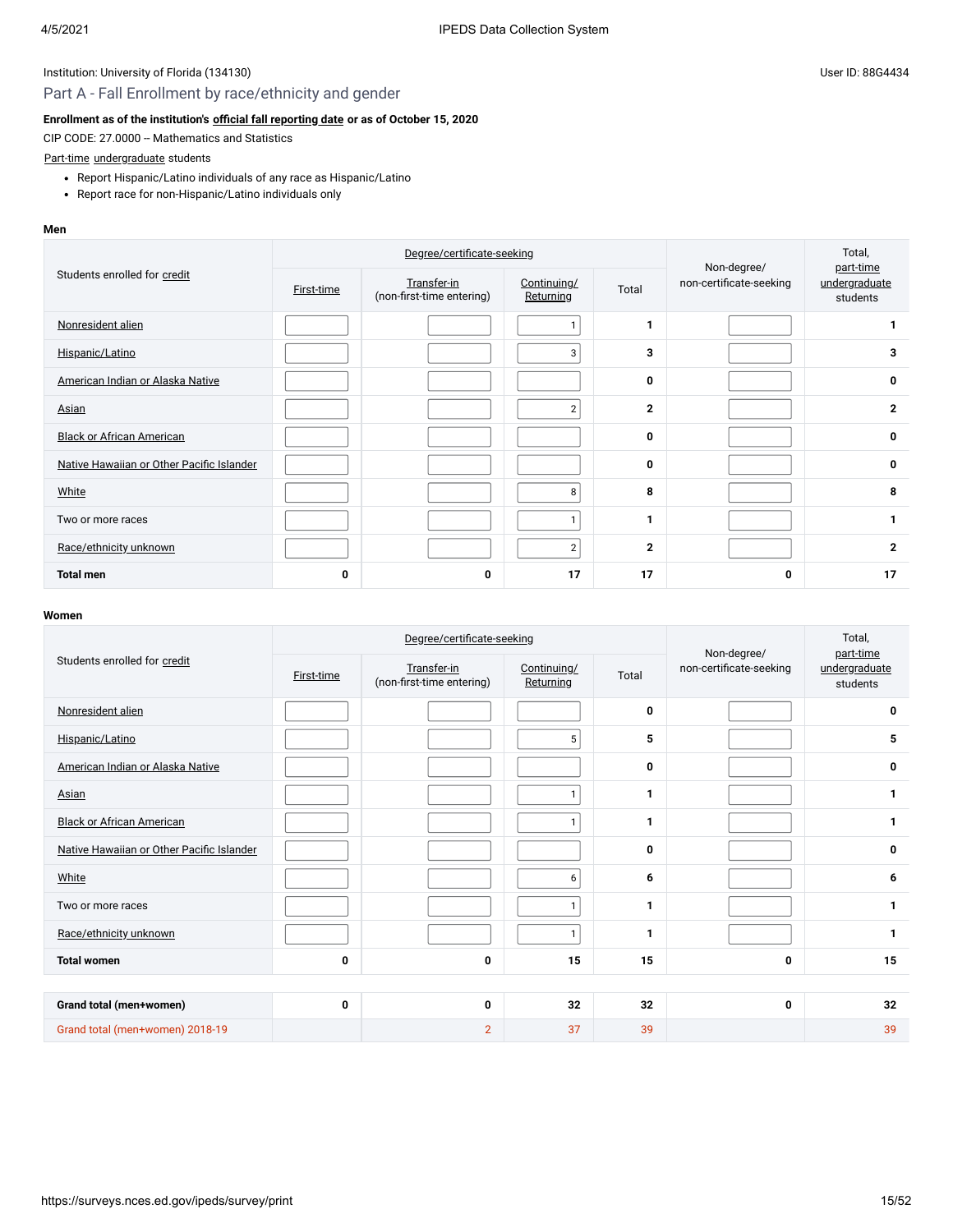## Part A - Fall Enrollment by race/ethnicity and gender

### **Enrollment as of the institution's [official fall reporting date](javascript:openglossary(431)) or as of October 15, 2020**

CIP CODE: 40.0000 -- Physical Sciences

#### [Part-time](javascript:openglossary(469)) [undergraduate](javascript:openglossary(677)) students

- Report Hispanic/Latino individuals of any race as Hispanic/Latino
- Report race for non-Hispanic/Latino individuals only

#### **Men**

|                                           | Degree/certificate-seeking |                                          |                          |                | Non-degree/             | Total,<br>part-time       |
|-------------------------------------------|----------------------------|------------------------------------------|--------------------------|----------------|-------------------------|---------------------------|
| Students enrolled for credit              | First-time                 | Transfer-in<br>(non-first-time entering) | Continuing/<br>Returning | Total          | non-certificate-seeking | undergraduate<br>students |
| Nonresident alien                         |                            |                                          |                          | 1              |                         |                           |
| Hispanic/Latino                           |                            |                                          | 7                        | 7              | $\overline{2}$          | 9                         |
| American Indian or Alaska Native          |                            |                                          |                          | 0              |                         | 0                         |
| <b>Asian</b>                              |                            |                                          | 4                        | 5              |                         | 5                         |
| <b>Black or African American</b>          |                            |                                          | $\overline{2}$           | $\mathbf{2}$   |                         | $\mathbf{2}$              |
| Native Hawaiian or Other Pacific Islander |                            |                                          |                          | 0              |                         | 0                         |
| White                                     |                            | 5                                        | 25                       | 31             |                         | 32                        |
| Two or more races                         |                            |                                          |                          | 0              |                         | 0                         |
| Race and ethnicity unknown                |                            |                                          | $\overline{7}$           | $\overline{7}$ |                         | $\overline{7}$            |
| <b>Total men</b>                          | 2                          | 5                                        | 46                       | 53             | 3                       | 56                        |

|                                           | Degree/certificate-seeking |                                          |                          |       | Non-degree/             | Total,<br>part-time       |  |  |
|-------------------------------------------|----------------------------|------------------------------------------|--------------------------|-------|-------------------------|---------------------------|--|--|
| Students enrolled for credit              | First-time                 | Transfer-in<br>(non-first-time entering) | Continuing/<br>Returning | Total | non-certificate-seeking | undergraduate<br>students |  |  |
| Nonresident alien                         |                            |                                          |                          | 0     |                         | 0                         |  |  |
| Hispanic/Latino                           |                            | $\overline{2}$                           | 9                        | 11    |                         | 11                        |  |  |
| American Indian or Alaska Native          |                            |                                          |                          | 0     |                         | 0                         |  |  |
| Asian                                     | 1                          |                                          | $\overline{7}$           | 8     | $\mathbf{1}$            | 9                         |  |  |
| <b>Black or African American</b>          |                            |                                          | $\mathbf{1}$             | 1     |                         | 1                         |  |  |
| Native Hawaiian or Other Pacific Islander |                            |                                          |                          | 0     |                         | 0                         |  |  |
| White                                     |                            |                                          | 13                       | 13    | $\mathbf{1}$            | 14                        |  |  |
| Two or more races                         |                            |                                          | $\mathbf{1}$             | 1     |                         | 1                         |  |  |
| Race and ethnicity unknown                |                            |                                          | 3                        | 3     | 1                       | 4                         |  |  |
| <b>Total women</b>                        | 1                          | $\mathbf{2}$                             | 34                       | 37    | 3                       | 40                        |  |  |
|                                           |                            |                                          |                          |       |                         |                           |  |  |
| Grand total (men+women)                   | 3                          | $\overline{7}$                           | 80                       | 90    | 6                       | 96                        |  |  |
| Grand total (men+women) 2018-19           |                            | 4                                        | 72                       | 76    | $\overline{2}$          | 78                        |  |  |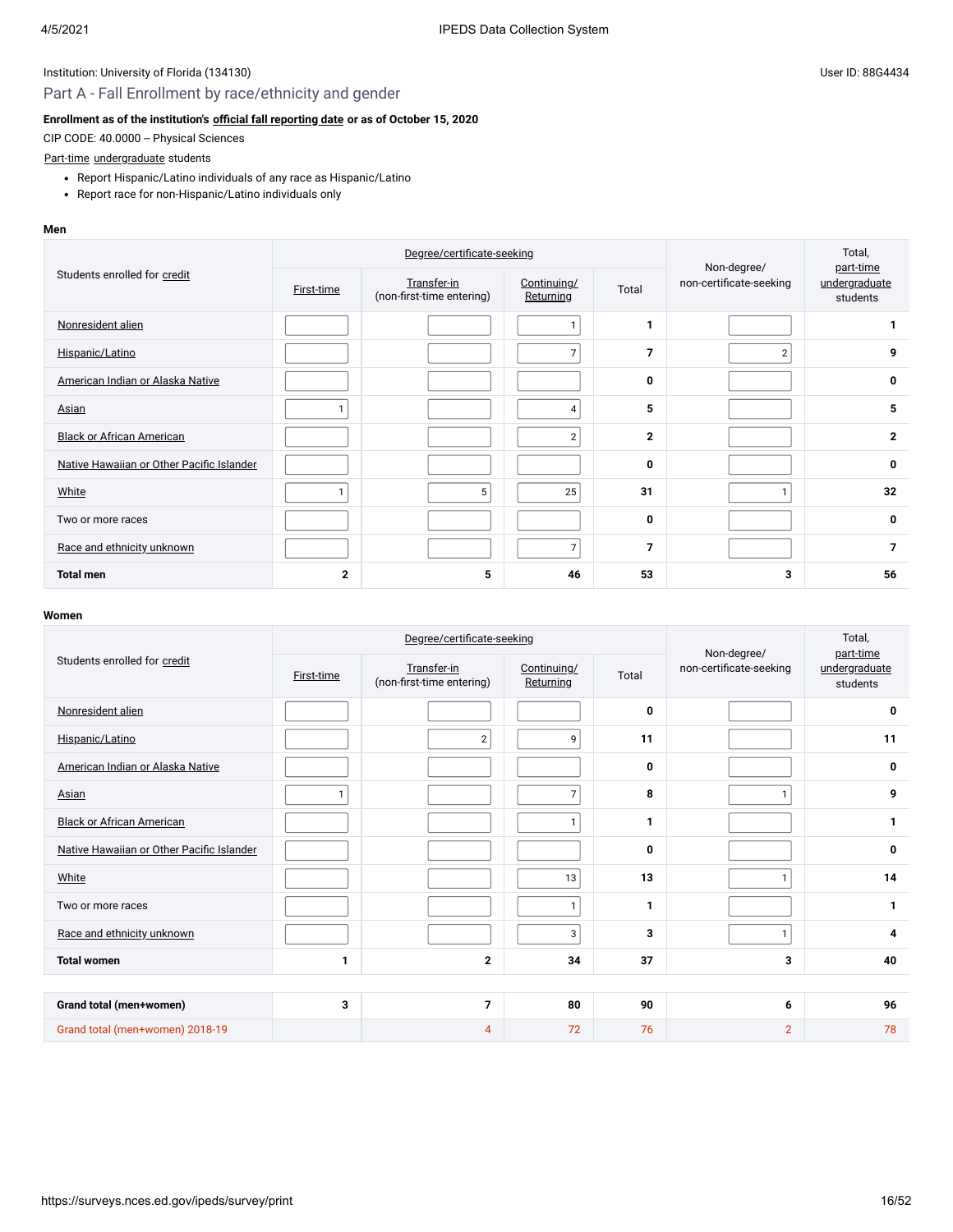## Part A - Fall Enrollment by race/ethnicity and gender

#### **Enrollment as of the institution's [official fall reporting date](javascript:openglossary(431)) or as of October 15, 2020**

CIP CODE: 52.0000 -- Business, Management, Marketing and Related Support Services

[Part-time](javascript:openglossary(469)) [undergraduate](javascript:openglossary(677)) students

- Report Hispanic/Latino individuals of any race as Hispanic/Latino
- Report race for non-Hispanic/Latino individuals only

#### **Men**

|                                           | Degree/certificate-seeking |                                          |                          |                | Non-degree/             | Total,<br>part-time       |
|-------------------------------------------|----------------------------|------------------------------------------|--------------------------|----------------|-------------------------|---------------------------|
| Students enrolled for credit              | <b>First-time</b>          | Transfer-in<br>(non-first-time entering) | Continuing/<br>Returning | Total          | non-certificate-seeking | undergraduate<br>students |
| Nonresident alien                         |                            |                                          | 4                        | 4              |                         | 4                         |
| Hispanic/Latino                           |                            | $\overline{2}$                           | 49                       | 52             | 8                       | 60                        |
| American Indian or Alaska Native          |                            |                                          |                          | 0              |                         | 0                         |
| <b>Asian</b>                              |                            | 1                                        | 17                       | 19             | 3                       | 22                        |
| <b>Black or African American</b>          |                            |                                          | $\overline{4}$           | 4              |                         | 4                         |
| Native Hawaiian or Other Pacific Islander |                            |                                          | $\mathbf{1}$             | 1              |                         | 1                         |
| White                                     |                            | 1                                        | 117                      | 119            | 23                      | 142                       |
| Two or more races                         |                            |                                          | $\overline{7}$           | $\overline{7}$ | $\overline{2}$          | 9                         |
| Race and ethnicity unknown                |                            |                                          | 6                        | $\overline{7}$ |                         | $\overline{7}$            |
| <b>Total men</b>                          | 4                          | 4                                        | 205                      | 213            | 36                      | 249                       |

|                                           | Degree/certificate-seeking |                                          |                          |                | Non-degree/             | Total,<br>part-time       |  |  |
|-------------------------------------------|----------------------------|------------------------------------------|--------------------------|----------------|-------------------------|---------------------------|--|--|
| Students enrolled for credit              | First-time                 | Transfer-in<br>(non-first-time entering) | Continuing/<br>Returning | Total          | non-certificate-seeking | undergraduate<br>students |  |  |
| Nonresident alien                         |                            |                                          | $\sqrt{2}$               | $\overline{2}$ |                         | $\mathbf{2}$              |  |  |
| Hispanic/Latino                           |                            | $\sqrt{2}$                               | 36                       | 38             | 5                       | 43                        |  |  |
| American Indian or Alaska Native          |                            |                                          |                          | 0              |                         | $\mathbf 0$               |  |  |
| Asian                                     |                            | $\mathbf{1}$                             | 12                       | 13             |                         | 13                        |  |  |
| <b>Black or African American</b>          |                            |                                          | 4                        | 4              | $\mathbf{1}$            | 5                         |  |  |
| Native Hawaiian or Other Pacific Islander |                            |                                          |                          | 0              |                         | $\mathbf 0$               |  |  |
| White                                     | $\mathbf{1}$               | $\mathbf{1}$                             | 51                       | 53             | $\overline{7}$          | 60                        |  |  |
| Two or more races                         |                            |                                          | 3                        | 3              | $\mathbf{1}$            | 4                         |  |  |
| Race and ethnicity unknown                |                            |                                          | 4                        | 4              | 1                       | 5                         |  |  |
| <b>Total women</b>                        | 1                          | 4                                        | 112                      | 117            | 15                      | 132                       |  |  |
|                                           |                            |                                          |                          |                |                         |                           |  |  |
| Grand total (men+women)                   | 5                          | 8                                        | 317                      | 330            | 51                      | 381                       |  |  |
| Grand total (men+women) 2018-19           | $\overline{4}$             | 5                                        | 301                      | 310            | $\mathbf{1}$            | 311                       |  |  |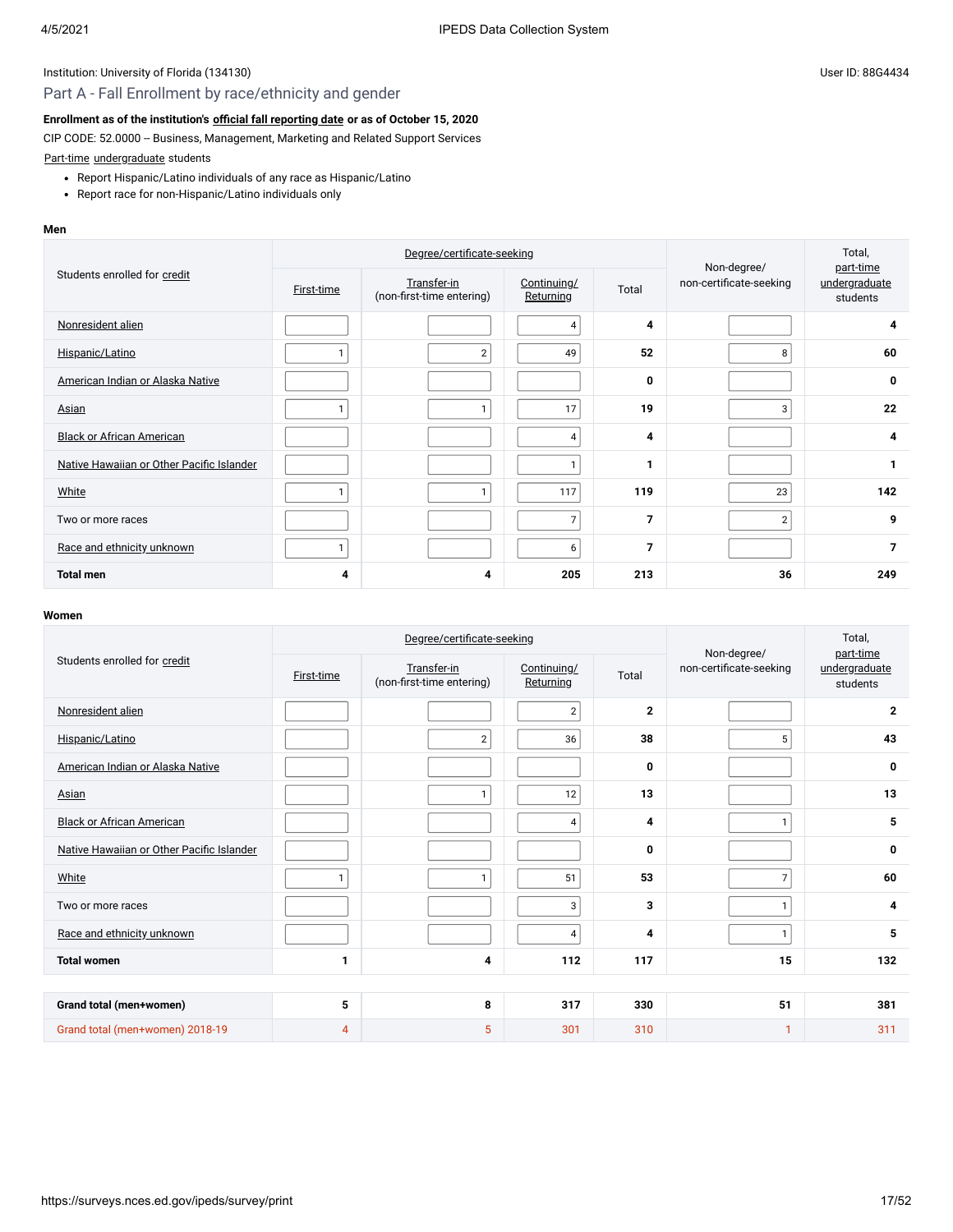#### Part A - Fall Enrollment for Graduate Students

#### **Enrollment as of the institution's [official fall reporting date](javascript:openglossary(431)) or as of October 15, 2020**

#### [Graduate Students](javascript:openglossary(275))

Race/Ethnicity Reporting Reminder:

- Report Hispanic/Latino individuals of any race as Hispanic/Latino
- Report race for non-Hispanic/Latino individuals only

Graduate Student Reporting Reminder:

- Report all postbaccalaureate degree and certificate students as graduate students, including any doctor's-professional practice students (formerly firstprofessional)
- Even though Teacher Preparation certificate programs may require a bachelor's degree for admission, they are considered subbaccalaureate undergraduate programs, and students in these programs are undergraduate students.

#### **Men**

| Enrolled for credit                       | Total full-time | Total part-time | Total graduate students |
|-------------------------------------------|-----------------|-----------------|-------------------------|
| Nonresident alien                         | 1,670           | 199             | 1,869                   |
| Hispanic/Latino                           | 751             | 300             | 1,051                   |
| American Indian or Alaska Native          | 10              | 4               | 14                      |
| Asian                                     | 367             | 134             | 501                     |
| <b>Black or African American</b>          | 235             | 137             | 372                     |
| Native Hawaiian or Other Pacific Islander | 5               |                 | 5                       |
| White                                     | 2,476           | 1,258           | 3,734                   |
| Two or more races                         | 140             | 61              | 201                     |
| Race and ethnicity unknown                | 164             | 106             | 270                     |
| <b>Total men</b>                          | 5,818           | 2,199           | 8,017                   |
| Total men prior year                      | 6,019           | 1,760           | 7,779                   |

| Enrolled for credit                       | Total full-time | Total part-time               | Total graduate students |
|-------------------------------------------|-----------------|-------------------------------|-------------------------|
| Nonresident alien                         | 1,076           | 177                           | 1,253                   |
| Hispanic/Latino                           | 1,024           | 537                           | 1,561                   |
| American Indian or Alaska Native          | 11              | 8                             | 19                      |
| Asian                                     | 429             | 182                           | 611                     |
| <b>Black or African American</b>          | 437             | 354                           | 791                     |
| Native Hawaiian or Other Pacific Islander | 8               | $\overline{3}$                | 11                      |
| White                                     | 3,184           | 2,330                         | 5,514                   |
| Two or more races                         | 232             | 106                           | 338                     |
| Race and ethnicity unknown                | 176             | 150                           | 326                     |
| <b>Total women</b>                        | 6,577           | $\blacktriangledown$<br>3,847 | 10,424                  |
| Total women prior year                    | 6,383           | 2,840                         | 9,223                   |
|                                           |                 |                               |                         |
| Grand total (men+women)                   | 12,395          | 6,046                         | 18,441                  |
| Grand total (men+women) prior year        | 12,402          | 4,600                         | 17,002                  |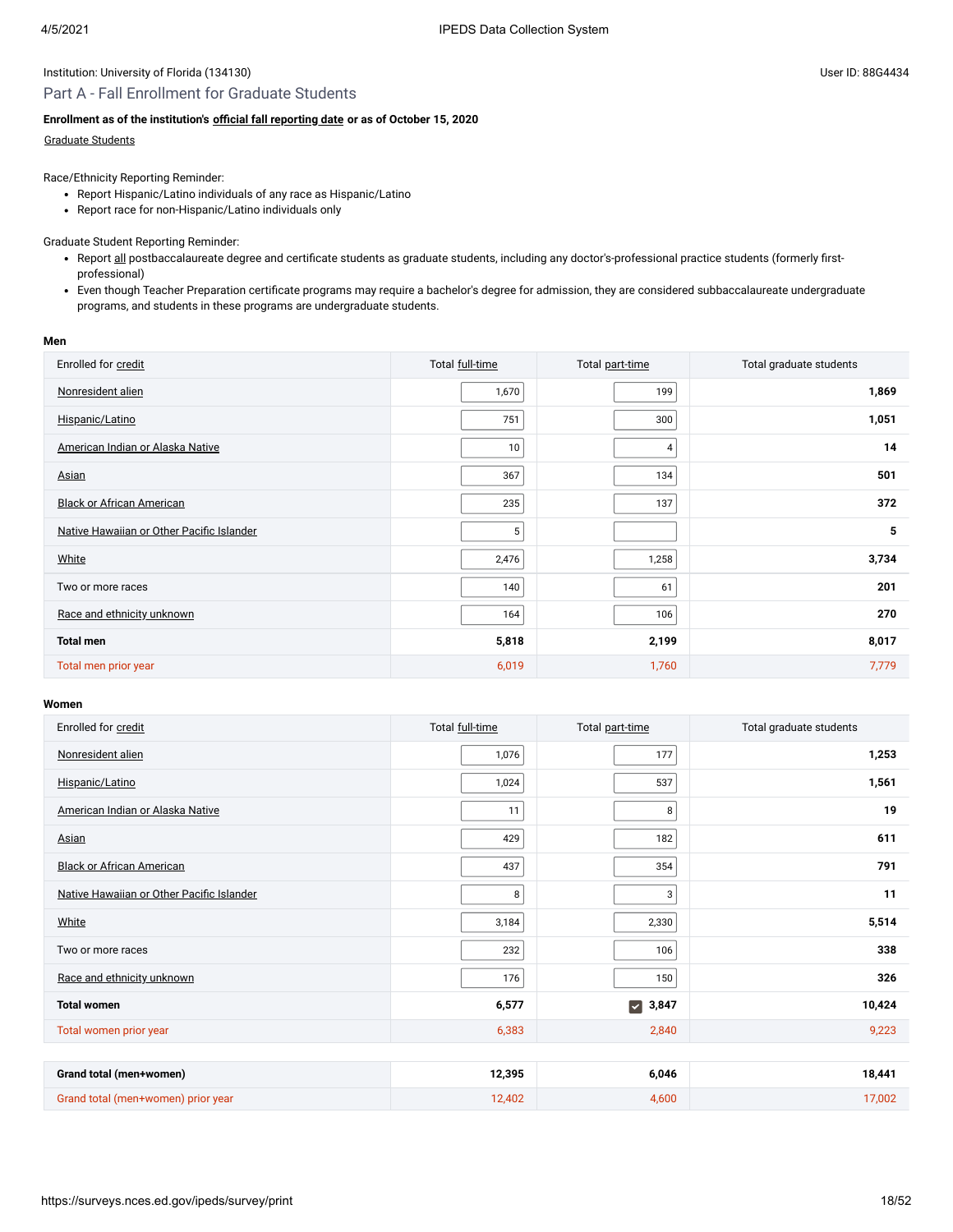## Part A - Fall Enrollment by race/ethnicity and gender

### **Enrollment as of the institution's [official fall reporting date](javascript:openglossary(431)) or as of October 15, 2020**

CIP CODE: 13.0000 -- Education

### [Graduate students](javascript:openglossary(275))

- Report Hispanic/Latino individuals of any race as Hispanic/Latino
- Report race for non-Hispanic/Latino individuals only
- Report all postbaccalaureate degree and certificate students as graduate students, including any doctor's-professional practice students (formerly firstprofessional)

#### **Men**

| Students enrolled for credit              | Total full-time | Total part-time | Total graduate students |
|-------------------------------------------|-----------------|-----------------|-------------------------|
| Nonresident alien                         | 19              | 7               | 26                      |
| Hispanic/Latino                           | 9               | 22              | 31                      |
| American Indian or Alaska Native          |                 |                 | 0                       |
| Asian                                     | 5               | 4               | 9                       |
| <b>Black or African American</b>          | $\overline{ }$  | 27              | 34                      |
| Native Hawaiian or Other Pacific Islander |                 |                 | 0                       |
| White                                     | 46              | 156             | 202                     |
| Two or more races                         | $\overline{2}$  | 8               | 10                      |
| Race and ethnicity unknown                | $\overline{7}$  | 13              | 20                      |
| <b>Total men</b>                          | 95              | 237             | 332                     |

| Students enrolled for credit              | Total full-time | Total part-time | Total graduate students |
|-------------------------------------------|-----------------|-----------------|-------------------------|
| Nonresident alien                         | 67              | 20              | 87                      |
| Hispanic/Latino                           | 36              | 78              | 114                     |
| American Indian or Alaska Native          |                 | 1               | $\overline{2}$          |
| Asian                                     | 16              | 21              | 37                      |
| <b>Black or African American</b>          | 15              | 67              | 82                      |
| Native Hawaiian or Other Pacific Islander |                 |                 | $\mathbf 0$             |
| White                                     | 196             | 460             | 656                     |
| Two or more races                         | 10              | 16              | 26                      |
| Race and ethnicity unknown                | 11              | 16              | 27                      |
| <b>Total women</b>                        | 352             | 679             | 1,031                   |
|                                           |                 |                 |                         |
| Grand total (men+women)                   | 447             | 916             | 1,363                   |
| Grand total (men+women) 2018-19           | 442             | 732             | 1,174                   |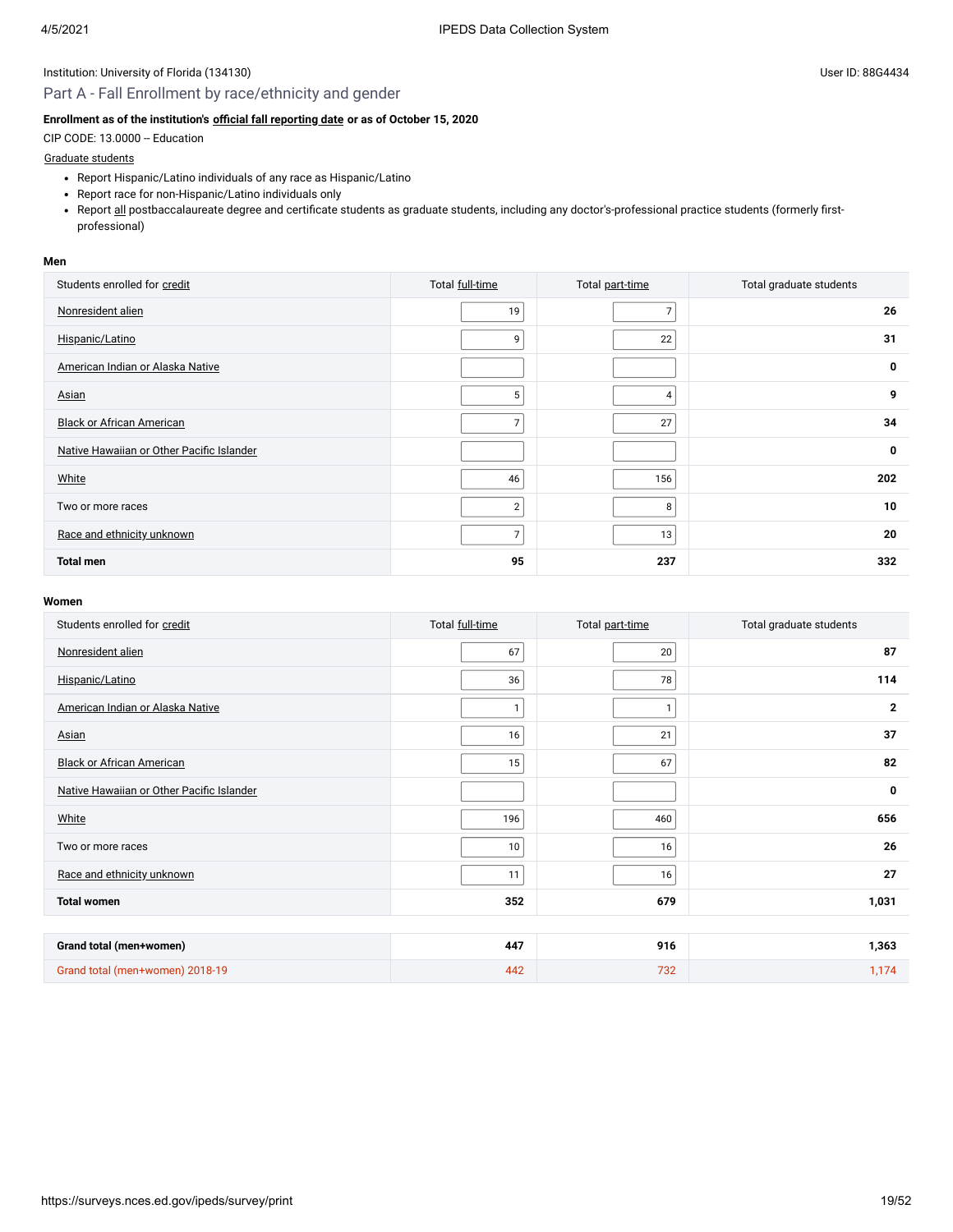### Part A - Fall Enrollment by race/ethnicity and gender

### **Enrollment as of the institution's [official fall reporting date](javascript:openglossary(431)) or as of October 15, 2020**

CIP CODE: 14.0000 -- Engineering

### [Graduate students](javascript:openglossary(275))

- Report Hispanic/Latino individuals of any race as Hispanic/Latino
- Report race for non-Hispanic/Latino individuals only
- Report all postbaccalaureate degree and certificate students as graduate students, including any doctor's-professional practice students (formerly firstprofessional)

#### **Men**

| Students enrolled for credit              | Total full-time | Total part-time | Total graduate students |
|-------------------------------------------|-----------------|-----------------|-------------------------|
| Nonresident alien                         | 621             | 62              | 683                     |
| Hispanic/Latino                           | 96              | 62              | 158                     |
| American Indian or Alaska Native          |                 |                 | 0                       |
| <b>Asian</b>                              | 46              | 24              | 70                      |
| <b>Black or African American</b>          | 21              | 11              | 32                      |
| Native Hawaiian or Other Pacific Islander |                 |                 | 0                       |
| White                                     | 266             | 212             | 478                     |
| Two or more races                         | 14              | 15              | 29                      |
| Race and ethnicity unknown                | 12              | 10              | 22                      |
| <b>Total men</b>                          | 1,076           | 396             | 1,472                   |

| Students enrolled for credit              | Total full-time | Total part-time | Total graduate students |
|-------------------------------------------|-----------------|-----------------|-------------------------|
| Nonresident alien                         | 184             | 15              | 199                     |
| Hispanic/Latino                           | 34              | 28              | 62                      |
| American Indian or Alaska Native          |                 |                 | 0                       |
| Asian                                     | 16              | 12              | 28                      |
| <b>Black or African American</b>          | 18              | 6               | 24                      |
| Native Hawaiian or Other Pacific Islander |                 | $\mathbf{1}$    | 1                       |
| White                                     | 105             | 83              | 188                     |
| Two or more races                         | 12              | 3               | 15                      |
| Race and ethnicity unknown                | $\overline{7}$  | 5               | 12                      |
| <b>Total women</b>                        | 376             | 153             | 529                     |
|                                           |                 |                 |                         |
| Grand total (men+women)                   | 1,452           | 549             | 2,001                   |
| Grand total (men+women) 2018-19           | 1,505           | 471             | 1,976                   |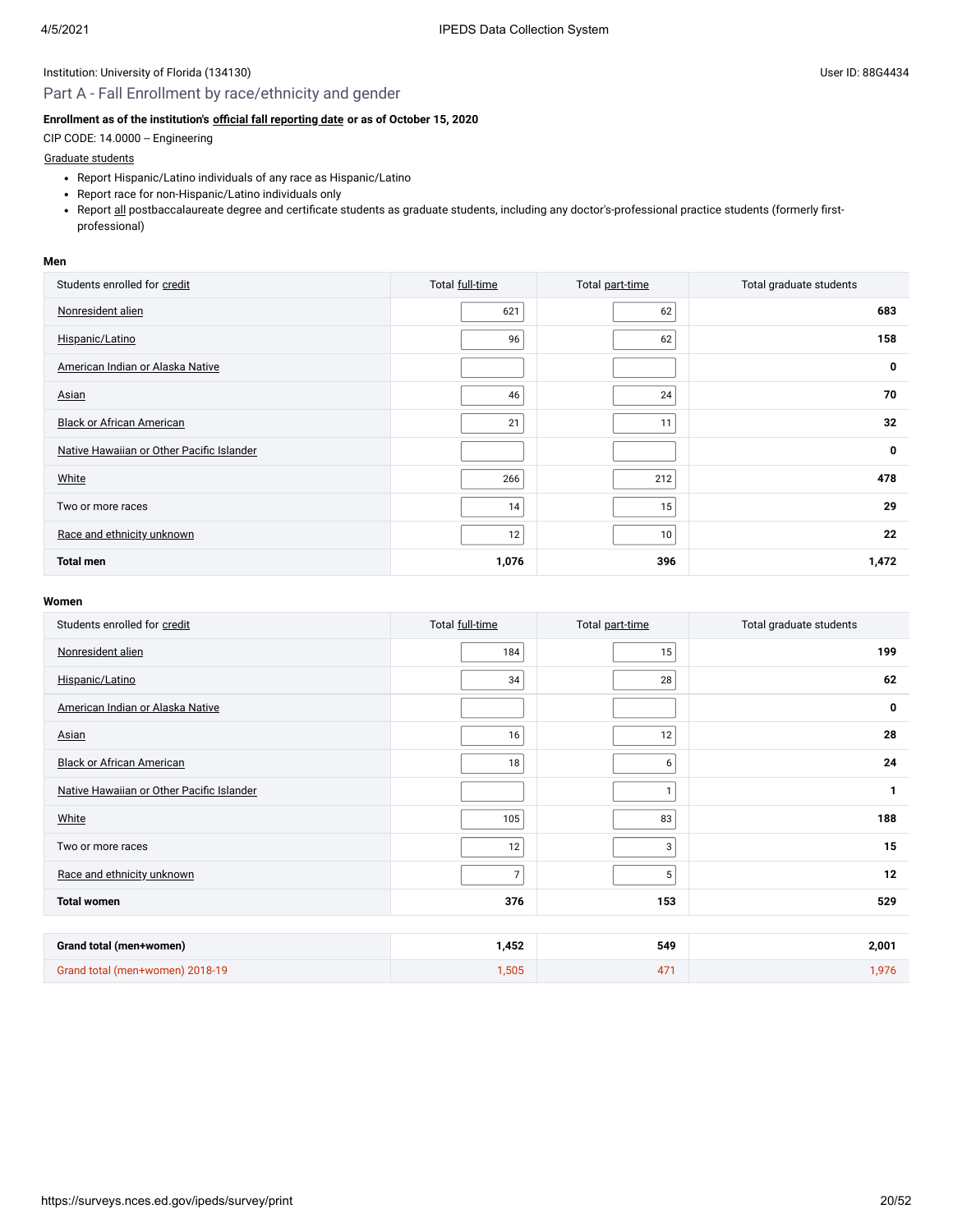## Part A - Fall Enrollment by race/ethnicity and gender

### **Enrollment as of the institution's [official fall reporting date](javascript:openglossary(431)) or as of October 15, 2020**

CIP CODE: 26.0000 -- Biological and Biomedical Sciences

#### [Graduate students](javascript:openglossary(275))

- Report Hispanic/Latino individuals of any race as Hispanic/Latino
- Report race for non-Hispanic/Latino individuals only
- Report all postbaccalaureate degree and certificate students as graduate students, including any doctor's-professional practice students (formerly firstprofessional)

#### **Men**

| Students enrolled for credit              | Total full-time | Total part-time | Total graduate students |
|-------------------------------------------|-----------------|-----------------|-------------------------|
| Nonresident alien                         | 155             | 15              | 170                     |
| Hispanic/Latino                           | 52              | 52              | 104                     |
| American Indian or Alaska Native          | 4               |                 | 5                       |
| Asian                                     | 22              | 39              | 61                      |
| <b>Black or African American</b>          | 20              | 16              | 36                      |
| Native Hawaiian or Other Pacific Islander |                 |                 | 0                       |
| White                                     | 236             | 161             | 397                     |
| Two or more races                         | 13              | 11              | 24                      |
| Race and ethnicity unknown                | 17              | 19              | 36                      |
| <b>Total men</b>                          | 519             | 314             | 833                     |

| Students enrolled for credit              | Total full-time | Total part-time | Total graduate students |
|-------------------------------------------|-----------------|-----------------|-------------------------|
| Nonresident alien                         | 164             | 16              | 180                     |
| Hispanic/Latino                           | 93              | 100             | 193                     |
| American Indian or Alaska Native          | $\mathbf{1}$    | $\overline{2}$  | 3                       |
| Asian                                     | 23              | 38              | 61                      |
| <b>Black or African American</b>          | 30              | 54              | 84                      |
| Native Hawaiian or Other Pacific Islander |                 |                 | 0                       |
| White                                     | 289             | 384             | 673                     |
| Two or more races                         | 22              | 27              | 49                      |
| Race and ethnicity unknown                | 19              | 32              | 51                      |
| <b>Total women</b>                        | 641             | 653             | 1,294                   |
|                                           |                 |                 |                         |
| Grand total (men+women)                   | 1,160           | 967             | 2,127                   |
| Grand total (men+women) 2018-19           | 1,009           | 583             | 1,592                   |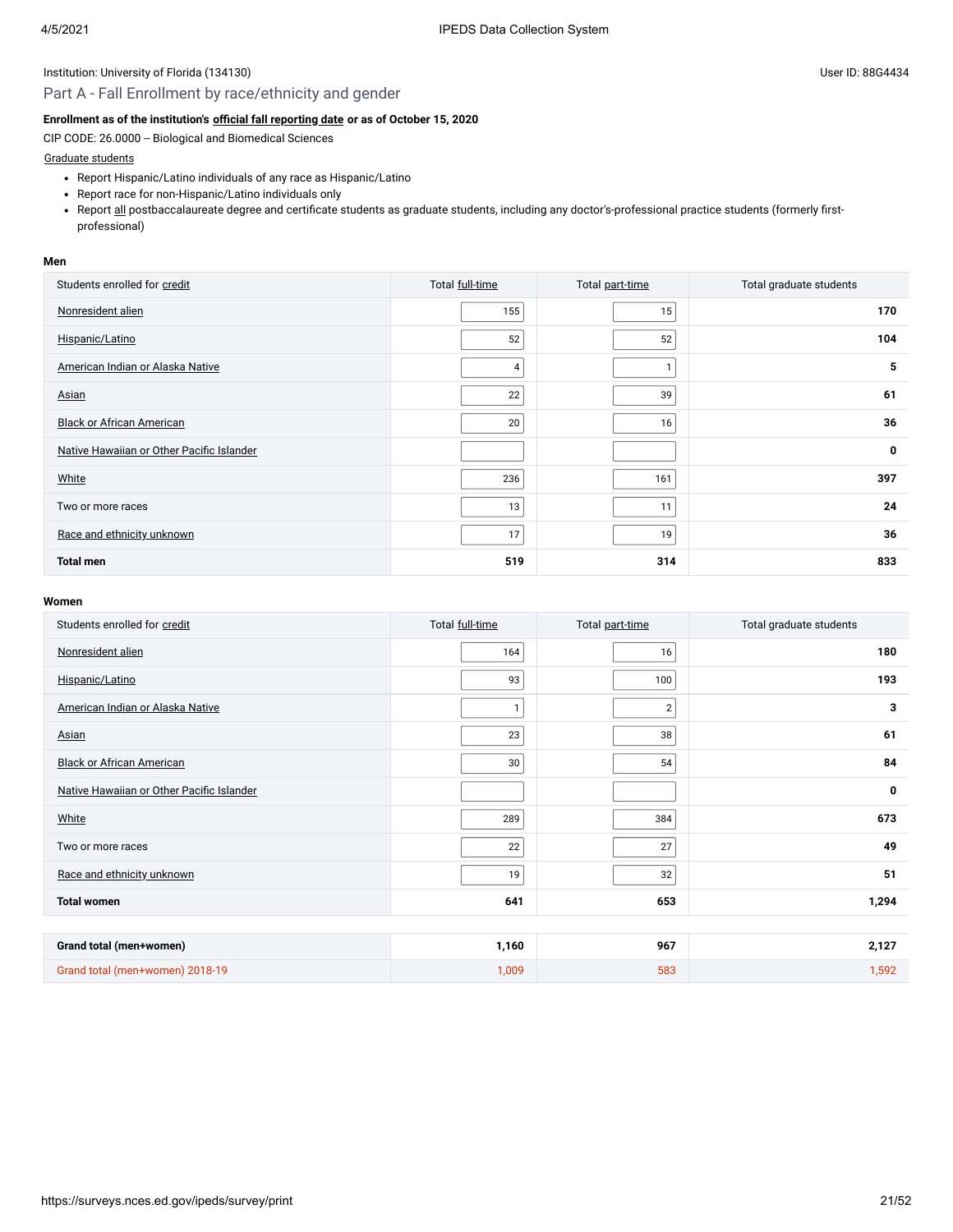## Part A - Fall Enrollment by race/ethnicity and gender

### **Enrollment as of the institution's [official fall reporting date](javascript:openglossary(431)) or as of October 15, 2020**

CIP CODE: 27.0000 -- Mathematics and Statistics

### [Graduate students](javascript:openglossary(275))

- Report Hispanic/Latino individuals of any race as Hispanic/Latino
- Report race for non-Hispanic/Latino individuals only
- Report all postbaccalaureate degree and certificate students as graduate students, including any doctor's-professional practice students (formerly firstprofessional)

#### **Men**

| Students enrolled for credit              | Total full-time | Total part-time | Total graduate students |
|-------------------------------------------|-----------------|-----------------|-------------------------|
| Nonresident alien                         | 45              |                 | 46                      |
| Hispanic/Latino                           | 4               |                 |                         |
| American Indian or Alaska Native          |                 |                 | 0                       |
| Asian                                     | $\overline{2}$  |                 | 2                       |
| <b>Black or African American</b>          |                 |                 |                         |
| Native Hawaiian or Other Pacific Islander |                 |                 | 0                       |
| White                                     | 30              | $\overline{2}$  | 32                      |
| Two or more races                         |                 |                 |                         |
| Race/ethnicity unknown                    |                 |                 |                         |
| <b>Total men</b>                          | 84              | 3               | 87                      |

| Students enrolled for credit              | Total full-time | Total part-time | Total graduate students |
|-------------------------------------------|-----------------|-----------------|-------------------------|
| Nonresident alien                         | 31              | $\mathbf{1}$    | 32                      |
| Hispanic/Latino                           |                 |                 | 0                       |
| American Indian or Alaska Native          |                 |                 | 0                       |
| Asian                                     |                 |                 | $\mathbf{2}$            |
| <b>Black or African American</b>          | 1 <sub>1</sub>  |                 | 1                       |
| Native Hawaiian or Other Pacific Islander |                 |                 | 0                       |
| White                                     | 11              |                 | 11                      |
| Two or more races                         |                 |                 | 0                       |
| Race/ethnicity unknown                    | ٠               |                 | $\mathbf{1}$            |
| <b>Total women</b>                        | 45              | $\mathbf{2}$    | 47                      |
|                                           |                 |                 |                         |
| Grand total (men+women)                   | 129             | 5               | 134                     |
| Grand total (men+women) 2018-19           | 131             | 6               | 137                     |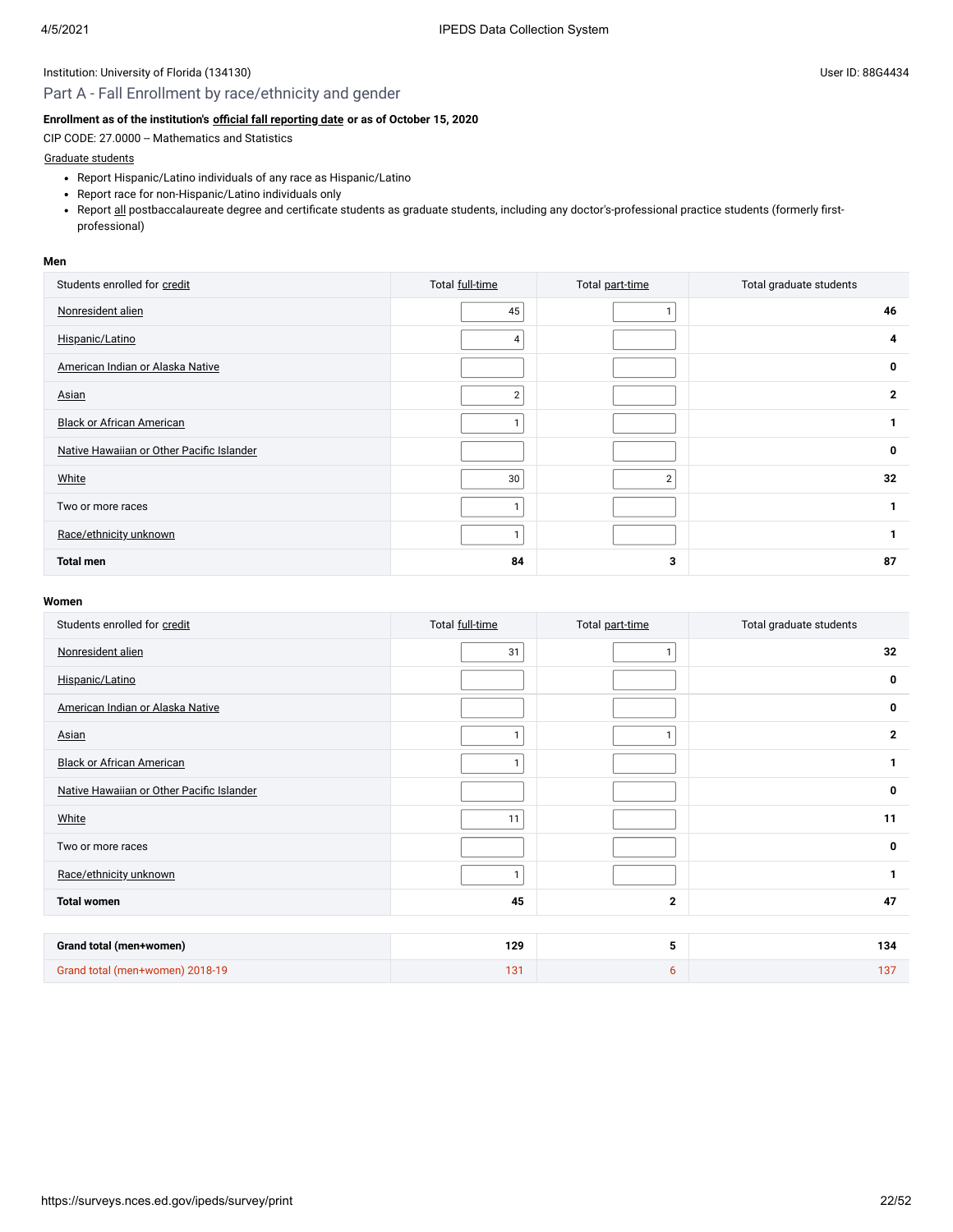## Part A - Fall Enrollment by race/ethnicity and gender

### **Enrollment as of the institution's [official fall reporting date](javascript:openglossary(431)) or as of October 15, 2020**

CIP CODE: 40.0000 -- Physical Sciences

### [Graduate students](javascript:openglossary(275))

- Report Hispanic/Latino individuals of any race as Hispanic/Latino
- Report race for non-Hispanic/Latino individuals only
- Report all postbaccalaureate degree and certificate students as graduate students, including any doctor's-professional practice students (formerly firstprofessional)

#### **Men**

| Students enrolled for credit              | Total full-time | Total part-time | Total graduate students |
|-------------------------------------------|-----------------|-----------------|-------------------------|
| Nonresident alien                         | 151             | $\overline{2}$  | 153                     |
| Hispanic/Latino                           | 14              |                 | 14                      |
| American Indian or Alaska Native          |                 |                 |                         |
| Asian                                     | 16              |                 | 16                      |
| <b>Black or African American</b>          | 3               |                 | 3                       |
| Native Hawaiian or Other Pacific Islander |                 |                 |                         |
| White                                     | 90              | 4               | 94                      |
| Two or more races                         | 6               |                 | 6                       |
| Race and ethnicity unknown                | 12              | ×.              | 13                      |
| <b>Total men</b>                          | 294             | 7               | 301                     |

| Students enrolled for credit              | Total full-time | Total part-time | Total graduate students |
|-------------------------------------------|-----------------|-----------------|-------------------------|
| Nonresident alien                         | 70              | $\overline{2}$  | 72                      |
| Hispanic/Latino                           | 9               |                 | 9                       |
| American Indian or Alaska Native          |                 |                 | 0                       |
| Asian                                     | $\overline{7}$  |                 | $\overline{7}$          |
| <b>Black or African American</b>          | 4               |                 | 4                       |
| Native Hawaiian or Other Pacific Islander |                 |                 | $\mathbf 0$             |
| White                                     | 62              | $\overline{2}$  | 64                      |
| Two or more races                         | 5               |                 | 5                       |
| Race and ethnicity unknown                | 5               |                 | 5                       |
| <b>Total women</b>                        | 162             | 4               | 166                     |
|                                           |                 |                 |                         |
| Grand total (men+women)                   | 456             | 11              | 467                     |
| Grand total (men+women) 2018-19           | 454             | 11              | 465                     |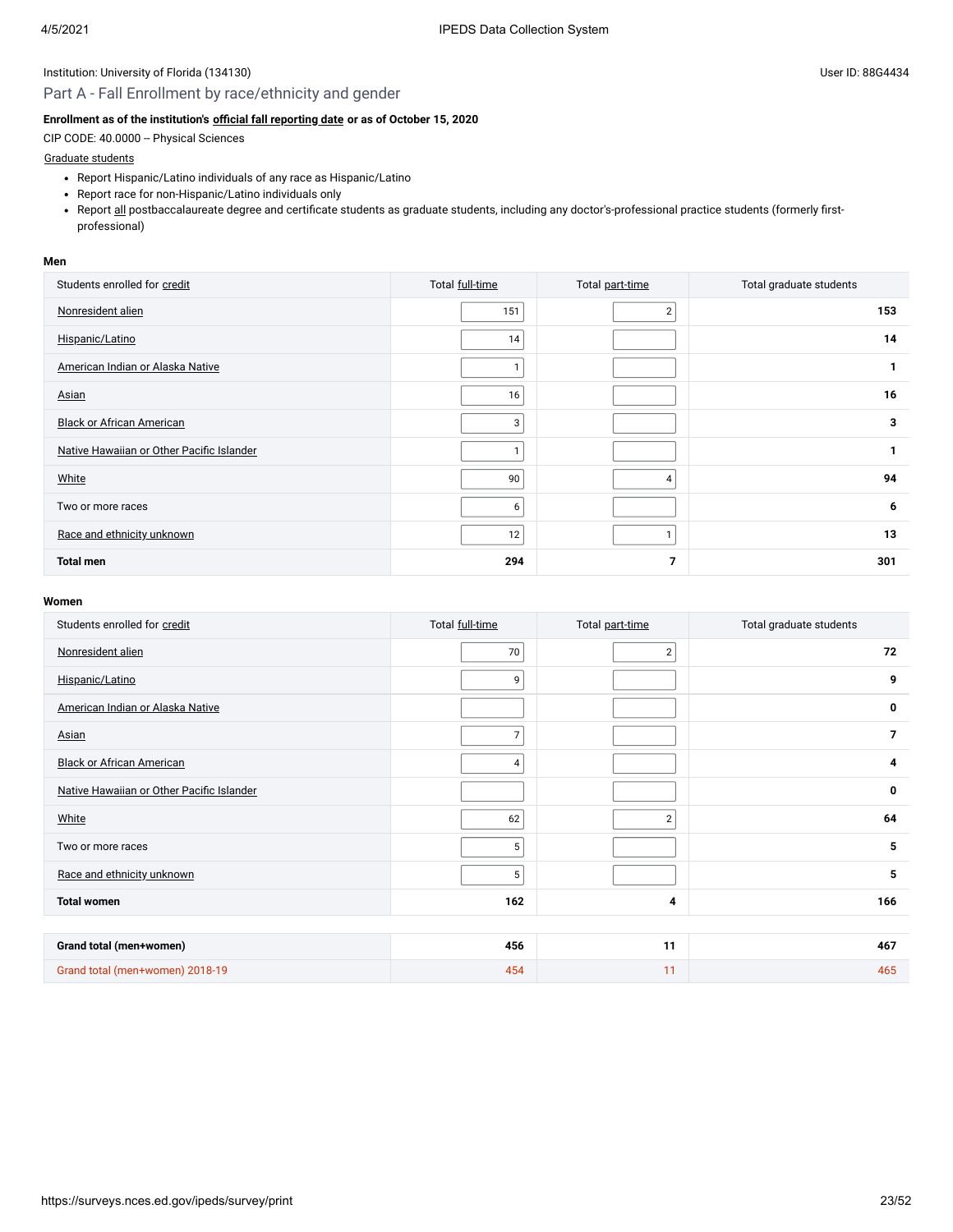## Part A - Fall Enrollment by race/ethnicity and gender

## **Enrollment as of the institution's [official fall reporting date](javascript:openglossary(431)) or as of October 15, 2020**

CIP CODE: 52.0000 -- Business, Management, Marketing and Related Support Services

[Graduate students](javascript:openglossary(275))

- Report Hispanic/Latino individuals of any race as Hispanic/Latino
- Report race for non-Hispanic/Latino individuals only
- Report all postbaccalaureate degree and certificate students as graduate students, including any doctor's-professional practice students (formerly firstprofessional)

#### **Men**

| Students enrolled for credit              | Total full-time | Total part-time | Total graduate students |
|-------------------------------------------|-----------------|-----------------|-------------------------|
| Nonresident alien                         | 44              | 17              | 61                      |
| Hispanic/Latino                           | 117             | 55              | 172                     |
| American Indian or Alaska Native          |                 | 1               | $\overline{2}$          |
| <b>Asian</b>                              | 49              | 12 <sub>1</sub> | 61                      |
| <b>Black or African American</b>          | 33              | 21              | 54                      |
| Native Hawaiian or Other Pacific Islander |                 |                 | $\mathbf 0$             |
| White                                     | 355             | 176             | 531                     |
| Two or more races                         | 17              | 12              | 29                      |
| Race and ethnicity unknown                | 23              | 15              | 38                      |
| <b>Total men</b>                          | 639             | 309             | 948                     |

| Students enrolled for credit              | Total full-time | Total part-time | Total graduate students |
|-------------------------------------------|-----------------|-----------------|-------------------------|
| Nonresident alien                         | 41              | 9               | 50                      |
| Hispanic/Latino                           | 103             | 40              | 143                     |
| American Indian or Alaska Native          | 1               |                 | $\mathbf{2}$            |
| Asian                                     | 29              | 13              | 42                      |
| <b>Black or African American</b>          | 23              | 18              | 41                      |
| Native Hawaiian or Other Pacific Islander |                 |                 | 0                       |
| White                                     | 206             | 110             | 316                     |
| Two or more races                         | 10              | $\,$ 5 $\,$     | 15                      |
| Race and ethnicity unknown                | 8               | 9               | 17                      |
| <b>Total women</b>                        | 421             | 205             | 626                     |
|                                           |                 |                 |                         |
| Grand total (men+women)                   | 1,060           | 514             | 1,574                   |
| Grand total (men+women) 2018-19           | 919             | 505             | 1,424                   |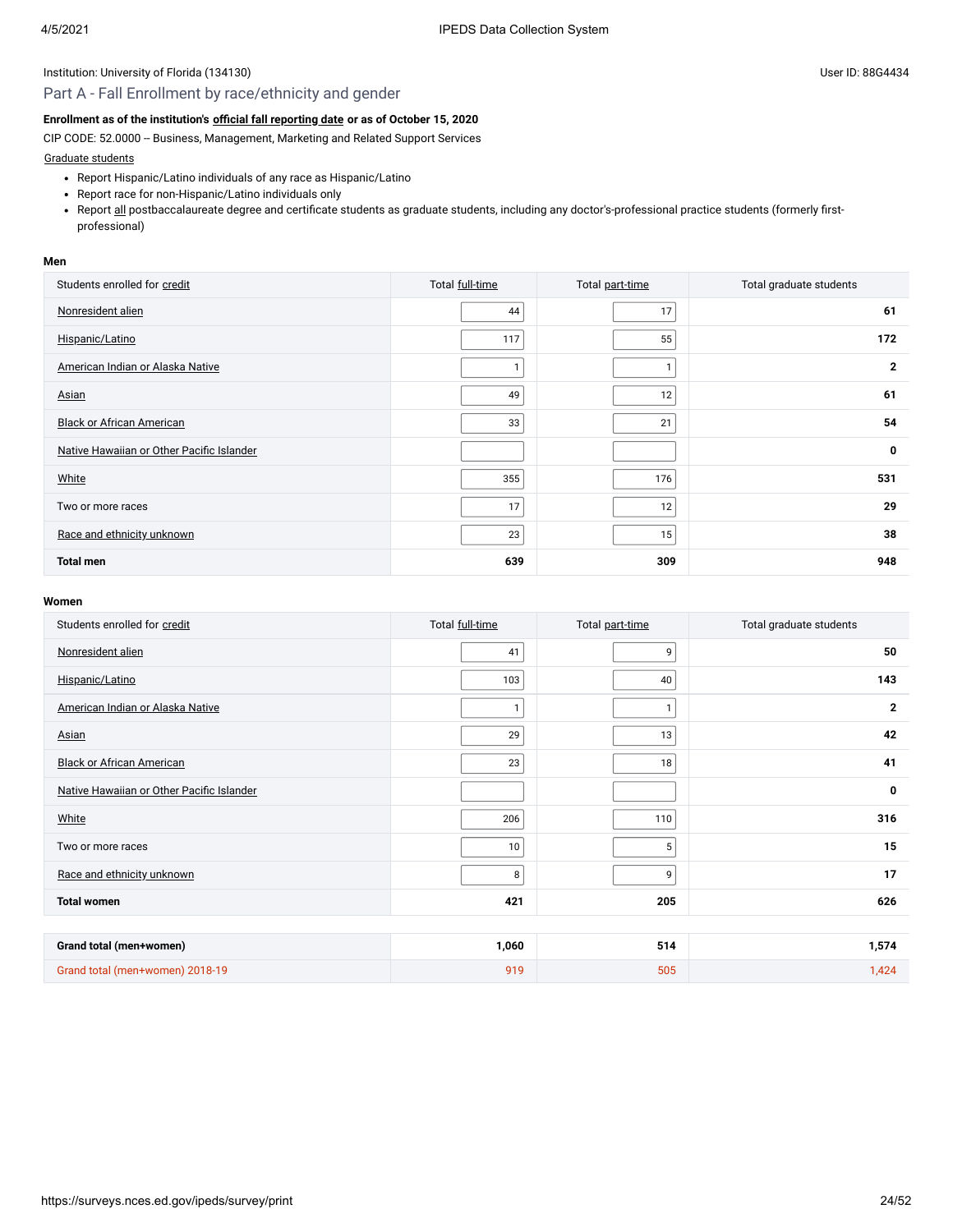## Part A - Fall Enrollment by race/ethnicity and gender

## **Enrollment as of the institution's [official fall reporting date](javascript:openglossary(431)) or as of October 15, 2020**

CIP CODE: 22.0101 -- Law (LL.B., J.D.)

- Report Hispanic/Latino individuals of any race as Hispanic/Latino
- Report race for non-Hispanic/Latino individuals only

#### **Men**

| Students enrolled for credit              | Total full-time | Total part-time | Total |
|-------------------------------------------|-----------------|-----------------|-------|
| Nonresident alien                         | $\overline{4}$  |                 | 4     |
| Hispanic/Latino                           | 64              |                 | 64    |
| American Indian or Alaska Native          | $\overline{2}$  |                 | 3     |
| Asian                                     | 8               |                 | 8     |
| <b>Black or African American</b>          | 23              |                 | 23    |
| Native Hawaiian or Other Pacific Islander |                 |                 | 0     |
| White                                     | 255             | $\overline{2}$  | 257   |
| Two or more races                         | 11              |                 | 11    |
| Race and ethnicity unknown                | 13              |                 | 13    |
| <b>Total men</b>                          | 380             | 3               | 383   |

| Students enrolled for credit              | Total full-time | Total part-time | Total |
|-------------------------------------------|-----------------|-----------------|-------|
| Nonresident alien                         | $\overline{4}$  |                 | 4     |
| Hispanic/Latino                           | 59              |                 | 59    |
| American Indian or Alaska Native          |                 |                 | 0     |
| Asian                                     | 3               |                 | 3     |
| <b>Black or African American</b>          | 46              | $\mathbf{1}$    | 47    |
| Native Hawaiian or Other Pacific Islander | $\mathbf{1}$    |                 | 1     |
| White                                     | 207             |                 | 207   |
| Two or more races                         | 14              |                 | 14    |
| Race and ethnicity unknown                | 8               |                 | 9     |
| <b>Total women</b>                        | 342             | $\mathbf{2}$    | 344   |
|                                           |                 |                 |       |
| Grand total (men+women)                   | 722             | 5               | 727   |
| Grand total (men+women) 2018-19           | 891             | $\overline{4}$  | 895   |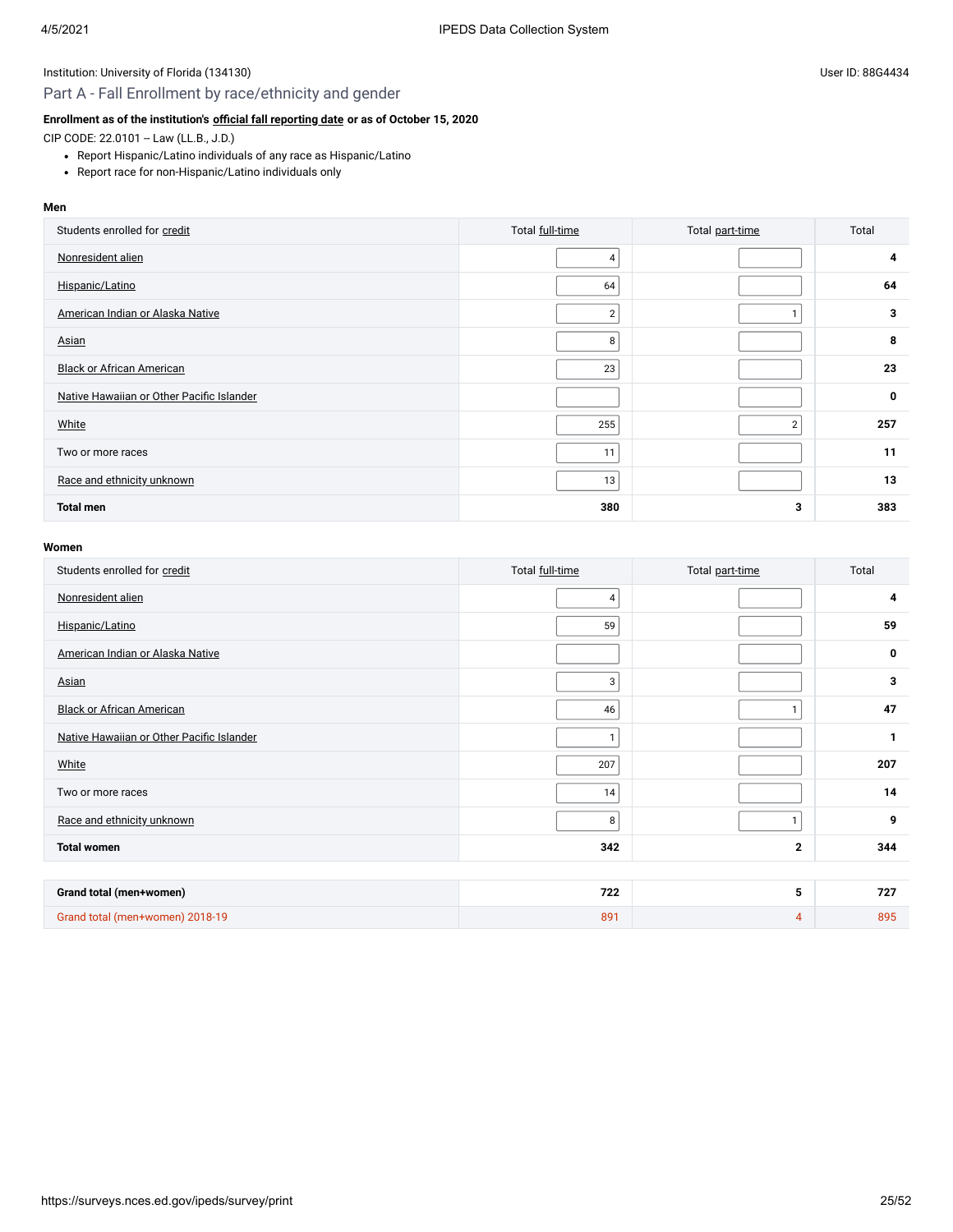## Part A - Fall Enrollment by race/ethnicity and gender

#### **Enrollment as of the institution's [official fall reporting date](javascript:openglossary(431)) or as of October 15, 2020**

CIP CODE: 51.0401 -- Dentistry (D.D.S., D.M.D.)

- Report Hispanic/Latino individuals of any race as Hispanic/Latino
- Report race for non-Hispanic/Latino individuals only

#### **Men**

| Students enrolled for credit              | Total full-time | Total part-time | Total |
|-------------------------------------------|-----------------|-----------------|-------|
| Nonresident alien                         |                 |                 | 0     |
| Hispanic/Latino                           | 23              |                 | 23    |
| American Indian or Alaska Native          |                 |                 | 0     |
| Asian                                     | 28              |                 | 28    |
| <b>Black or African American</b>          | 3               |                 | 3     |
| Native Hawaiian or Other Pacific Islander |                 |                 | 1     |
| White                                     | 75              |                 | 75    |
| Two or more races                         | $\overline{4}$  |                 | 4     |
| Race and ethnicity unknown                | 6               |                 | 6     |
| <b>Total men</b>                          | 140             | 0               | 140   |

| Students enrolled for credit              | Total full-time | Total part-time | Total       |
|-------------------------------------------|-----------------|-----------------|-------------|
| Nonresident alien                         |                 |                 | 0           |
| Hispanic/Latino                           | 57              |                 | 57          |
| American Indian or Alaska Native          |                 |                 | $\mathbf 0$ |
| Asian                                     | 35              |                 | 35          |
| <b>Black or African American</b>          | 11              |                 | 11          |
| Native Hawaiian or Other Pacific Islander | -1              |                 | 1           |
| White                                     | 109             |                 | 109         |
| Two or more races                         | 12              |                 | 12          |
| Race and ethnicity unknown                |                 |                 | 0           |
| <b>Total women</b>                        | 225             | 0               | 225         |
|                                           |                 |                 |             |
| Grand total (men+women)                   | 365             | 0               | 365         |
| Grand total (men+women) 2018-19           | 393             |                 | 393         |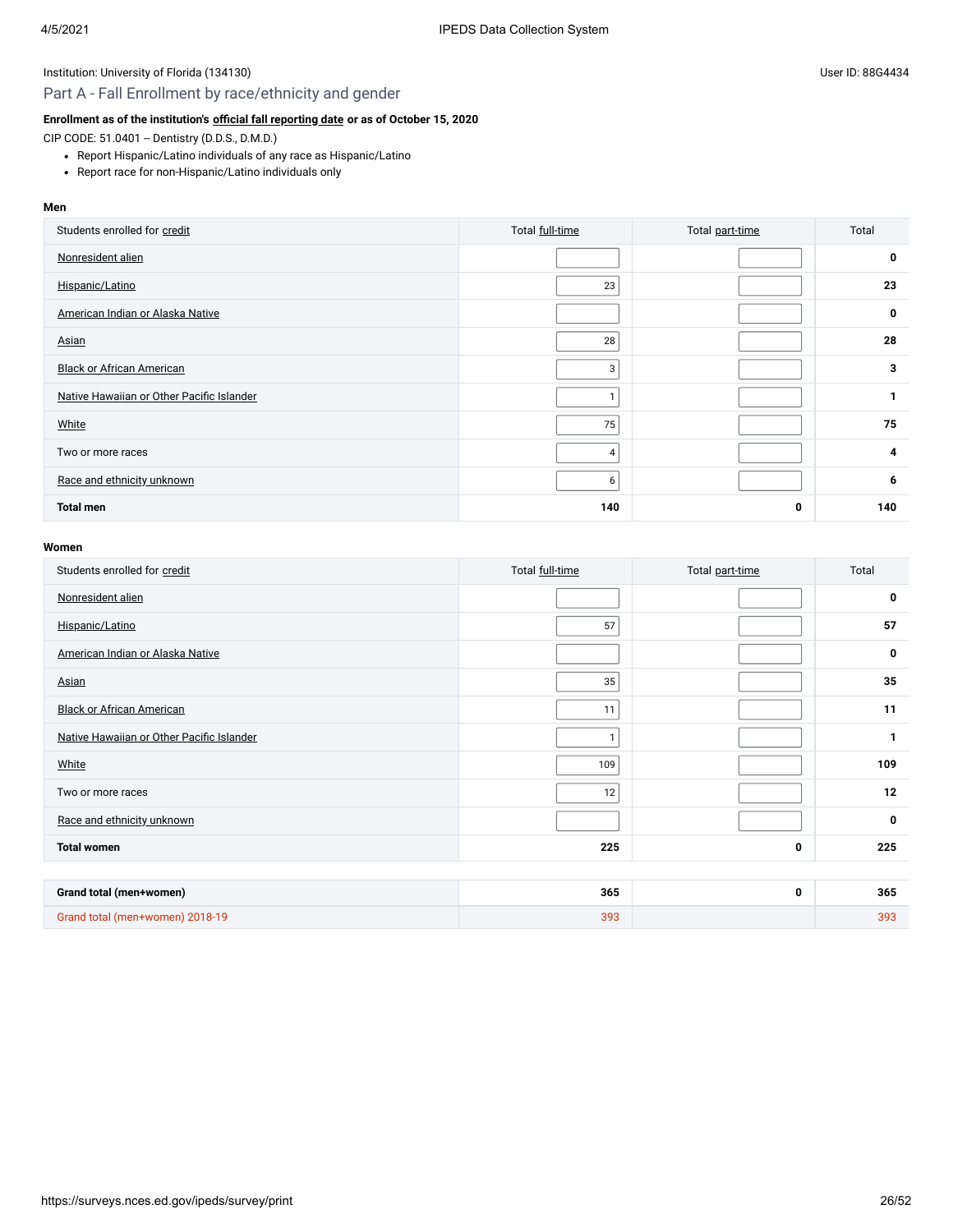## Part A - Fall Enrollment by race/ethnicity and gender

## **Enrollment as of the institution's [official fall reporting date](javascript:openglossary(431)) or as of October 15, 2020**

CIP CODE: 51.1201 -- Medicine (M.D.)

- Report Hispanic/Latino individuals of any race as Hispanic/Latino
- Report race for non-Hispanic/Latino individuals only

#### **Men**

| Students enrolled for credit              | Total full-time | Total part-time | Total |
|-------------------------------------------|-----------------|-----------------|-------|
| Nonresident alien                         |                 |                 | 0     |
| Hispanic/Latino                           | 29              |                 | 29    |
| American Indian or Alaska Native          |                 |                 | 0     |
| Asian                                     | 55              |                 | 55    |
| <b>Black or African American</b>          | 22              |                 | 22    |
| Native Hawaiian or Other Pacific Islander |                 |                 | 0     |
| White                                     | 148             |                 | 148   |
| Two or more races                         | 11              |                 | 11    |
| Race and ethnicity unknown                | 11              |                 | 11    |
| <b>Total men</b>                          | 276             | 0               | 276   |

| Students enrolled for credit              | Total full-time | Total part-time | Total       |
|-------------------------------------------|-----------------|-----------------|-------------|
| Nonresident alien                         |                 |                 | 0           |
| Hispanic/Latino                           | 44              |                 | 44          |
| American Indian or Alaska Native          |                 |                 | $\mathbf 0$ |
| Asian                                     | 43              |                 | 43          |
| <b>Black or African American</b>          | 40              |                 | 40          |
| Native Hawaiian or Other Pacific Islander |                 |                 | $\mathbf 0$ |
| White                                     | 147             |                 | 147         |
| Two or more races                         | 11              |                 | 11          |
| Race and ethnicity unknown                | 10              |                 | 10          |
| <b>Total women</b>                        | 295             | 0               | 295         |
|                                           |                 |                 |             |
| Grand total (men+women)                   | 571             | 0               | 571         |
| Grand total (men+women) 2018-19           | 591             |                 | 591         |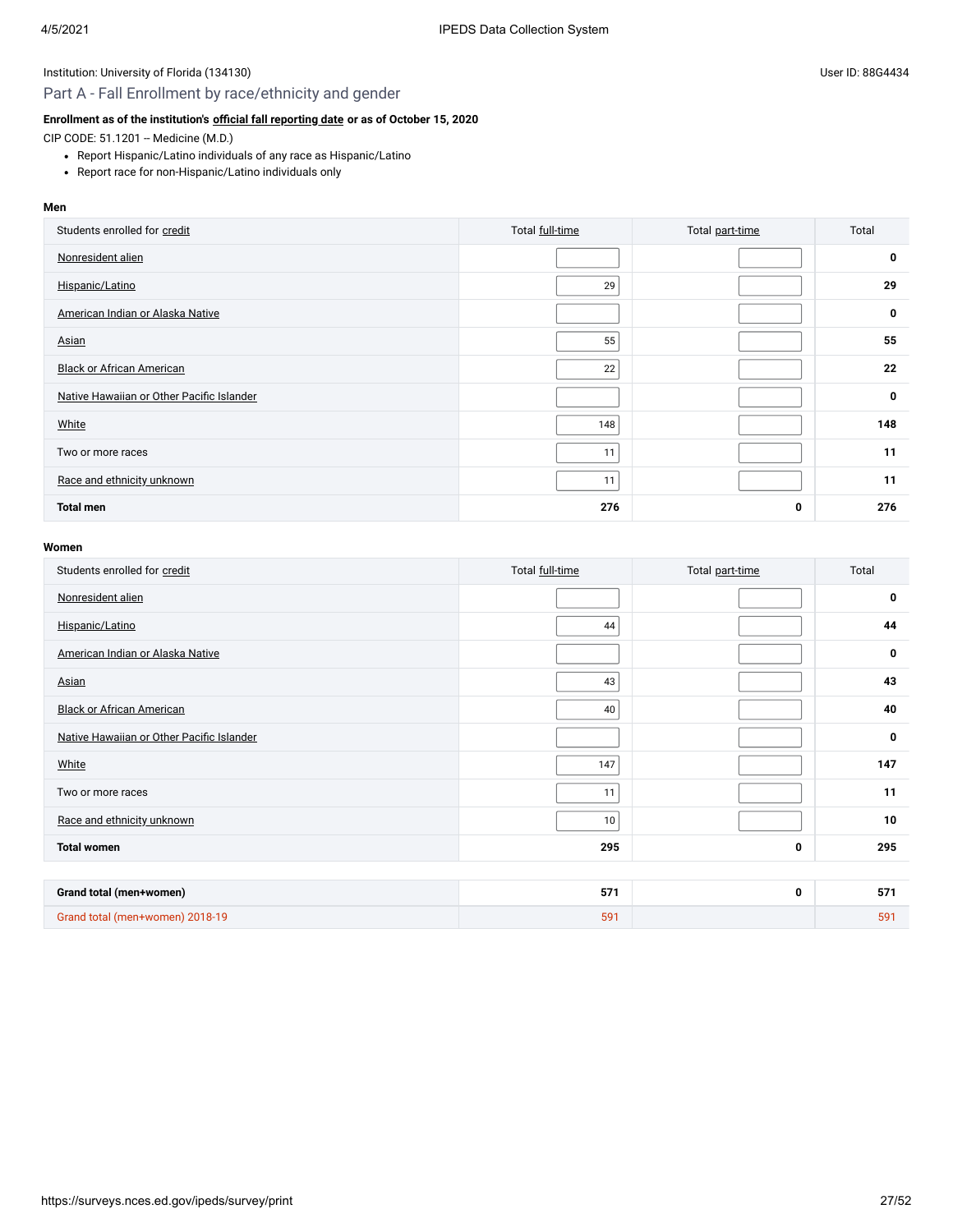## Part A - Fall Enrollment by Distance Education Status

#### **Enrollment as of the institution's [official fall reporting date](javascript:openglossary(431)) or as of October 15, 2020**

|                                                                    | Undergraduate Students     |                                    | <b>Graduate Students</b> |
|--------------------------------------------------------------------|----------------------------|------------------------------------|--------------------------|
|                                                                    | Degree/certificate-seeking | Non-degree/non-certificate-seeking |                          |
| <b>C</b> Enrolled <i>exclusively</i> in distance education courses | 25,598                     | 606                                | 8,909                    |
| Enrolled in at least one but not all distance education courses    | 8,326                      | 28                                 | 5,583                    |
| Not enrolled in any distance education courses                     | 313                        | 60                                 | 3,949                    |
|                                                                    |                            |                                    |                          |
| Total (from prior part A screens)                                  | 34,237                     | 694                                | 18,441                   |

You may use the box below to provide additional context for the data you have reported above. Context notes will be posted on the College Navigator website. Therefore, you should write all context notes using proper grammar (e.g., complete sentences with punctuation) and common language that can be easily understood by students and parents (e.g., spell out acronyms).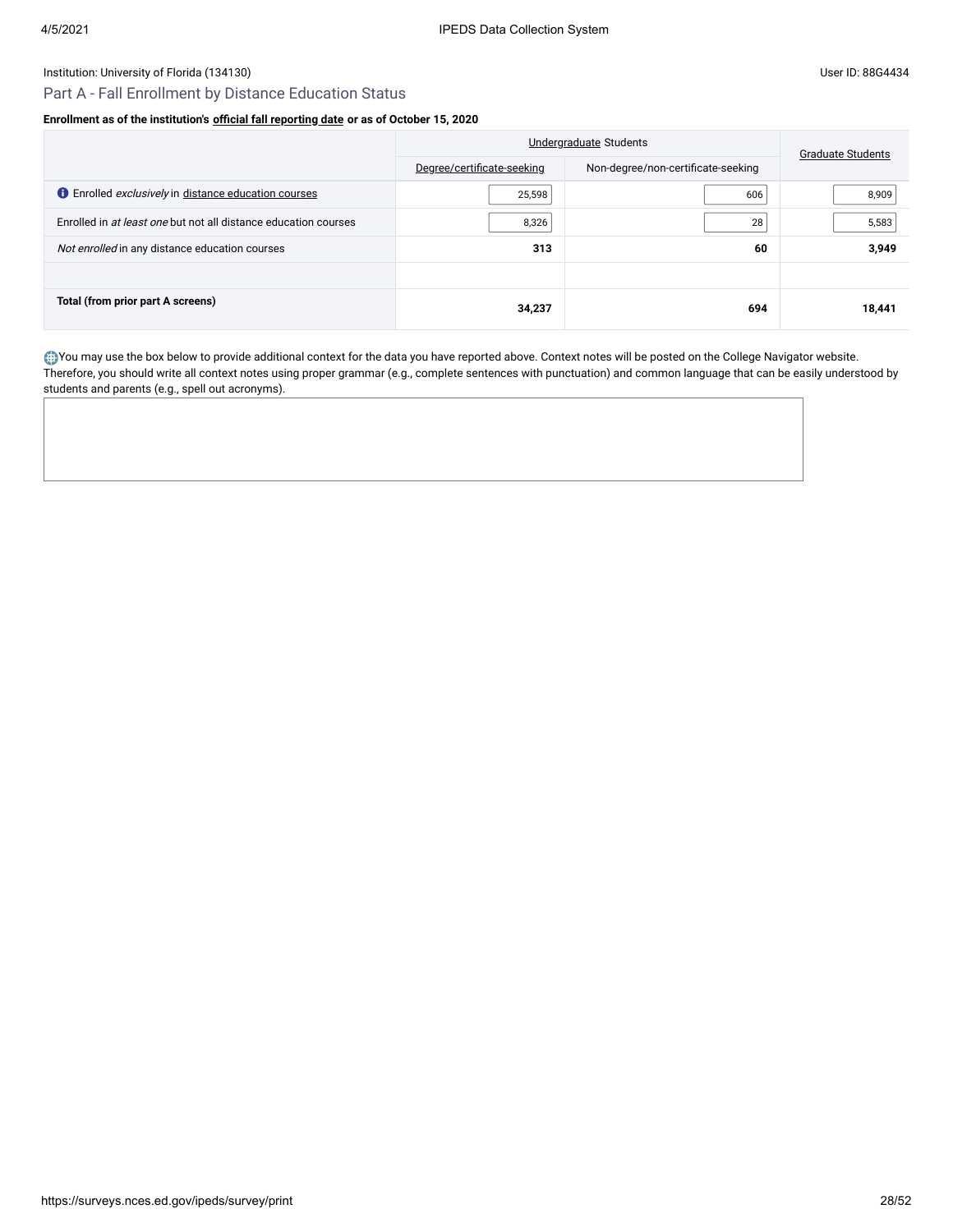## Part A - Fall Enrollment by Distance Education Status

## **Of those students exclusively enrolled in [distance education courses,](javascript:openglossary(976)) report the number that are:**

|                                                                                   |           | <b>Undergraduate Students</b>  |                                        | Graduate |
|-----------------------------------------------------------------------------------|-----------|--------------------------------|----------------------------------------|----------|
|                                                                                   |           | Degree/certificate-<br>seeking | Non-degree/non-certificate-<br>seeking | Students |
| Located in                                                                        | <b>FL</b> | 21,186                         | 442                                    | 4,174    |
| Located in the U.S. but not in                                                    | <b>FL</b> | 2,613                          | 76                                     | 3,122    |
| Located in the U.S. but state/jurisdiction unknown                                |           | 299                            | 50                                     | 118      |
| Located outside the U.S.                                                          |           | 1,500                          | 38                                     | 1,495    |
| Location unknown/unreported                                                       |           | 0                              | $\Omega$                               |          |
| Total students exclusively enrolled in distance education (from section<br>above) |           | 25,598                         | 606                                    | 8,909    |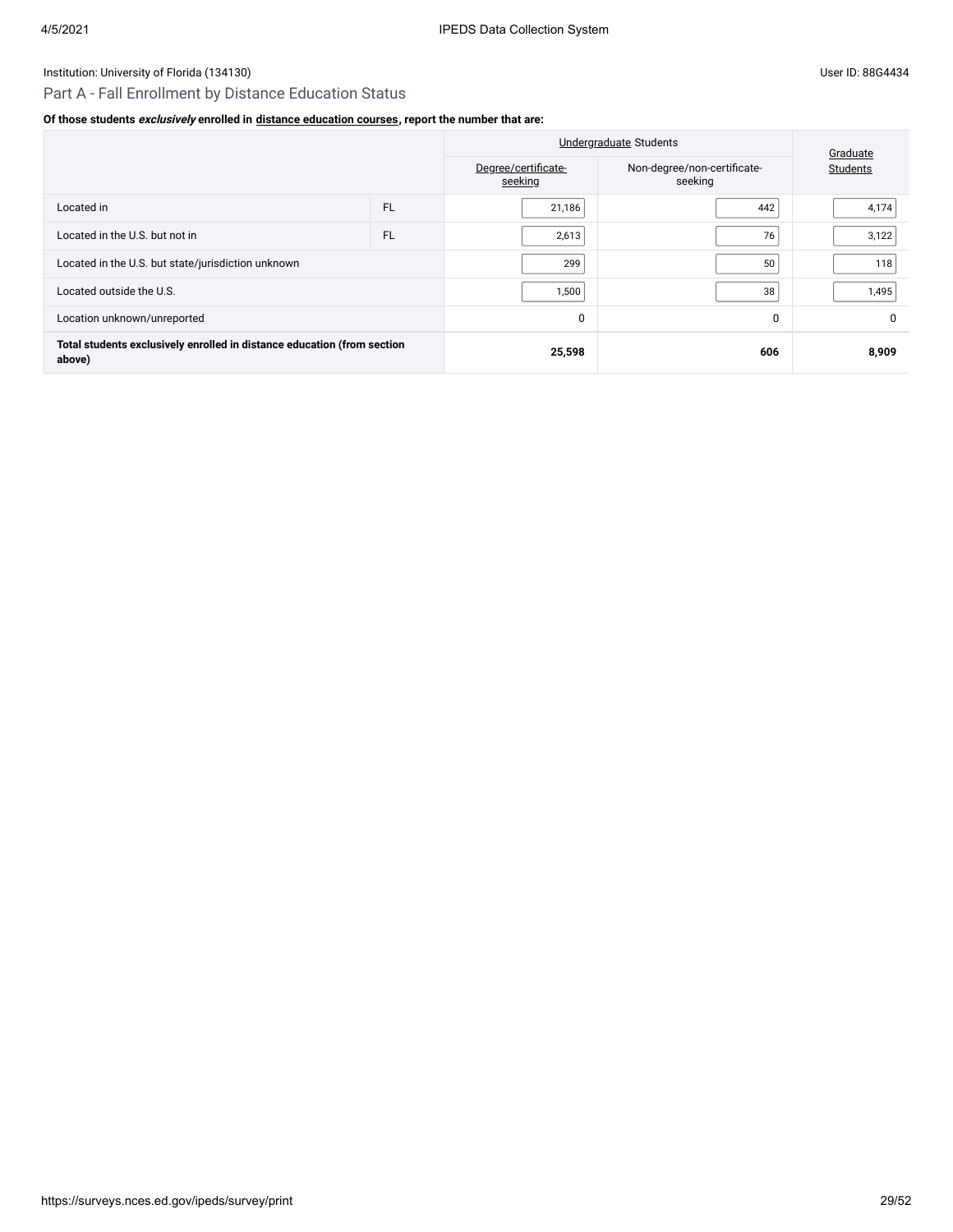## Part A - Fall Enrollment Summary

## **Fall Enrollment Summary**

#### **Men**

| Students enrolled for credit              | Total full-time<br>students | Total part-time<br>students | Grand total,<br>all students |
|-------------------------------------------|-----------------------------|-----------------------------|------------------------------|
| Nonresident alien                         | 2,074                       | 233                         | 2,307                        |
| Hispanic/Latino                           | 3,759                       | 725                         | 4,484                        |
| American Indian or Alaska Native          | 28                          | 11                          | 39                           |
| Asian                                     | 1,711                       | 314                         | 2,025                        |
| <b>Black or African American</b>          | 859                         | 235                         | 1,094                        |
| Native Hawaiian or Other Pacific Islander | 13                          | 3                           | 16                           |
| White                                     | 9,445                       | 2,223                       | 11,668                       |
| Two or more races                         | 690                         | 123                         | 813                          |
| Race and ethnicity unknown                | 547                         | 190                         | 737                          |
| <b>Total men</b>                          | 19,126                      | 4,057                       | 23,183                       |

| Students enrolled for credit              | Total full-time<br>students | Total part-time<br>students | Grand total,<br>all students |
|-------------------------------------------|-----------------------------|-----------------------------|------------------------------|
| Nonresident alien                         | 1,459                       | 202                         | 1,661                        |
| Hispanic/Latino                           | 5,324                       | 940                         | 6,264                        |
| American Indian or Alaska Native          | 33                          | 10                          | 43                           |
| Asian                                     | 2,145                       | 319                         | 2,464                        |
| <b>Black or African American</b>          | 1,600                       | 475                         | 2,075                        |
| Native Hawaiian or Other Pacific Islander | 28                          | $\overline{7}$              | 35                           |
| White                                     | 12,462                      | 3,110                       | 15,572                       |
| Two or more races                         | 1,050                       | 180                         | 1,230                        |
| Race and ethnicity unknown                | 644                         | 201                         | 845                          |
| <b>Total women</b>                        | 24,745                      | 5,444                       | 30,189                       |
|                                           |                             |                             |                              |
| Grand Total (men+women)                   | 43,871                      | 9,501                       | 53,372                       |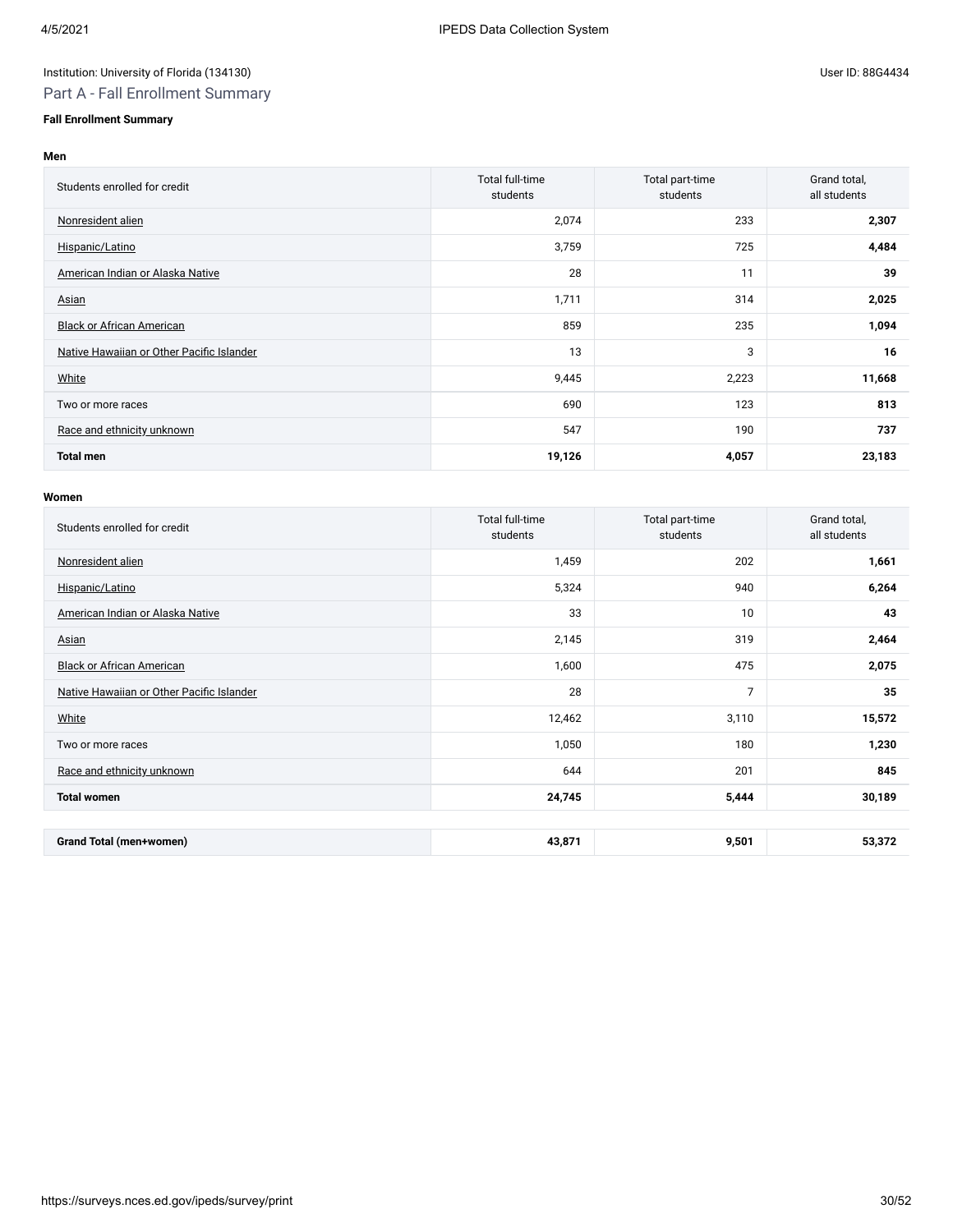## Part A - Fall Enrollment - Summary by race/ethnicity

#### **Fall Enrollment Totals**

CIP CODE: 13.0000 -- Education

## **Men**

| Students enrolled for credit              | Total full-time<br>students | Total part-time<br>students | Grand total,<br>all students |
|-------------------------------------------|-----------------------------|-----------------------------|------------------------------|
| Nonresident alien                         | 24                          | 7                           | 31                           |
| Hispanic/Latino                           | 26                          | 23                          | 49                           |
| American Indian or Alaska Native          | 0                           | $\mathbf 0$                 | $\mathbf 0$                  |
| Asian                                     | 5                           | 4                           | 9                            |
| <b>Black or African American</b>          | 31                          | 29                          | 60                           |
| Native Hawaiian or Other Pacific Islander | 0                           | $\mathbf 0$                 | $\mathbf 0$                  |
| White                                     | 100                         | 160                         | 260                          |
| Two or more races                         | 7                           | 8                           | 15                           |
| Race and ethnicity unknown                | 9                           | 13                          | 22                           |
| <b>Total men</b>                          | 202                         | 244                         | 446                          |

| Students enrolled for credit              | Total full-time<br>students | Total part-time<br>students | Grand total,<br>all students |
|-------------------------------------------|-----------------------------|-----------------------------|------------------------------|
| Nonresident alien                         | 77                          | 20                          | 97                           |
| Hispanic/Latino                           | 96                          | 84                          | 180                          |
| American Indian or Alaska Native          | 3                           | $\mathbf{1}$                | 4                            |
| Asian                                     | 21                          | 22                          | 43                           |
| <b>Black or African American</b>          | 37                          | 68                          | 105                          |
| Native Hawaiian or Other Pacific Islander | 0                           | $\mathbf 0$                 | 0                            |
| White                                     | 432                         | 483                         | 915                          |
| Two or more races                         | 23                          | 16                          | 39                           |
| Race and ethnicity unknown                | 16                          | 17                          | 33                           |
| <b>Total women</b>                        | 705                         | 711                         | 1,416                        |
|                                           |                             |                             |                              |
| <b>Grand Total (men+women)</b>            | 907                         | 955                         | 1,862                        |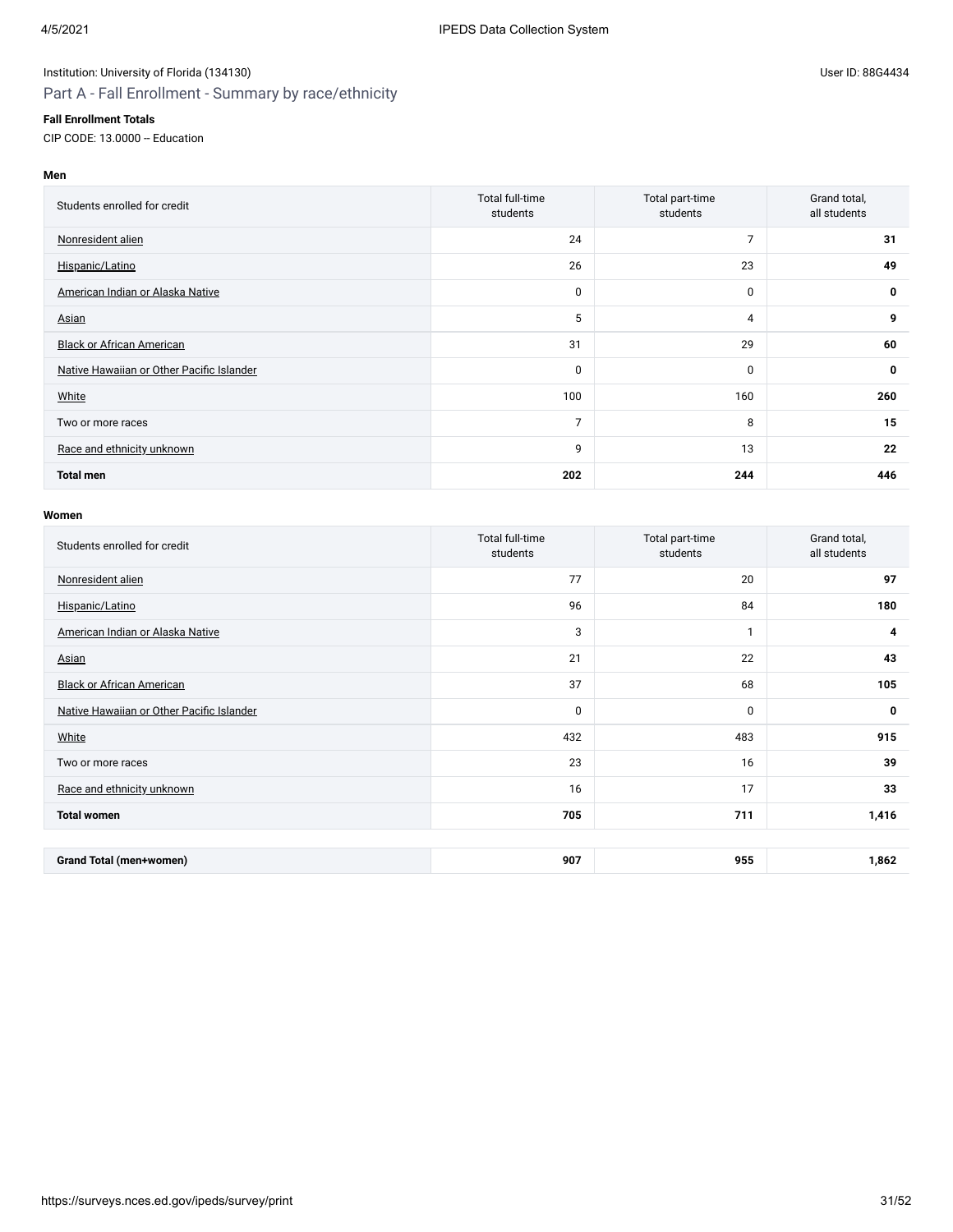## Part A - Fall Enrollment - Summary by race/ethnicity

#### **Fall Enrollment Totals**

CIP CODE: 14.0000 -- Engineering

## **Men**

| Students enrolled for credit              | Total full-time<br>students | Total part-time<br>students | Grand total,<br>all students |
|-------------------------------------------|-----------------------------|-----------------------------|------------------------------|
| Nonresident alien                         | 723                         | 65                          | 788                          |
| Hispanic/Latino                           | 923                         | 166                         | 1,089                        |
| American Indian or Alaska Native          | 4                           | 2                           | 6                            |
| Asian                                     | 387                         | 74                          | 461                          |
| <b>Black or African American</b>          | 111                         | 34                          | 145                          |
| Native Hawaiian or Other Pacific Islander | $\overline{2}$              | 1                           | 3                            |
| White                                     | 2,064                       | 443                         | 2,507                        |
| Two or more races                         | 168                         | 31                          | 199                          |
| Race and ethnicity unknown                | 112                         | 28                          | 140                          |
| <b>Total men</b>                          | 4,494                       | 844                         | 5,338                        |

| Students enrolled for credit              | Total full-time<br>students | Total part-time<br>students | Grand total,<br>all students |
|-------------------------------------------|-----------------------------|-----------------------------|------------------------------|
| Nonresident alien                         | 222                         | 16                          | 238                          |
| Hispanic/Latino                           | 435                         | 71                          | 506                          |
| American Indian or Alaska Native          | $\mathbf{1}$                | $\mathbf{1}$                | $\overline{2}$               |
| Asian                                     | 189                         | 30                          | 219                          |
| <b>Black or African American</b>          | 79                          | 11                          | 90                           |
| Native Hawaiian or Other Pacific Islander | 0                           | 1                           | 1                            |
| White                                     | 957                         | 163                         | 1,120                        |
| Two or more races                         | 98                          | $\overline{7}$              | 105                          |
| Race and ethnicity unknown                | 54                          | 9                           | 63                           |
| <b>Total women</b>                        | 2,035                       | 309                         | 2,344                        |
|                                           |                             |                             |                              |
| <b>Grand Total (men+women)</b>            | 6,529                       | 1,153                       | 7,682                        |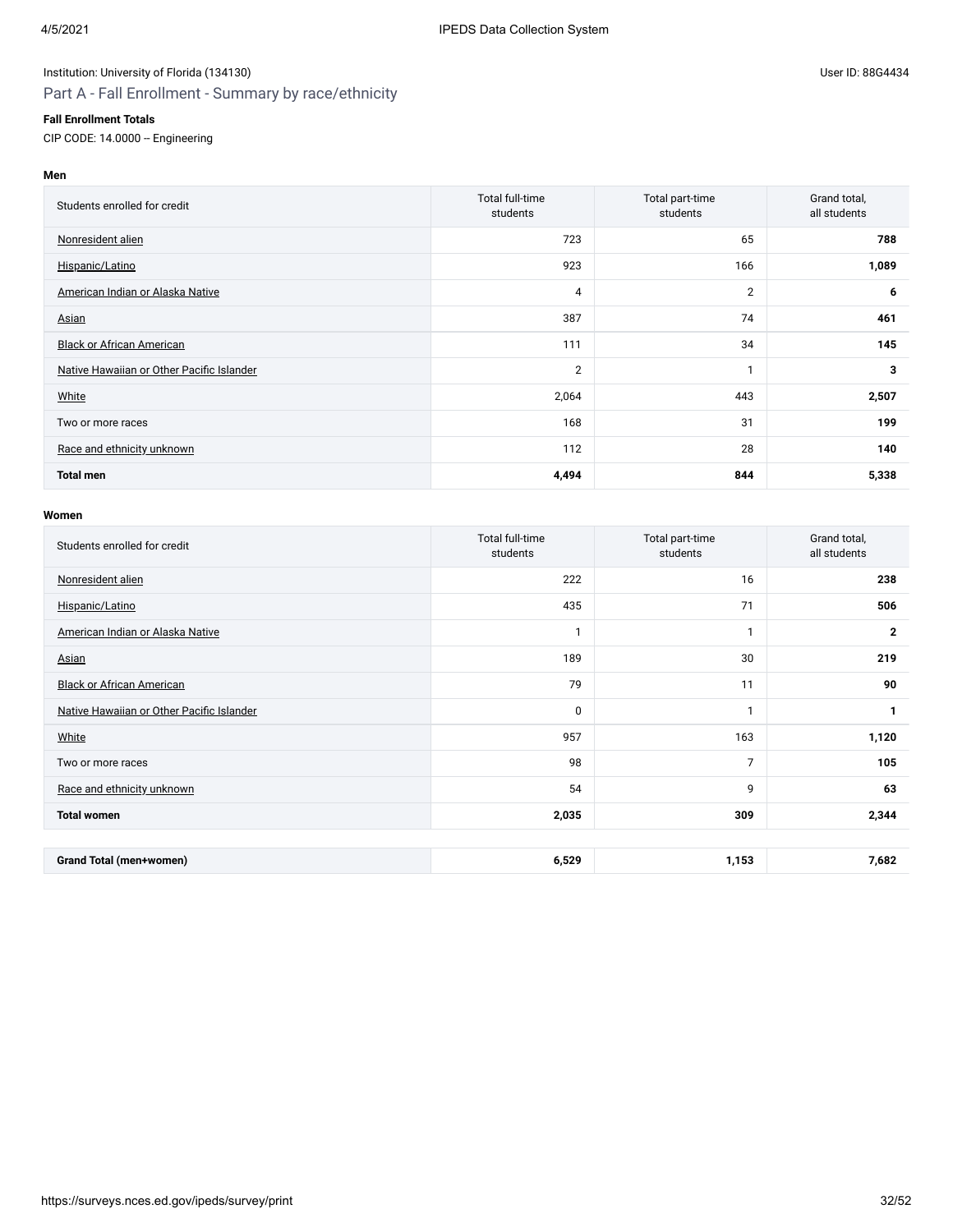## Part A - Fall Enrollment - Summary by race/ethnicity

### **Fall Enrollment Totals**

CIP CODE: 26.0000 -- Biological and Biomedical Sciences

**Men**

| Students enrolled for credit              | Total full-time<br>students | Total part-time<br>students | Grand total,<br>all students |
|-------------------------------------------|-----------------------------|-----------------------------|------------------------------|
| Nonresident alien                         | 175                         | 18                          | 193                          |
| Hispanic/Latino                           | 334                         | 90                          | 424                          |
| American Indian or Alaska Native          | 6                           |                             | $\overline{7}$               |
| Asian                                     | 252                         | 52                          | 304                          |
| <b>Black or African American</b>          | 89                          | 23                          | 112                          |
| Native Hawaiian or Other Pacific Islander | $\overline{2}$              | $\mathbf 0$                 | $\mathbf{2}$                 |
| White                                     | 811                         | 211                         | 1,022                        |
| Two or more races                         | 71                          | 14                          | 85                           |
| Race and ethnicity unknown                | 46                          | 27                          | 73                           |
| <b>Total men</b>                          | 1,786                       | 436                         | 2,222                        |

| Students enrolled for credit              | Total full-time<br>students | Total part-time<br>students | Grand total,<br>all students |
|-------------------------------------------|-----------------------------|-----------------------------|------------------------------|
| Nonresident alien                         | 192                         | 19                          | 211                          |
| Hispanic/Latino                           | 707                         | 143                         | 850                          |
| American Indian or Alaska Native          | 6                           | 3                           | 9                            |
| Asian                                     | 393                         | 56                          | 449                          |
| <b>Black or African American</b>          | 185                         | 70                          | 255                          |
| Native Hawaiian or Other Pacific Islander | $\overline{2}$              | $\mathbf{1}$                | 3                            |
| White                                     | 1,554                       | 471                         | 2,025                        |
| Two or more races                         | 147                         | 33                          | 180                          |
| Race and ethnicity unknown                | 83                          | 35                          | 118                          |
| <b>Total women</b>                        | 3,269                       | 831                         | 4,100                        |
|                                           |                             |                             |                              |
| <b>Grand Total (men+women)</b>            | 5,055                       | 1,267                       | 6,322                        |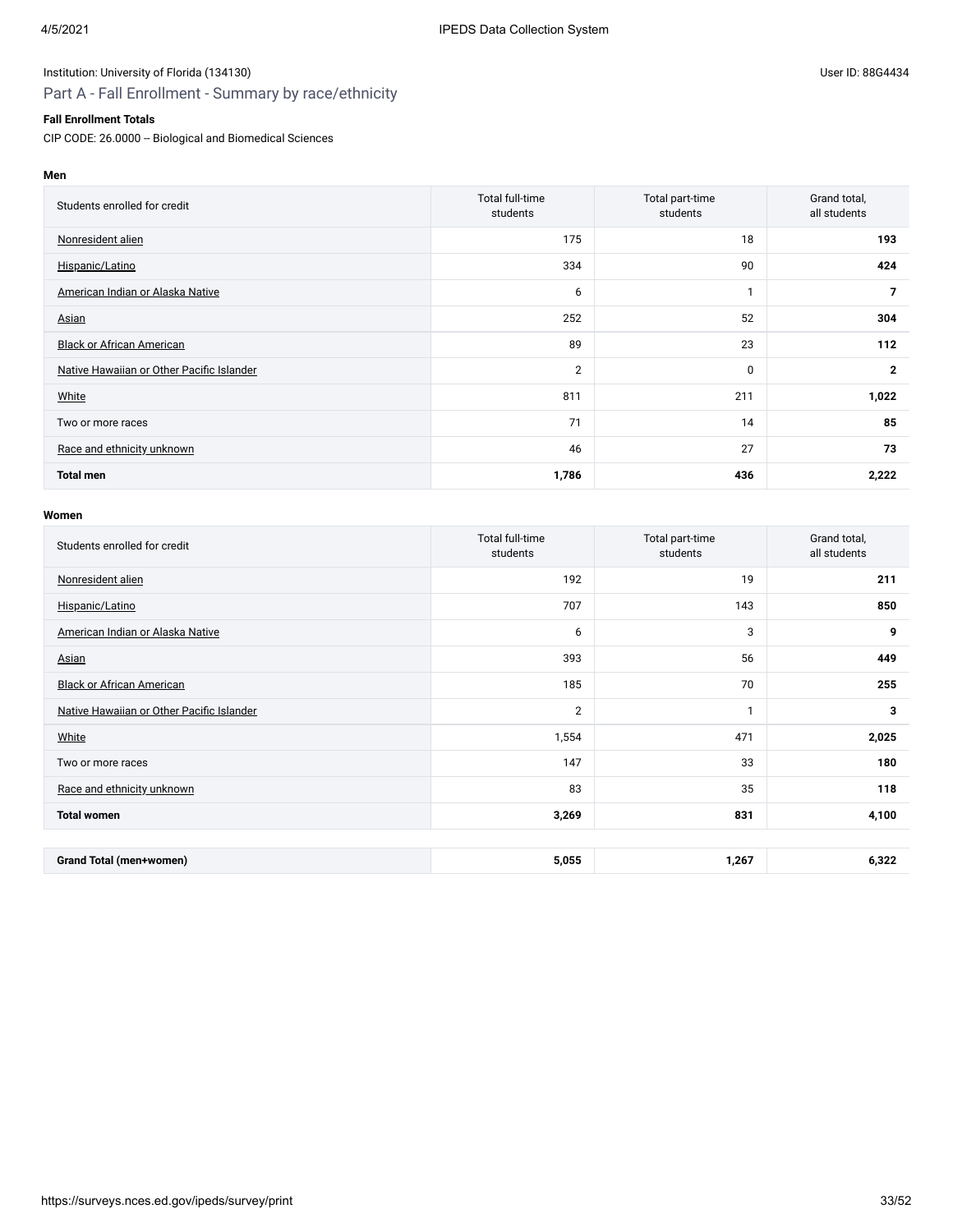## Part A - Fall Enrollment - Summary by race/ethnicity

### **Fall Enrollment Totals**

CIP CODE: 27.0000 -- Mathematics and Statistics

**Men**

| Students enrolled for credit              | Total full-time<br>students | Total part-time<br>students | Grand total,<br>all students |
|-------------------------------------------|-----------------------------|-----------------------------|------------------------------|
| Nonresident alien                         | 67                          | $\overline{2}$              | 69                           |
| Hispanic/Latino                           | 54                          | 3                           | 57                           |
| American Indian or Alaska Native          | 0                           | $\mathbf 0$                 | 0                            |
| Asian                                     | 42                          | $\overline{2}$              | 44                           |
| <b>Black or African American</b>          | 6                           | $\mathbf 0$                 | 6                            |
| Native Hawaiian or Other Pacific Islander | $\mathbf 0$                 | $\mathbf 0$                 | $\mathbf 0$                  |
| White                                     | 181                         | 10                          | 191                          |
| Two or more races                         | 15                          |                             | 16                           |
| Race and ethnicity unknown                | 3                           | $\overline{2}$              | 5                            |
| <b>Total men</b>                          | 368                         | 20                          | 388                          |

| Students enrolled for credit              | Total full-time<br>students | Total part-time<br>students | Grand total,<br>all students |
|-------------------------------------------|-----------------------------|-----------------------------|------------------------------|
| Nonresident alien                         | 50                          | $\mathbf{1}$                | 51                           |
| Hispanic/Latino                           | 31                          | 5                           | 36                           |
| American Indian or Alaska Native          | $\mathbf 0$                 | 0                           | 0                            |
| Asian                                     | 31                          | $\overline{2}$              | 33                           |
| <b>Black or African American</b>          | 5                           | $\mathbf{1}$                | 6                            |
| Native Hawaiian or Other Pacific Islander | 0                           | $\mathbf{0}$                | 0                            |
| White                                     | 114                         | 6                           | 120                          |
| Two or more races                         | 9                           | $\mathbf{1}$                | 10                           |
| Race and ethnicity unknown                | 6                           | $\mathbf{1}$                | $\overline{7}$               |
| <b>Total women</b>                        | 246                         | 17                          | 263                          |
|                                           |                             |                             |                              |
| <b>Grand Total (men+women)</b>            | 614                         | 37                          | 651                          |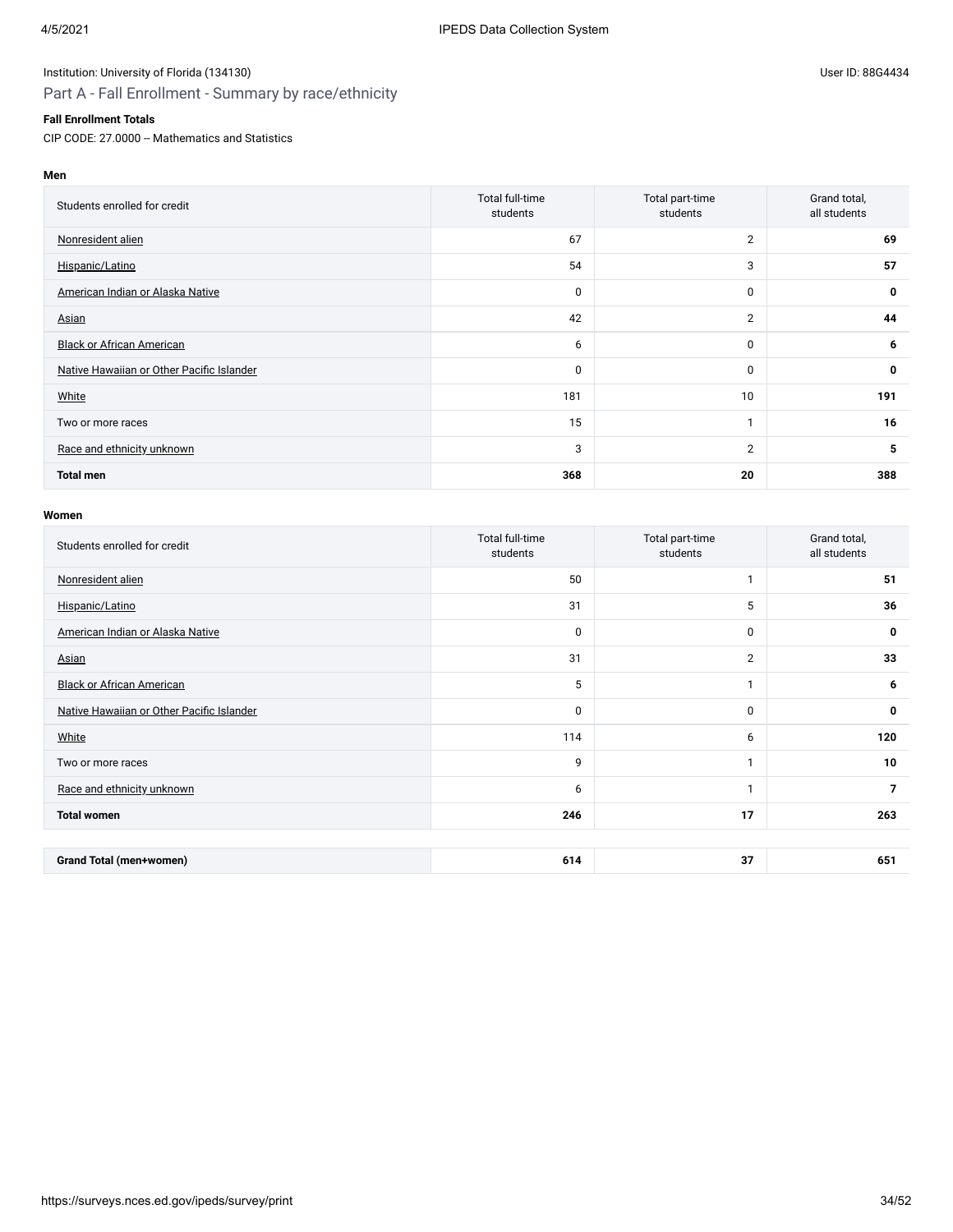## Part A - Fall Enrollment - Summary by race/ethnicity

#### **Fall Enrollment Totals**

CIP CODE: 40.0000 -- Physical Sciences

## **Men**

| Students enrolled for credit              | Total full-time<br>students | Total part-time<br>students | Grand total,<br>all students |
|-------------------------------------------|-----------------------------|-----------------------------|------------------------------|
| Nonresident alien                         | 165                         | 3                           | 168                          |
| Hispanic/Latino                           | 136                         | 9                           | 145                          |
| American Indian or Alaska Native          | h                           | 0                           |                              |
| Asian                                     | 96                          | 5                           | 101                          |
| <b>Black or African American</b>          | 19                          | $\overline{2}$              | 21                           |
| Native Hawaiian or Other Pacific Islander | 1                           | 0                           | 1                            |
| White                                     | 324                         | 36                          | 360                          |
| Two or more races                         | 36                          | 0                           | 36                           |
| Race and ethnicity unknown                | 25                          | 8                           | 33                           |
| <b>Total men</b>                          | 803                         | 63                          | 866                          |

| Students enrolled for credit              | Total full-time<br>students | Total part-time<br>students | Grand total,<br>all students |
|-------------------------------------------|-----------------------------|-----------------------------|------------------------------|
| Nonresident alien                         | 79                          | $\overline{2}$              | 81                           |
| Hispanic/Latino                           | 128                         | 11                          | 139                          |
| American Indian or Alaska Native          | $\mathbf{1}$                | 0                           | 1                            |
| Asian                                     | 81                          | 9                           | 90                           |
| <b>Black or African American</b>          | 23                          | $\mathbf{1}$                | 24                           |
| Native Hawaiian or Other Pacific Islander | 0                           | $\mathbf 0$                 | 0                            |
| White                                     | 280                         | 16                          | 296                          |
| Two or more races                         | 28                          | $\mathbf{1}$                | 29                           |
| Race and ethnicity unknown                | 18                          | 4                           | 22                           |
| <b>Total women</b>                        | 638                         | 44                          | 682                          |
|                                           |                             |                             |                              |
| <b>Grand Total (men+women)</b>            | 1,441                       | 107                         | 1,548                        |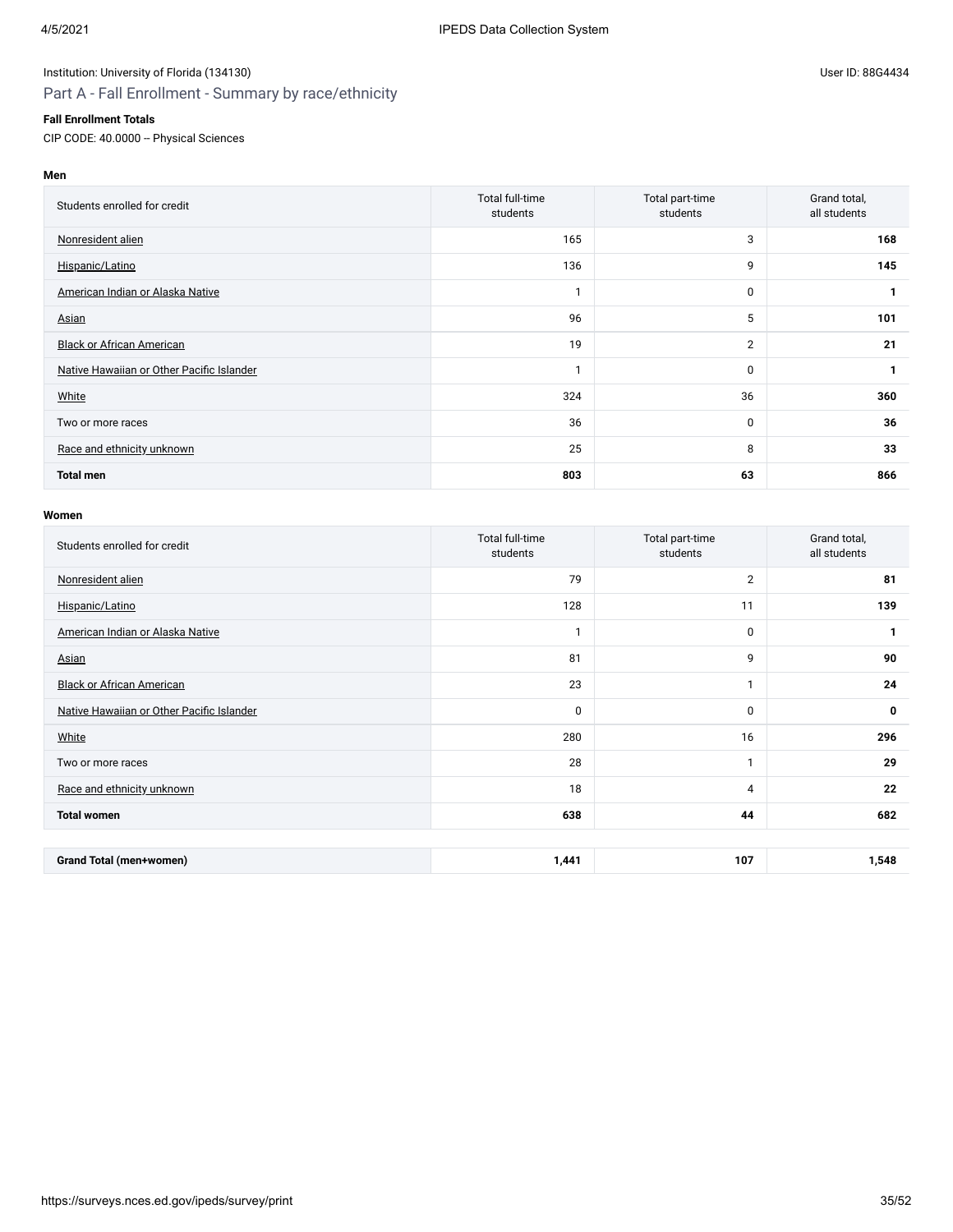## Part A - Fall Enrollment - Summary by race/ethnicity

### **Fall Enrollment Totals**

CIP CODE: 52.0000 -- Business, Management, Marketing and Related Support Services

| Students enrolled for credit              | <b>Total full-time</b><br>students | Total part-time<br>students | Grand total,<br>all students |
|-------------------------------------------|------------------------------------|-----------------------------|------------------------------|
| Nonresident alien                         | 121                                | 21                          | 142                          |
| Hispanic/Latino                           | 520                                | 115                         | 635                          |
| American Indian or Alaska Native          | 2                                  |                             | 3                            |
| Asian                                     | 178                                | 34                          | 212                          |
| <b>Black or African American</b>          | 89                                 | 25                          | 114                          |
| Native Hawaiian or Other Pacific Islander | 0                                  |                             | $\mathbf{1}$                 |
| White                                     | 1,545                              | 318                         | 1,863                        |
| Two or more races                         | 93                                 | 21                          | 114                          |
| Race and ethnicity unknown                | 94                                 | 22                          | 116                          |
| <b>Total men</b>                          | 2,642                              | 558                         | 3,200                        |

| Students enrolled for credit              | Total full-time<br>students | Total part-time<br>students | Grand total,<br>all students |
|-------------------------------------------|-----------------------------|-----------------------------|------------------------------|
| Nonresident alien                         | 117                         | 11                          | 128                          |
| Hispanic/Latino                           | 502                         | 83                          | 585                          |
| American Indian or Alaska Native          | 3                           | $\mathbf{1}$                | 4                            |
| Asian                                     | 218                         | 26                          | 244                          |
| <b>Black or African American</b>          | 88                          | 23                          | 111                          |
| Native Hawaiian or Other Pacific Islander | 0                           | $\mathbf 0$                 | 0                            |
| White                                     | 1,203                       | 170                         | 1,373                        |
| Two or more races                         | 91                          | 9                           | 100                          |
| Race and ethnicity unknown                | 64                          | 14                          | 78                           |
| <b>Total women</b>                        | 2,286                       | 337                         | 2,623                        |
|                                           |                             |                             |                              |
| Grand Total (men+women)                   | 4,928                       | 895                         | 5,823                        |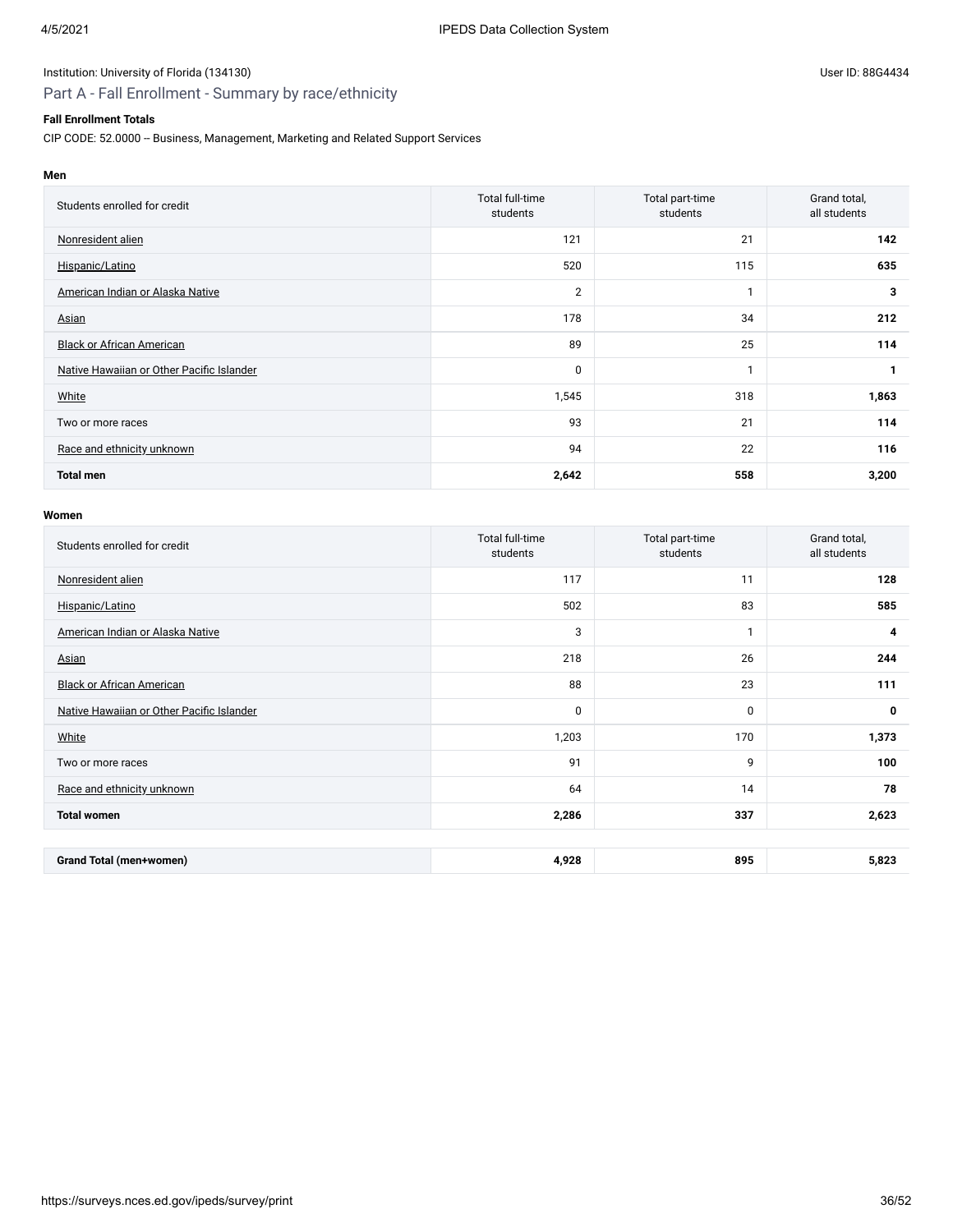## Part B - Fall Enrollment by Age and Gender for Full-time Undergraduate Students

## **Enrollment as of the institution's [official fall reporting date](javascript:openglossary(431)) or as of October 15, 2020**

| Age                                                  |              | Full-time Undergraduate Students |
|------------------------------------------------------|--------------|----------------------------------|
|                                                      | Men          | Women                            |
| Under 18                                             | 24           | 53                               |
| 18-19                                                | 4,445        | 6,666                            |
| $20 - 21$                                            | 6,052        | 8,920                            |
| $22 - 24$                                            | 2,422        | 2,284                            |
| 25-29                                                | 257          | 177                              |
| 30-34                                                | 73           | 33                               |
| 35-39                                                | 18           | $16$                             |
| 40-49                                                | $14$         | $13$                             |
| 50-64                                                | $2\vert$     | 6                                |
| 65 and over                                          | $\mathbf{1}$ |                                  |
| Age unknown/unreported                               | 0            | $\pmb{0}$                        |
| Total full-time undergraduate students (from part A) | 13,308       | 18,168                           |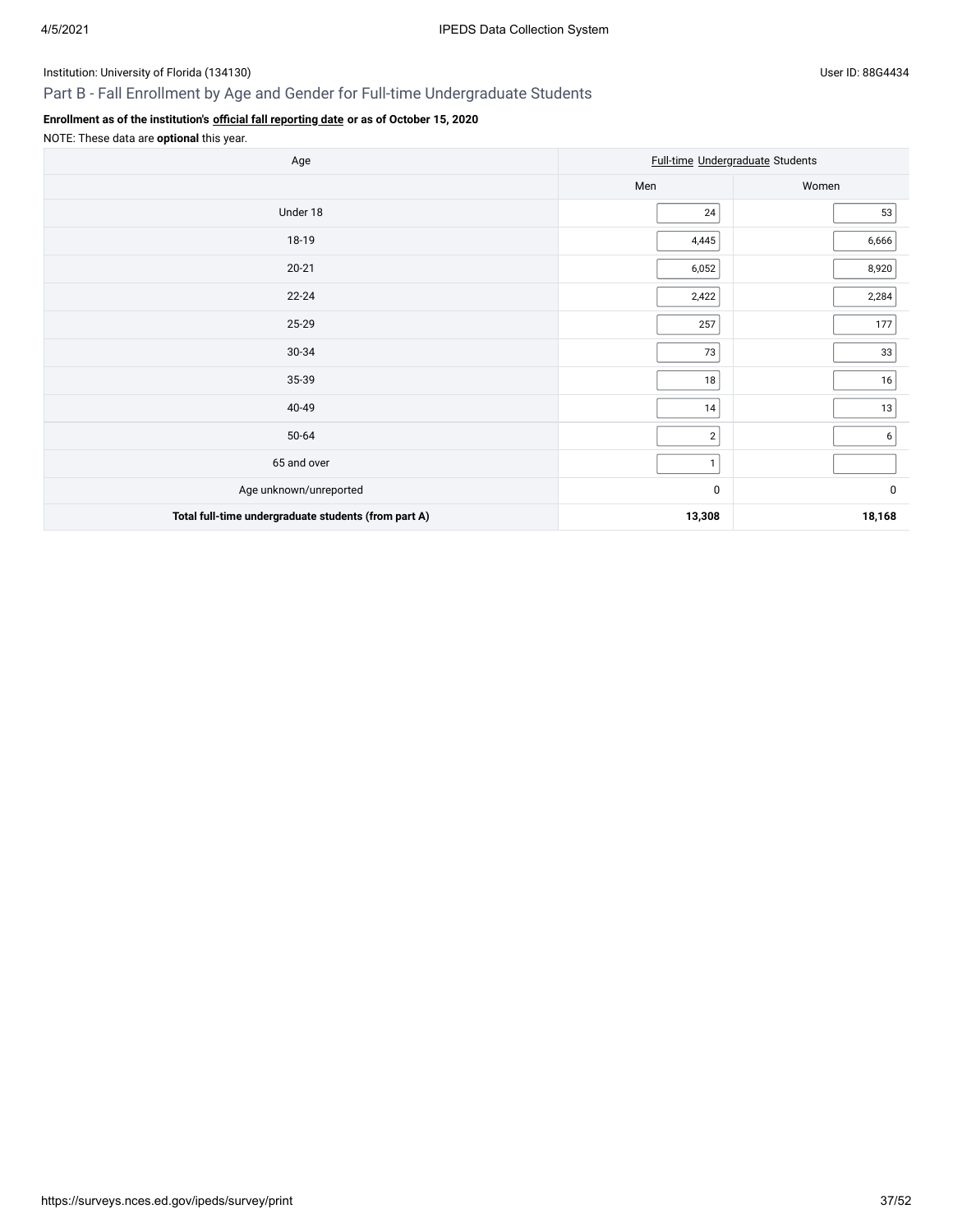## Part B - Fall Enrollment by Age and Gender for Part-time Undergraduate Students

## **Enrollment as of the institution's [official fall reporting date](javascript:openglossary(431)) or as of October 15, 2020**

| Age                                                  |                | Part-time Undergraduate Students |
|------------------------------------------------------|----------------|----------------------------------|
|                                                      | Men            | Women                            |
| Under 18                                             | 18             | $10$                             |
| 18-19                                                | 227            | 204                              |
| $20 - 21$                                            | 458            | 550                              |
| $22 - 24$                                            | 830            | 635                              |
| 25-29                                                | 196            | 101                              |
| 30-34                                                | 56             | 29                               |
| 35-39                                                | 28             | 23                               |
| 40-49                                                | 32             | 23                               |
| 50-64                                                | 11             | $19$                             |
| 65 and over                                          | $\overline{2}$ | 3 <sup>1</sup>                   |
| Age unknown/unreported                               | $\pmb{0}$      | 0                                |
| Total part-time undergraduate students (from part A) | 1,858          | 1,597                            |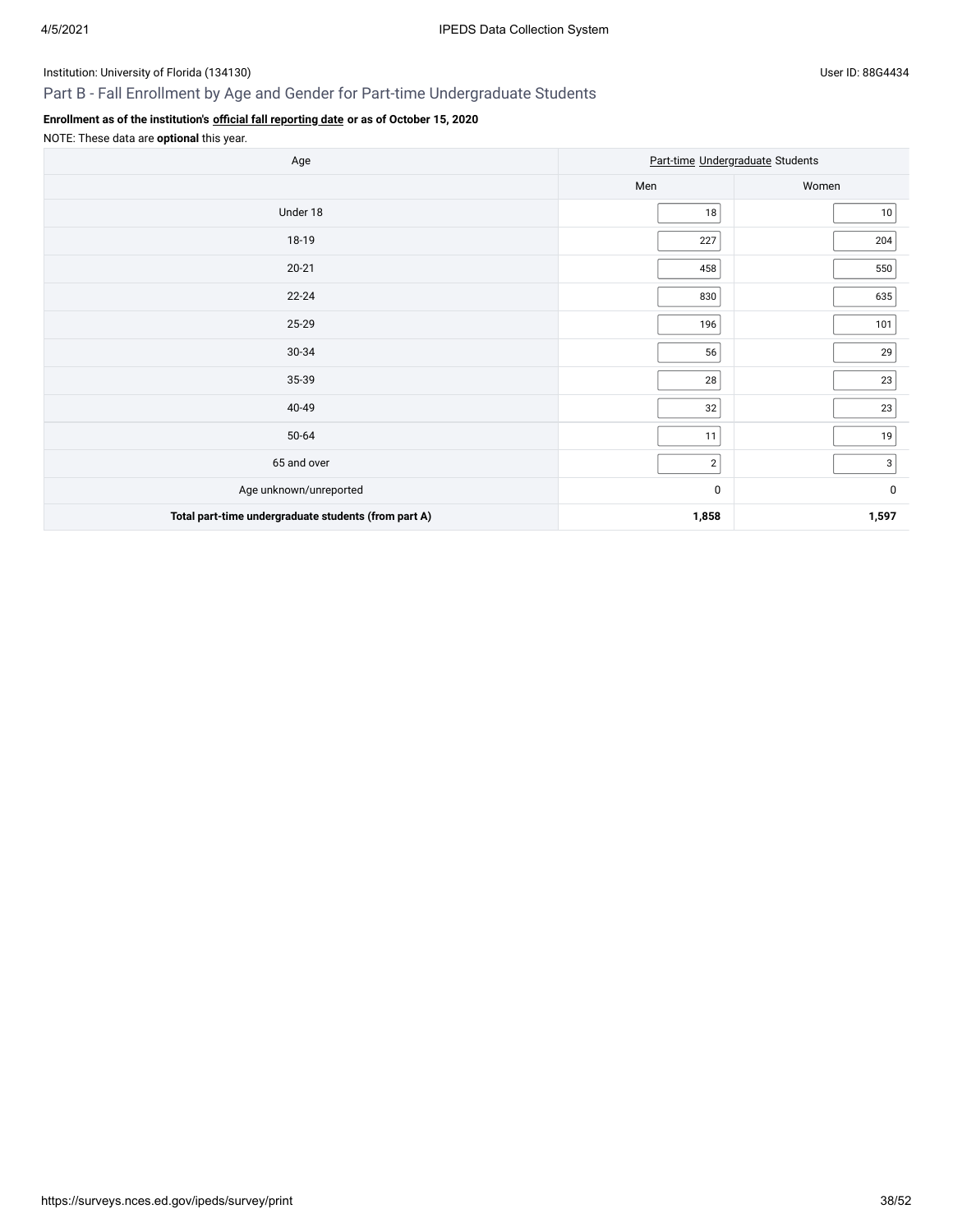## Part B - Fall Enrollment by Age and Gender for Full-time Graduate Students

## **Enrollment as of the institution's [official fall reporting date](javascript:openglossary(431)) or as of October 15, 2020**

| Age                                             |                | <b>Full-time Graduate Students</b> |
|-------------------------------------------------|----------------|------------------------------------|
|                                                 | Men            | Women                              |
| Under 18                                        |                |                                    |
| 18-19                                           | 5 <sup>1</sup> | $\sqrt{2}$                         |
| $20 - 21$                                       | 97             | 238                                |
| $22 - 24$                                       | 1,945          | 2,677                              |
| 25-29                                           | 2,443          | 2,416                              |
| 30-34                                           | 800            | 745                                |
| 35-39                                           | 290            | 266                                |
| 40-49                                           | 191            | 188                                |
| 50-64                                           | 42             | 42                                 |
| 65 and over                                     | $\sqrt{5}$     | 3                                  |
| Age unknown/unreported                          | $\pmb{0}$      | $\pmb{0}$                          |
| Total full-time graduate students (from part A) | 5,818          | 6,577                              |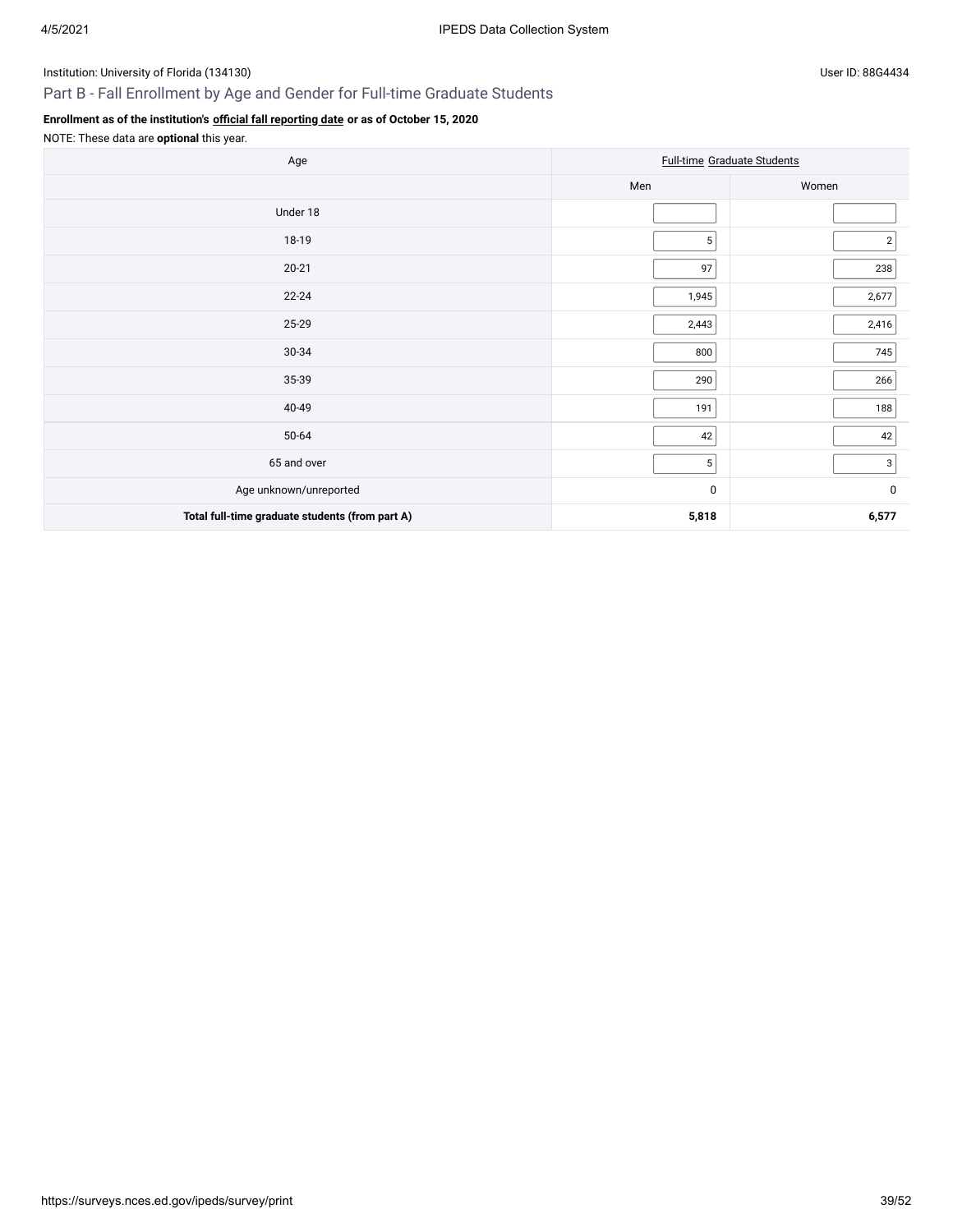## Part B - Fall Enrollment by Age and Gender for Part-time Graduate Students

## **Enrollment as of the institution's [official fall reporting date](javascript:openglossary(431)) or as of October 15, 2020**

| Age                                             |                | Part-time Graduate Students |
|-------------------------------------------------|----------------|-----------------------------|
|                                                 | Men            | Women                       |
| Under 18                                        |                |                             |
| 18-19                                           | $\mathbf{1}$   |                             |
| $20 - 21$                                       | $\overline{4}$ | 22                          |
| $22 - 24$                                       | 323            | 666                         |
| 25-29                                           | 707            | 1,233                       |
| 30-34                                           | 446            | 653                         |
| 35-39                                           | 266            | 447                         |
| 40-49                                           | 299            | 547                         |
| 50-64                                           | 133            | 266                         |
| 65 and over                                     | 20             | $13\,$                      |
| Age unknown/unreported                          | $\pmb{0}$      | 0                           |
| Total part-time graduate students (from part A) | 2,199          | 3,847                       |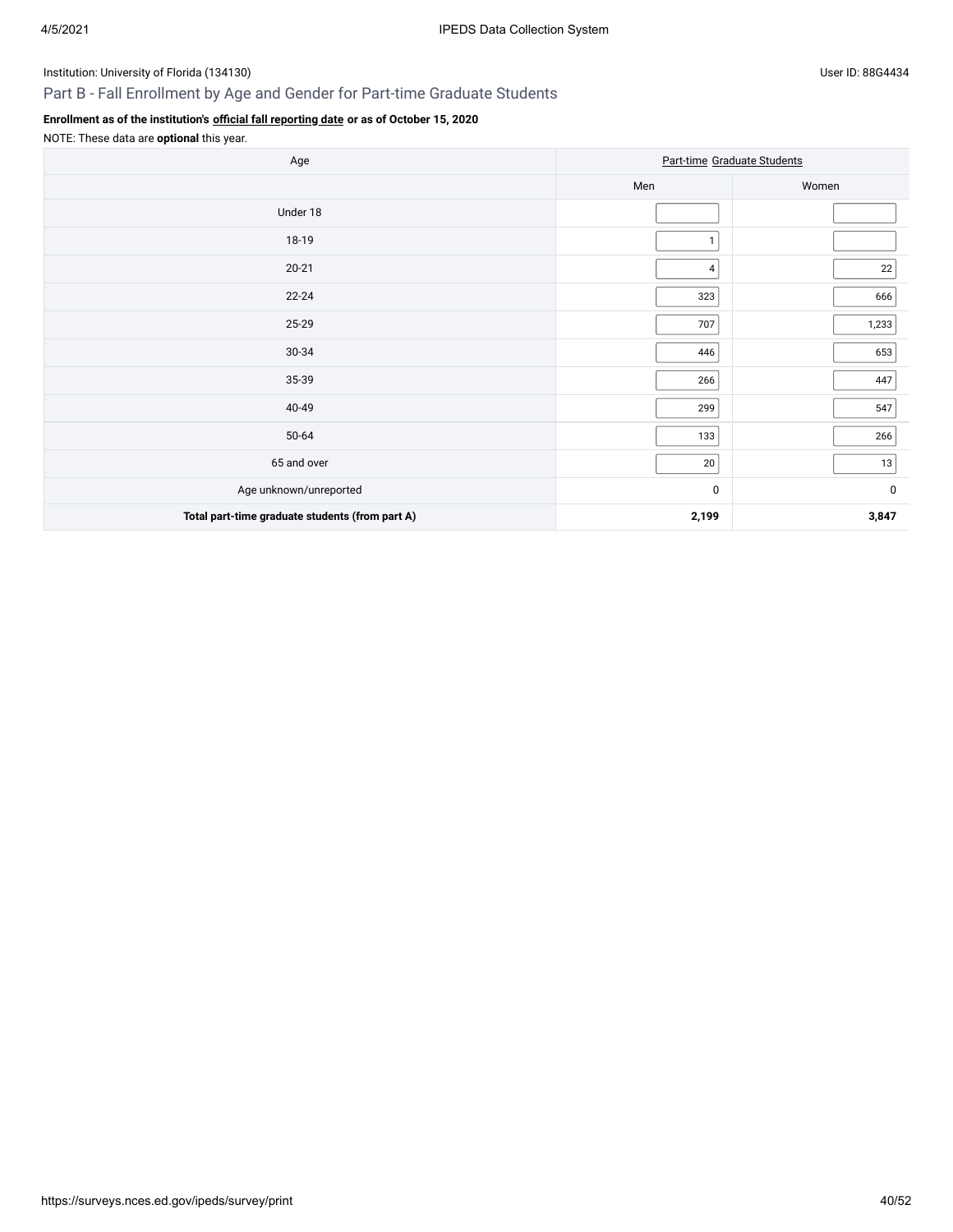#### Part C - Screening Question

**Did any of your [first-time](javascript:openglossary(241)) [degree/certificate-seeking undergraduate](javascript:openglossary(171)) students (reported in Part A) enroll within 12 months of graduating high school or receiving their GED?**

- $\bigcirc$  No, we do not have any first-time students who enrolled within 12 months of their high school graduation.
- Yes, we have first-time students who enrolled within 12 months of their high school graduation.

You may use the box below to provide additional context for the data you have reported above. Context notes will be posted on the College Navigator website. Therefore, you should write all context notes using proper grammar (e.g., complete sentences with punctuation) and common language that can be easily understood by students and parents (e.g., spell out acronyms).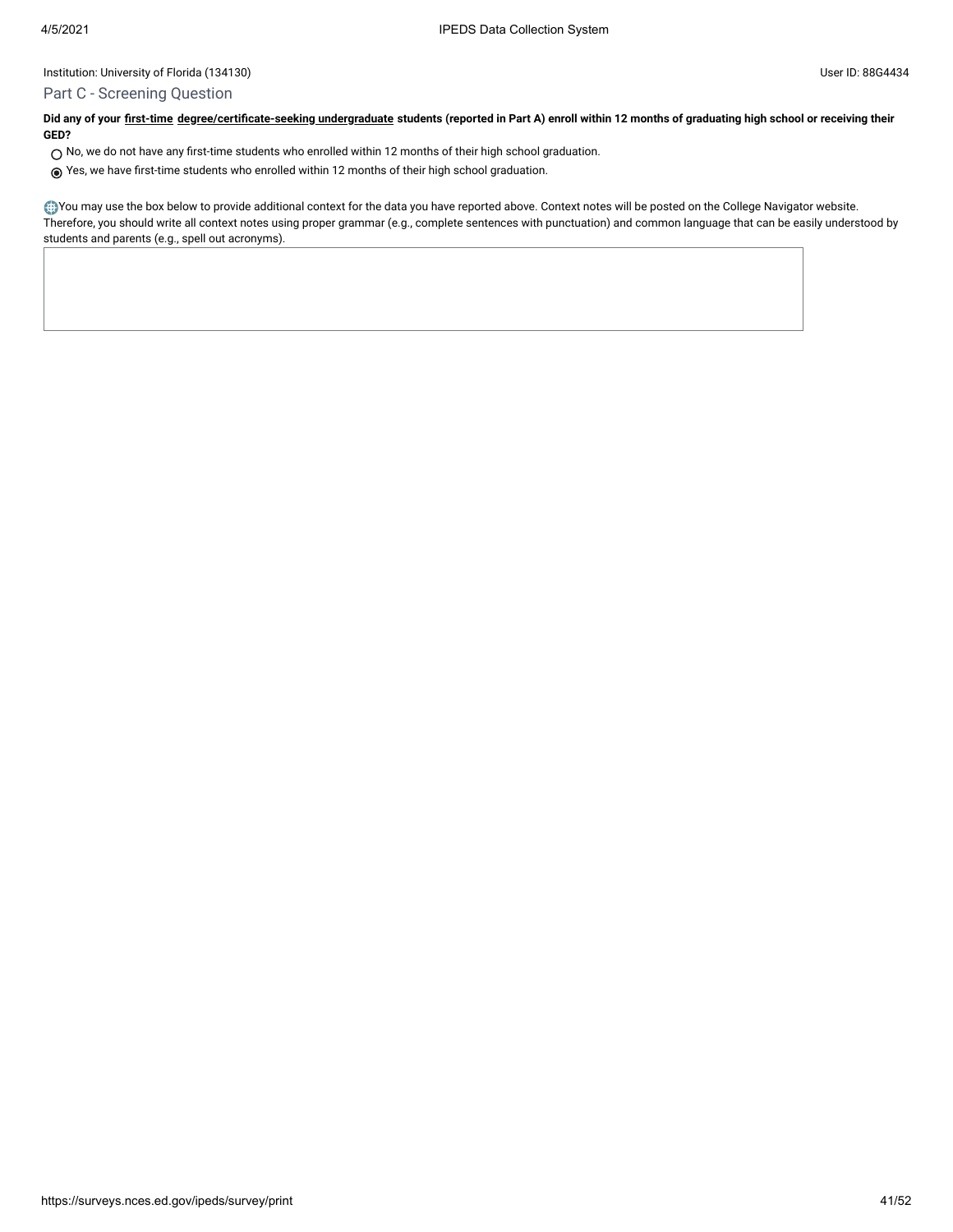## Part C - Residence of First-time Undergraduates

### **Enrollment as of the institution's [official fall reporting date](javascript:openglossary(431)) or as of October 15, 2020**

Enter **at least one** zero, where applicable, to verify that the screen has not been skipped.

| State of residence when student<br>was first admitted | FIPS Code | <b>O</b> Total first-time<br>degree/certificate-seeking<br>undergraduates<br>(1) | Of students in column 1, those<br>who enrolled within 12 months<br>of high school graduation<br>or receiving their GED<br>(2) |
|-------------------------------------------------------|-----------|----------------------------------------------------------------------------------|-------------------------------------------------------------------------------------------------------------------------------|
| Alabama                                               | 01        | $12\,$                                                                           | 12                                                                                                                            |
| Alaska                                                | 02        | $\overline{2}$                                                                   | $\sqrt{2}$                                                                                                                    |
| Arizona                                               | 04        | $\overline{\mathbf{4}}$                                                          | 4                                                                                                                             |
| Arkansas                                              | 05        | 4                                                                                | $\pmb{4}$                                                                                                                     |
| California                                            | 06        | 32                                                                               | 31                                                                                                                            |
| Colorado                                              | 08        | 15                                                                               | 15                                                                                                                            |
| Connecticut                                           | 09        | 17                                                                               | 17                                                                                                                            |
| Delaware                                              | 10        | 5                                                                                | $\mathbf 5$                                                                                                                   |
| District of Columbia                                  | 11        | $\mathbf{1}$                                                                     | $\mathbf{1}$                                                                                                                  |
| Florida                                               | 12        | 5,143                                                                            | 5,068                                                                                                                         |
| Georgia                                               | 13        | 67                                                                               | 67                                                                                                                            |
| Hawaii                                                | 15        | $\overline{c}$                                                                   | $\mathbf 2$                                                                                                                   |
| Idaho                                                 | 16        | $\mathbf{1}$                                                                     | $\mathbf{1}$                                                                                                                  |
| Illinois                                              | 17        | 34                                                                               | 34                                                                                                                            |
| Indiana                                               | 18        | 3                                                                                | $\mathsf 3$                                                                                                                   |
| lowa                                                  | 19        | 3                                                                                | 3                                                                                                                             |
| Kansas                                                | 20        | 4                                                                                | $\overline{\mathbf{4}}$                                                                                                       |
| Kentucky                                              | 21        | 6                                                                                | $\boldsymbol{6}$                                                                                                              |
| Louisiana                                             | 22        | $\mathbf{2}$                                                                     | $\sqrt{2}$                                                                                                                    |
| Maine                                                 | 23        | $\mathbf{1}$                                                                     | $\mathbf{1}$                                                                                                                  |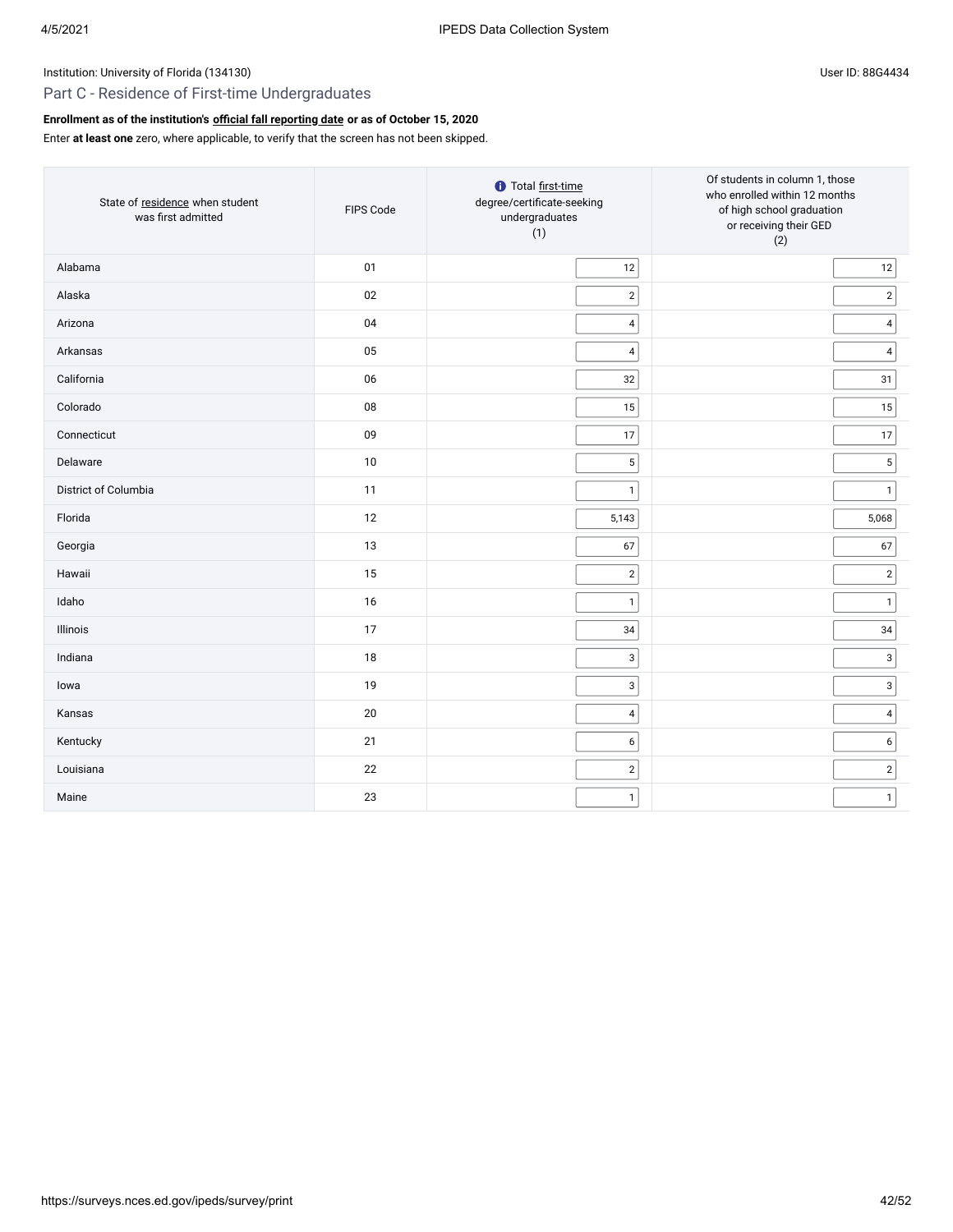## Part C - Residence of First-time Undergraduates

### **Enrollment as of the institution's [official fall reporting date](javascript:openglossary(431)) or as of October 15, 2020**

Enter **at least one** zero, where applicable, to verify that the screen has not been skipped.

| State of residence when student<br>was first admitted | FIPS Code | Total first-time<br>degree/certificate-seeking<br>undergraduates<br>(1) | Of students in column 1, those<br>who enrolled within 12 months<br>of high school graduation<br>or receiving their GED<br>(2) |
|-------------------------------------------------------|-----------|-------------------------------------------------------------------------|-------------------------------------------------------------------------------------------------------------------------------|
| Maryland                                              | 24        | $\sqrt{48}$                                                             | 47                                                                                                                            |
| Massachusetts                                         | 25        | 21                                                                      | $20\,$                                                                                                                        |
| Michigan                                              | 26        | $\overline{\mathbf{4}}$                                                 | $\sqrt{4}$                                                                                                                    |
| Minnesota                                             | 27        | 3                                                                       | 3                                                                                                                             |
| Mississippi                                           | 28        | 4                                                                       | $\sqrt{4}$                                                                                                                    |
| Missouri                                              | 29        | 9                                                                       | 9                                                                                                                             |
| Montana                                               | $30\,$    |                                                                         |                                                                                                                               |
| Nebraska                                              | 31        | $\overline{2}$                                                          | $\sqrt{2}$                                                                                                                    |
| Nevada                                                | 32        | $\mathbf{1}$                                                            | $\mathbf{1}$                                                                                                                  |
| New Hampshire                                         | 33        | $\overline{2}$                                                          | $\sqrt{2}$                                                                                                                    |
| New Jersey                                            | 34        | 92                                                                      | 91                                                                                                                            |
| New Mexico                                            | 35        | $\mathbf{1}$                                                            | $\mathbf{1}$                                                                                                                  |
| New York                                              | 36        | 114                                                                     | 114                                                                                                                           |
| North Carolina                                        | 37        | $37\,$                                                                  | 37                                                                                                                            |
| North Dakota                                          | 38        |                                                                         |                                                                                                                               |
| Ohio                                                  | 39        | $17$                                                                    | 17                                                                                                                            |
| Oklahoma                                              | 40        | $\overline{2}$                                                          | $\sqrt{2}$                                                                                                                    |
| Oregon                                                | 41        | 3                                                                       | 3                                                                                                                             |
| Pennsylvania                                          | 42        | 65                                                                      | 64                                                                                                                            |
| Rhode Island                                          | 44        | 6                                                                       | $\boldsymbol{6}$                                                                                                              |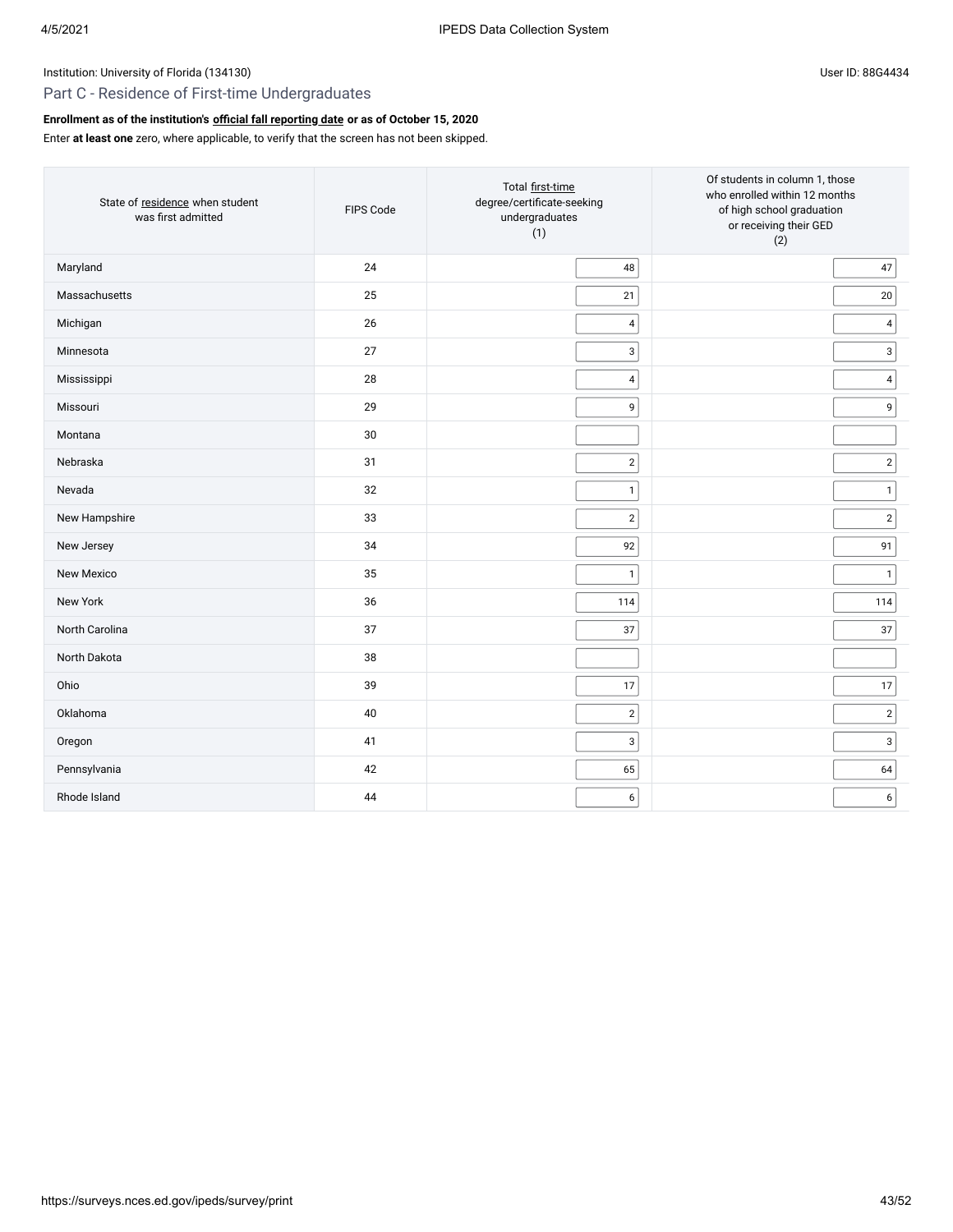## Part C - Residence of First-time Undergraduates

## **Enrollment as of the institution's [official fall reporting date](javascript:openglossary(431)) or as of October 15, 2020**

Enter **at least one** zero, where applicable, to verify that the screen has not been skipped.

| State of residence when student<br>was first admitted                    | FIPS Code | Total first-time<br>degree/certificate-seeking<br>undergraduates<br>(1) | Of students in column 1, those<br>who enrolled within 12 months<br>of high school graduation<br>or receiving their GED<br>(2) |
|--------------------------------------------------------------------------|-----------|-------------------------------------------------------------------------|-------------------------------------------------------------------------------------------------------------------------------|
| South Carolina                                                           | 45        | $10\,$                                                                  | $10\,$                                                                                                                        |
| South Dakota                                                             | 46        | $\overline{2}$                                                          | $\overline{2}$                                                                                                                |
| Tennessee                                                                | 47        | 30                                                                      | $30\,$                                                                                                                        |
| Texas                                                                    | 48        | $50\,$                                                                  | 50                                                                                                                            |
| Utah                                                                     | 49        | $\overline{2}$                                                          | $\sqrt{2}$                                                                                                                    |
| Vermont                                                                  | 50        |                                                                         |                                                                                                                               |
| Virginia                                                                 | 51        | 51                                                                      | 51                                                                                                                            |
| Washington                                                               | 53        | $\overline{2}$                                                          | $\mathbf 2$                                                                                                                   |
| West Virginia                                                            | 54        | $\mathsf 3$                                                             | $\ensuremath{\mathsf{3}}$                                                                                                     |
| Wisconsin                                                                | 55        | 10                                                                      | 10                                                                                                                            |
| Wyoming                                                                  | 56        |                                                                         |                                                                                                                               |
| <b>State Unknown</b>                                                     | 57        | 105                                                                     | 103                                                                                                                           |
| American Samoa                                                           | 60        |                                                                         |                                                                                                                               |
| <b>Federated States of Micronesia</b>                                    | 64        |                                                                         |                                                                                                                               |
| Guam                                                                     | 66        |                                                                         |                                                                                                                               |
| Marshall Islands                                                         | 68        |                                                                         |                                                                                                                               |
| Northern Marianas                                                        | 69        |                                                                         |                                                                                                                               |
| Palau                                                                    | 70        |                                                                         |                                                                                                                               |
| Puerto Rico                                                              | 72        |                                                                         |                                                                                                                               |
| Virgin Islands                                                           | 78        |                                                                         |                                                                                                                               |
| Foreign Countries                                                        | 90        | $\blacktriangledown$<br>279                                             | 260                                                                                                                           |
| Residence unknown/unreported                                             | 98        | $\mathbf 0$                                                             |                                                                                                                               |
| Total first-time degree/certificate-seeking undergraduates (from Part A) |           | 6,333                                                                   | 6,232                                                                                                                         |

You may use the box below to provide additional context for the data you have reported above. Context notes will be posted on the College Navigator website. Therefore, you should write all context notes using proper grammar (e.g., complete sentences with punctuation) and common language that can be easily understood by students and parents (e.g., spell out acronyms).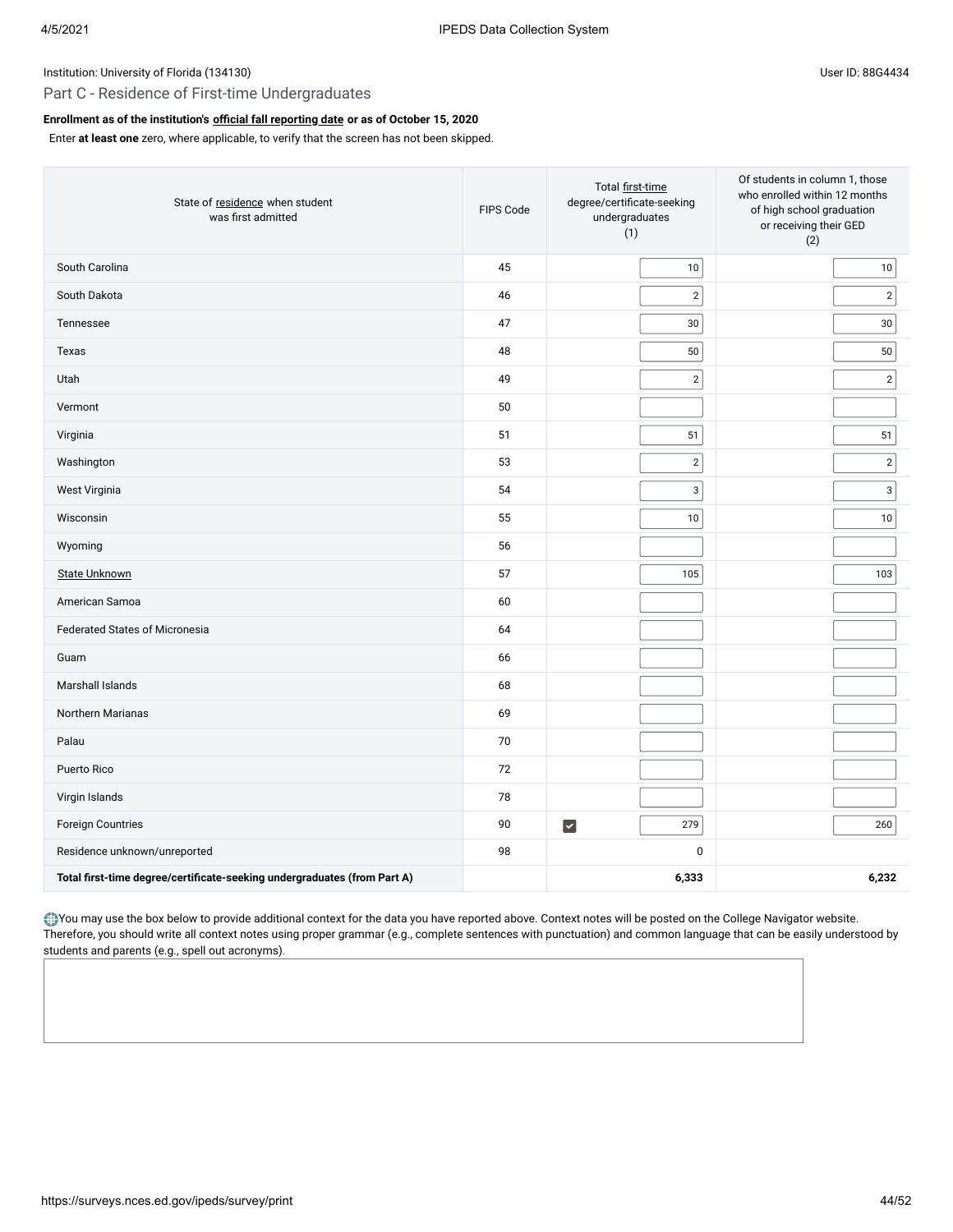## Part D - Total Undergraduate Entering Class

## **Total Undergraduate Entering Class, Fall 2020**

| D <sub>1</sub> | Total full-time, first-time degree/certificate-seeking undergraduates from Part A (GR cohort)                                                                                                                                                                | 6,301 |
|----------------|--------------------------------------------------------------------------------------------------------------------------------------------------------------------------------------------------------------------------------------------------------------|-------|
| D <sub>2</sub> | Total first-time degree/certificate-seeking undergraduates (full-time + part-time) from Part A                                                                                                                                                               | 6,333 |
| D <sub>3</sub> | Total transfer-in (non-first-time entering) degree/certificate-seeking undergraduates (full-time + part-time) from Part A                                                                                                                                    | 1,749 |
| D <sub>4</sub> | Total non-degree/non-certificate-seeking undergraduates (full-time + part-time) from Part A                                                                                                                                                                  | 694   |
| D <sub>5</sub> | Of the total non-degree/non-certificate-seeking undergraduates displayed on line D4, the number that are new to the institution in Fall 2020                                                                                                                 | 465   |
| D <sub>6</sub> | Total entering students at the undergraduate level<br>Note: This is calculated as first-time students (line D2) + students transferring to the institution (line D3) + non-degree/non-certificate-seeking<br>undergraduates entering in Fall 2020 (line D5). | 8.547 |
| D <sub>7</sub> | Percentage of undergraduate entering class represented by your GR cohort (line D1/line D6)                                                                                                                                                                   | 74    |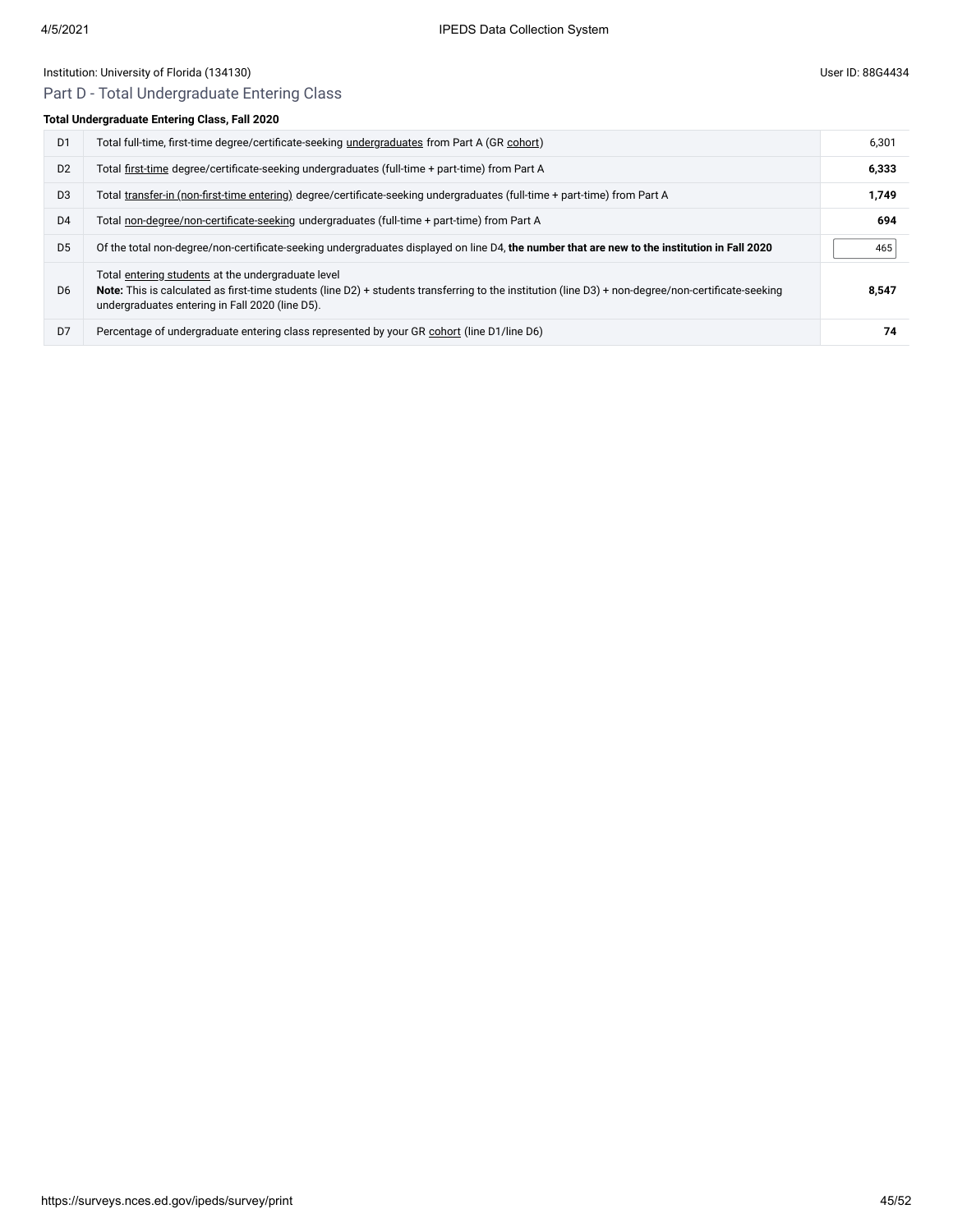## Part E - First-time Bachelor's Cohort Retention Rates (Full-time)

## **[Retention Rates](javascript:openglossary(772)) - Full-time, First-time Bachelor's Cohort from Fall 2019**

Academic reporters determine the cohort and retention as of the institution's official fall reporting date or as of October 15. Program reporters determine the cohort with enrollment any time between August 1 and October 31, 2019 and retention based on August 1, 2020.

The retention rate is calculated by the system after clicking "Save" on the screen. Exclusions are subtracted from and inclusions are added to the original cohort and the resulting adjusted cohort is used for calculating the retention rate.

Retention Data Reporting Reminders:

- Include only **full-time, first-time bachelor's** students in this cohort.
- Determine the full-time cohort using Fall 2019 status (e.g., if a student was full-time in Fall 2019, report them in the full-time cohort regardless of their Fall 2020 status).
- If there are no students to report in the cohort, enter zero. Do not leave the field blank.
- . Report in the exclusions box (line E2a) the number of students from the cohort who left the institution for any of the following reasons: died or were totally and permanently disabled; to serve in the armed forces (including those called to active duty); to serve with a foreign aid service of the Federal Government (e.g., Peace Corps); or to serve on official church missions.
- Report in the inclusion box (line E2b) first-time bachelor's-seeking [study abroad](javascript:openglossary(714)) students who were excluded from the first-time cohort (line E1) but who have re-enrolled at the institution their second year.

| FULL-TIME, FIRST-TIME BACHELOR'S COHORT RETENTION:                                         |         | Prior year data<br>(Fall 2018 cohort) |   |
|--------------------------------------------------------------------------------------------|---------|---------------------------------------|---|
| E1<br>Full-time, first-time Fall 2019 bachelor's cohort                                    | 6,507   | 6,758                                 |   |
| E <sub>2a</sub><br>Exclusions from the Fall 2019 cohort                                    |         | 0                                     |   |
| E2b<br>Inclusion to the Fall 2019 cohort                                                   |         | 0                                     |   |
| <b>Adjusted</b> Fall 2019 cohort (line $E1 - E2a + E2b$ )<br>E3                            | 6,507   | 6,758                                 |   |
| E4<br>Students from Fall 2019 cohort still enrolled as of Fall 2020                        | 6,530   |                                       |   |
| E5<br>Full-time, first-time Fall 2019 bachelor's cohort retention rate (line E4 / line E3) | 97<br>% | 97                                    | % |

The notes below provide context for the data you've reported above and **may** be posted on the College Navigator website.

Choose one option that best explains your data or choose "Non-applicable" if you do not wish to provide context notes. If none of the options provided explain your institution's data, then choose "Other" and write your own context notes. Therefore, you should write all context notes using proper grammar (e.g., complete sentences with punctuation) and common language that can be easily understood by students and parents (e.g., spell out acronyms).

Not Applicable

 $\overline{\phantom{0}}$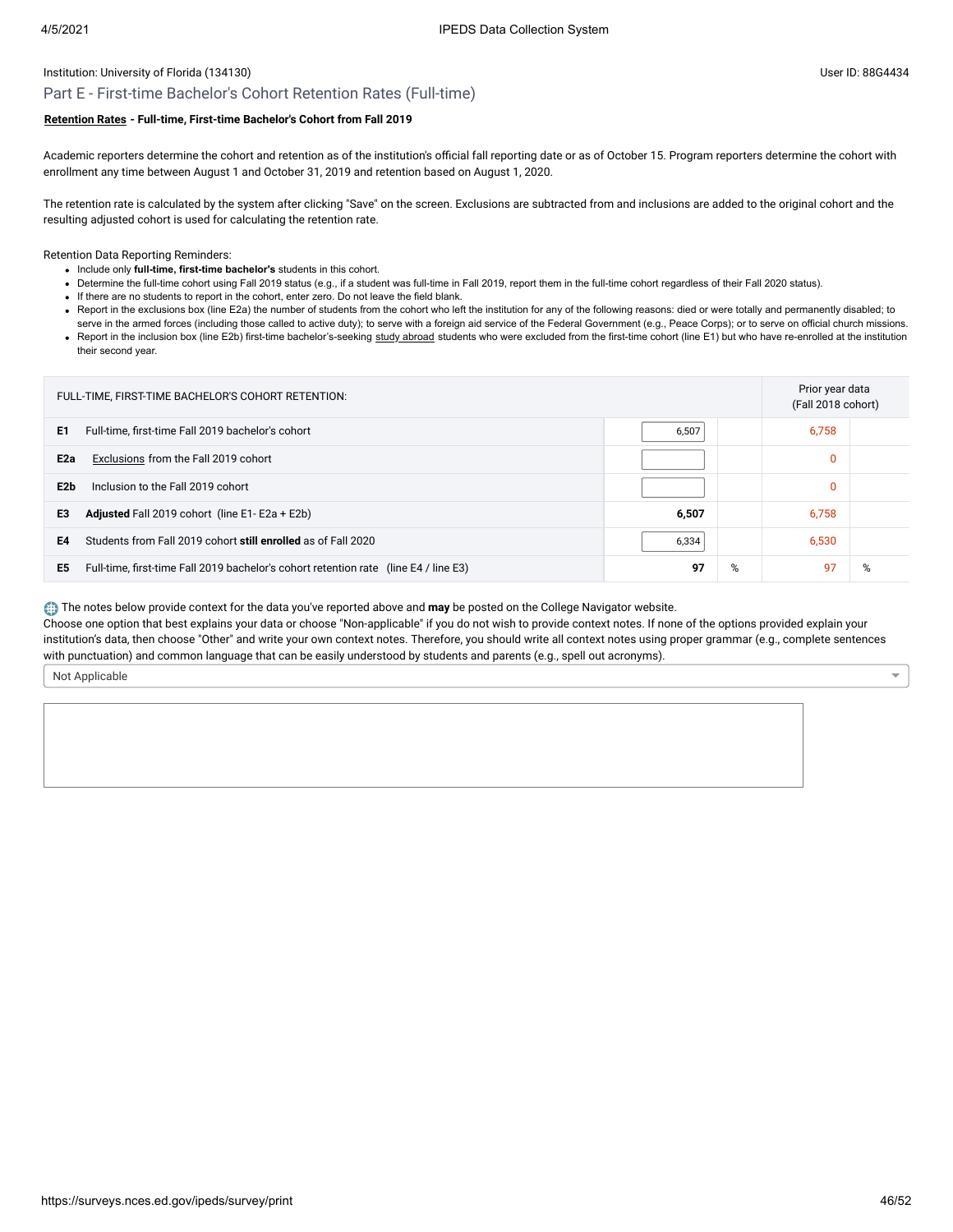## Part E - First-time Bachelor's Cohort Retention Rates (Part-time)

## **[Retention Rates](javascript:openglossary(772)) - Part-time, First-time Bachelor's Cohort from Fall 2019**

Academic reporters determine the cohort and retention as of the institution's official fall reporting date or as of October 15. Program reporters determine the cohort with enrollment any time between August 1 and October 31, 2019 and retention based on August 1, 2020.

The retention rate is calculated by the system after clicking "Save" on the screen. Exclusions are subtracted from the original cohort and the resulting adjusted cohort is used for calculating the retention rate.

Retention Data Reporting Reminders:

- Include only **part-time, first-time bachelor's-seeking** students in this cohort.
- Determine part-time using Fall 2019 attendance status (e.g., if a student was part-time in Fall 2019, report them in the part-time cohort regardless of their Fall 2020 status).
- If there are no students to report in the cohort, enter zero. Do not leave the field blank.
- . Report in the exclusions box (line E7a) the number of students from the cohort who left the institution for any of the following reasons: died or were totally and permanently disabled; to
- serve in the armed forces (including those called to active duty); to serve with a foreign aid service of the Federal Government (e.g., Peace Corps); or to serve on official church missions. • Report in the inclusion box (line E7b) first-time bachelor's-seeking [study abroad](javascript:openglossary(714)) students who were excluded from the first-time cohort (line E6) but who have re-enrolled at the institution their second year.

| PART-TIME, FIRST-TIME BACHELOR'S COHORT RETENTION: |                                                                                      |  |    | Prior year data<br>(Fall 2018 cohort) |    |   |
|----------------------------------------------------|--------------------------------------------------------------------------------------|--|----|---------------------------------------|----|---|
| E <sub>6</sub>                                     | Part-time, first-time Fall 2019 bachelor's cohort                                    |  | 19 |                                       | 34 |   |
| E7a                                                | Exclusions from the Fall 2019 cohort                                                 |  |    |                                       | 0  |   |
| E7b                                                | Inclusions to the Fall 2019 cohort                                                   |  |    |                                       | 0  |   |
| E8                                                 | <b>Adjusted</b> Fall 2019 cohort (line E6 - E7a + E7b)                               |  | 19 |                                       | 34 |   |
| E9                                                 | Students from Fall 2019 cohort still enrolled as of Fall 2020                        |  | 17 |                                       | 28 |   |
| E10                                                | Part-time, first-time Fall 2019 bachelor's cohort retention rate (line E9 / line E8) |  | 89 | %                                     | 82 | % |

The notes below provide context for the data you've reported above and **may** be posted on the College Navigator website.

Choose one option that best explains your data or choose "Non-applicable" if you do not wish to provide context notes. If none of the options provided explain your institution's data, then choose "Other" and write your own context notes. Therefore, you should write all context notes using proper grammar (e.g., complete sentences with punctuation) and common language that can be easily understood by students and parents (e.g., spell out acronyms).

Not Applicable

 $\overline{\phantom{0}}$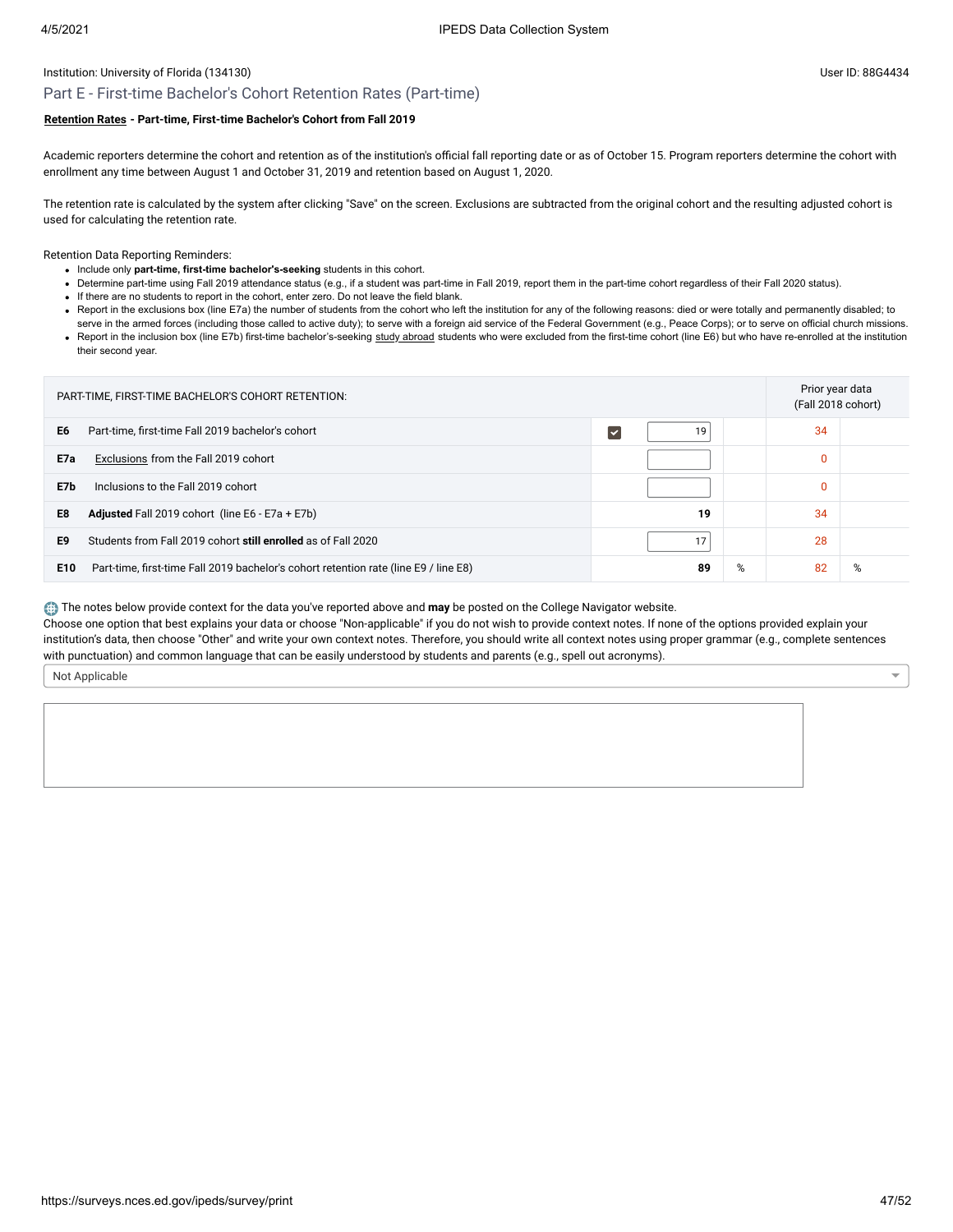## Institution: University of Florida (134130) User ID: 88G4434 Part F - Student-to-Faculty Ratio

## **Student-to-Faculty Ratio**

Please provide your institution's student-to-faculty ratio (i.e., student-to-instructional staff) for undergraduate programs for Fall 2020. The student-to-faculty ratio and any accompanying context that is provided will be displayed on College Navigator.

Note: Logic in this item is similar to item I-2 from the Common Data Set data collection.

Click [here](javascript:openEFworksheet(1)) to use a worksheet to help you determine the student-to-faculty ratio

Student-to-faculty ratio 17 to 1 Student-to-faculty ratio prior year 17 to 1

You may use the box below to provide additional context for the data you have reported above. Context notes will be posted on the College Navigator website. Therefore, you should write all context notes using proper grammar (e.g., complete sentences with punctuation) and common language that can be easily understood by students and parents (e.g., spell out acronyms).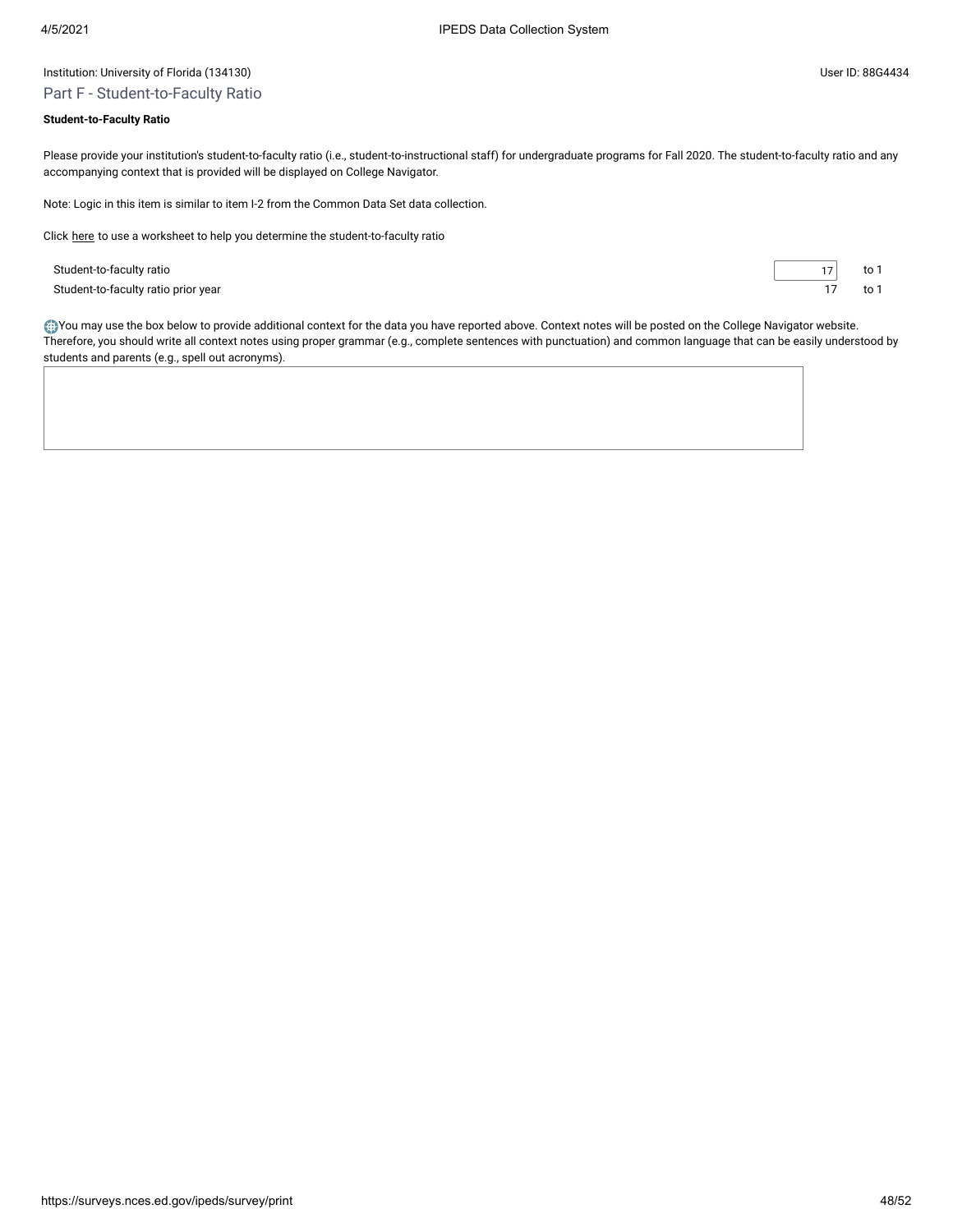## Prepared by

Reporting Reminders:

- The name of the preparer is being collected so that we can follow up with the appropriate person in the event that there are questions concerning the data.
- The Keyholder will be copied on all email correspondence to other preparers.
- The time it took to prepare this component is being collected so that we can continue to improve our estimate of the reporting burden associated with IPEDS.
- Please include in your estimate the time it took for you to review instructions, query and search data sources, complete and review the component, and submit the data through the Data Collection System.
- Thank you for your assistance.

| This survey component was prepared by: |        |                        |  |                                 |                |                   |  |
|----------------------------------------|--------|------------------------|--|---------------------------------|----------------|-------------------|--|
|                                        |        | Keyholder              |  | <b>SFA Contact</b>              | ر              | <b>HR Contact</b> |  |
| ب                                      |        | <b>Finance Contact</b> |  | <b>Academic Library Contact</b> | $\circledcirc$ | Other             |  |
|                                        | Name:  | ulrich adegbola        |  |                                 |                |                   |  |
|                                        | Email: | ulylerich@ufl.edu      |  |                                 |                |                   |  |
|                                        |        |                        |  |                                 |                |                   |  |

How many staff from your institution only were involved in the data collection and reporting process of this survey component?

4.00 Number of Staff (including yourself)

How many hours did you and others from your institution only spend on each of the steps below when responding to this survey component? Exclude the hours spent collecting data for state and other reporting purposes.

| Staff member  | <b>Collecting Data Needed</b> | Revising Data to Match<br><b>IPEDS Requirements</b> | <b>Entering Data</b> | Revising and Locking Data |  |
|---------------|-------------------------------|-----------------------------------------------------|----------------------|---------------------------|--|
| Your office   | 10.00<br>hours                | 36.00<br>hours                                      | 6.00<br>hours        | 3.00<br>hours             |  |
| Other offices | hours                         | hours                                               | hours                | hours                     |  |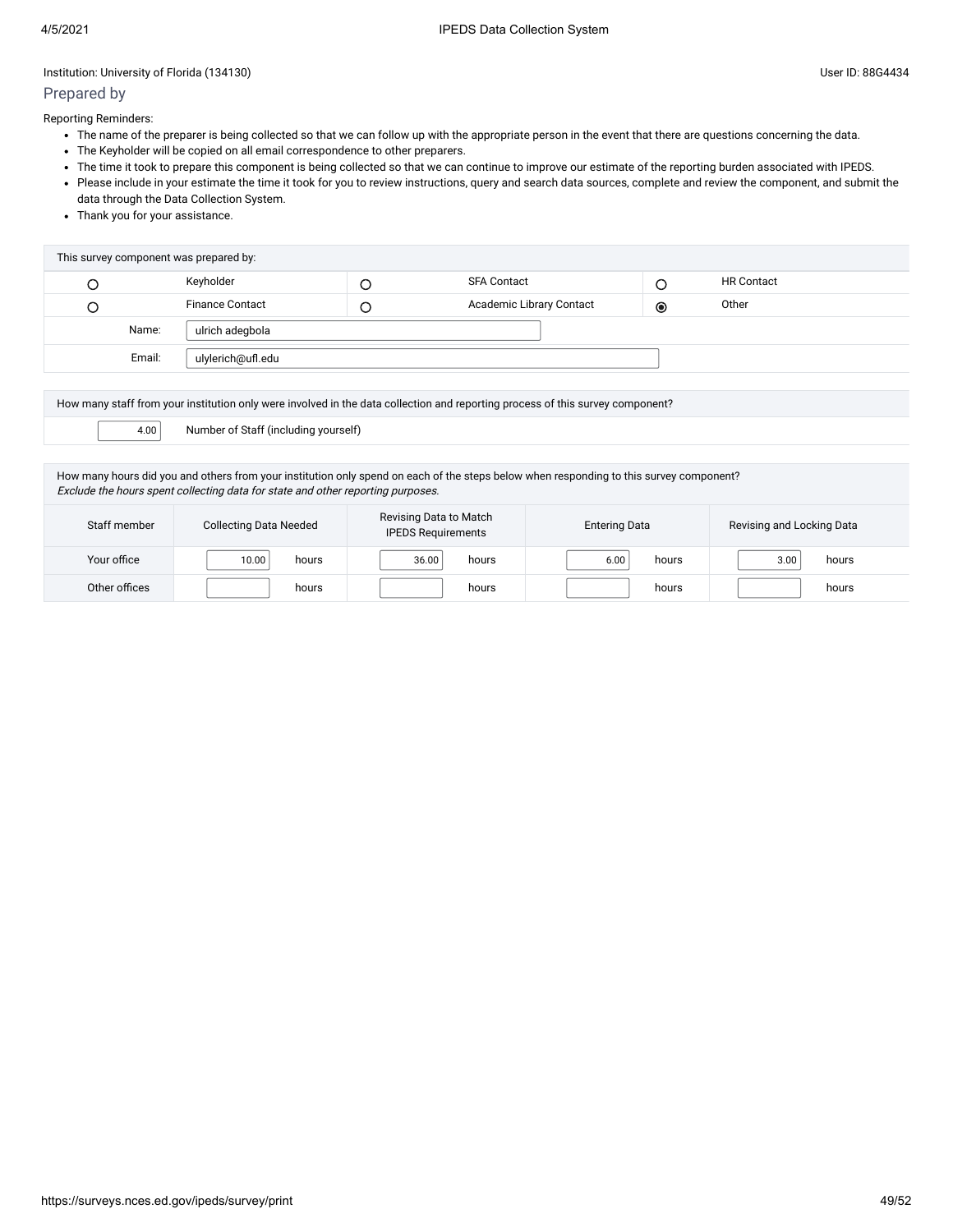### Summary

#### **Fall Enrollment Survey Summary**

IPEDS collects important information regarding your institution. All data reported in IPEDS survey components become available in the IPEDS Data Center and appear as aggregated data in various Department of Education reports. Additionally, some of the reported data appears specifically for your institution through the College Navigator website and is included in your institution's Data Feedback Report (DFR). The purpose of this summary is to provide you an opportunity to view some of the data that, when accepted through the IPEDS quality control process, will appear on the College Navigator website and/or your DFR. College Navigator is updated approximately three months after the data collection period closes and Data Feedback Reports will be available through the Data [Center](https://nces.ed.gov/ipeds/use-the-data) and sent to your institution's CEO in November 2020.

Please review your data for accuracy. If you have questions about the data displayed below after reviewing the data reported on the survey screens, please contact the IPEDS Help Desk at: 1-877-225-2568 or [ipedshelp@rti.org.](mailto:ipedshelp@rti.org)

## Four-Year Institutions with Graduate Students

| <b>Student Enrollment</b>            |         |  |  |
|--------------------------------------|---------|--|--|
| 53,372<br><b>Total enrollment</b>    |         |  |  |
| Undergraduate enrollment             | 34,931  |  |  |
| Undergraduate transfer-in enrollment | 1,749   |  |  |
| Graduate enrollment                  | 18,441  |  |  |
|                                      |         |  |  |
| Student-to-faculty ratio             | 17 to 1 |  |  |
|                                      |         |  |  |

| <b>Student Characteristics (All Students)</b> |       |  |  |
|-----------------------------------------------|-------|--|--|
| 57%<br>Percent of all students who are female |       |  |  |
|                                               |       |  |  |
| Percent of all students by race/ethnicity:    |       |  |  |
| American Indian or Alaska Native              | $0\%$ |  |  |
| Asian                                         | 8%    |  |  |
| Black or African American                     | 6%    |  |  |
| Hispanic/Latino                               | 20%   |  |  |
| Native Hawaiian or Pacific Islander           | $0\%$ |  |  |
| White                                         | 51%   |  |  |
| Two or More Races                             | 4%    |  |  |
| Race and ethnicity unknown                    | 3%    |  |  |
| Nonresident alien                             | 7%    |  |  |

| <b>Undergraduate Student Characteristics</b> |       |  |  |
|----------------------------------------------|-------|--|--|
| Percent of undergraduates who are female     | 57%   |  |  |
| Percent of undergraduates who are full-time  | 90%   |  |  |
|                                              |       |  |  |
| Percent of undergraduates by race/ethnicity: |       |  |  |
| American Indian or Alaska Native             | $0\%$ |  |  |
| Asian                                        | 10%   |  |  |
| <b>Black or African American</b>             | 6%    |  |  |
| Hispanic/Latino                              | 23%   |  |  |
| Native Hawaiian or Pacific Islander          | $0\%$ |  |  |
| White                                        | 52%   |  |  |
| Two or More Races                            | 4%    |  |  |
| Race and ethnicity unknown                   | 3%    |  |  |
| Nonresident alien                            | 2%    |  |  |
|                                              |       |  |  |

| <b>Undergraduate Retention and Graduation Rate Cohort</b>       |     |  |  |
|-----------------------------------------------------------------|-----|--|--|
| First-time, full-time bachelor's seeking student retention rate | 97% |  |  |
| First-time, part-time bachelor's seeking student retention rate | 89% |  |  |
|                                                                 |     |  |  |
| Graduation rate cohort as percent of total entering students    | 74% |  |  |
|                                                                 |     |  |  |
| <b>Graduate Student Characteristics</b>                         |     |  |  |
| Percent of graduate students who are female                     | 57% |  |  |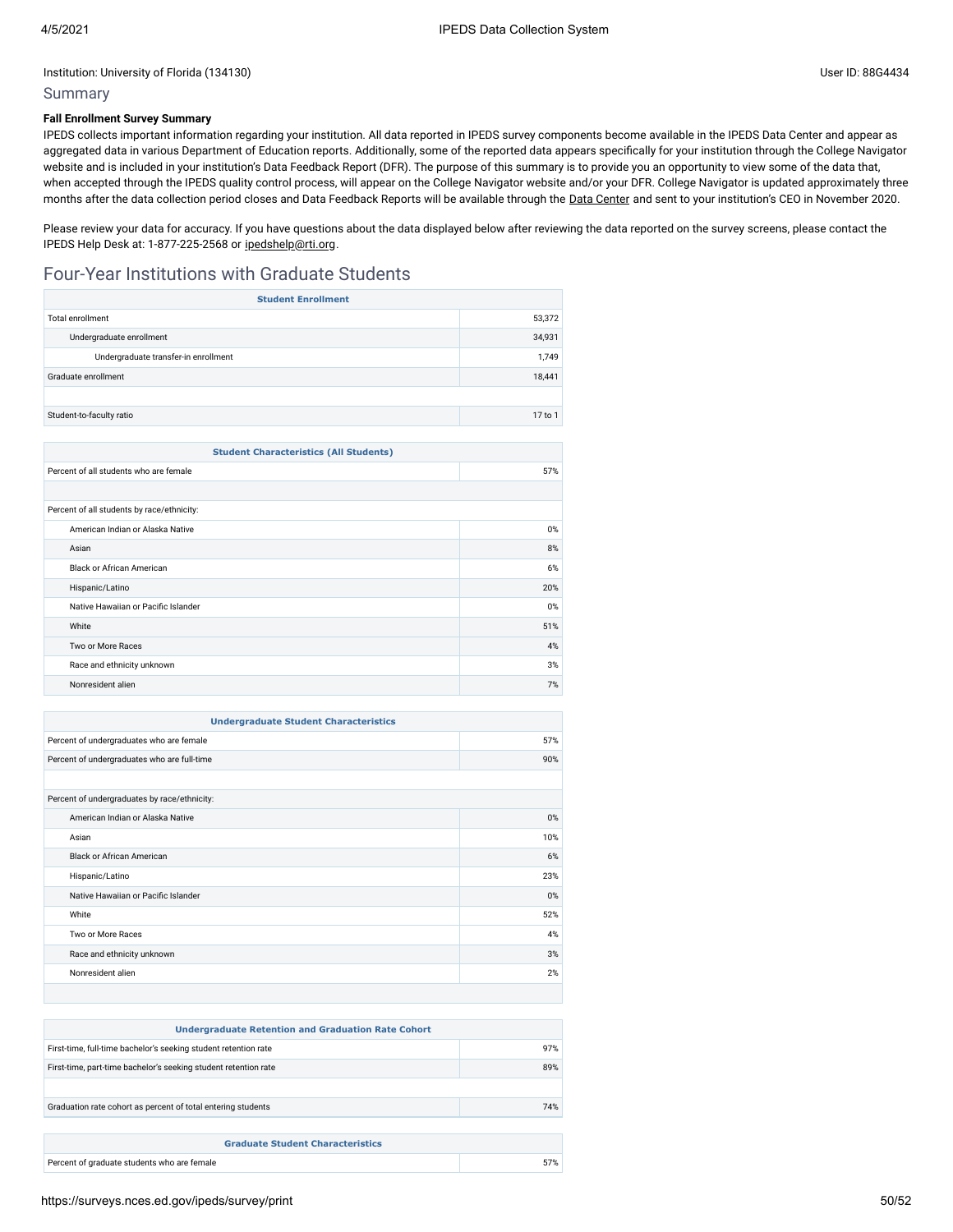| 4/5/2021                                       | <b>IPEDS Data Collection</b> |
|------------------------------------------------|------------------------------|
| Percent of graduate students who are full-time | 67%                          |